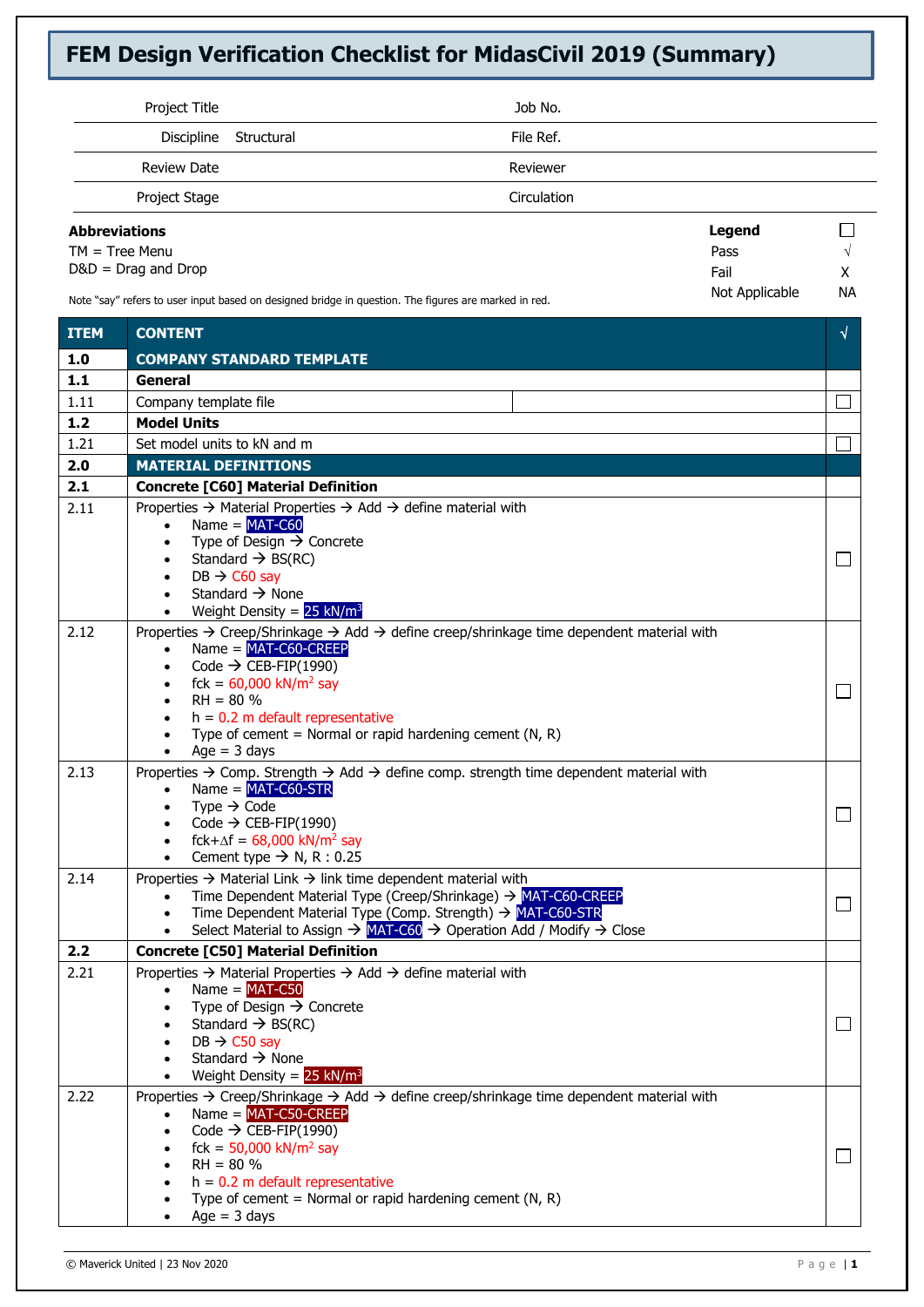| <b>ITEM</b> | <b>CONTENT</b>                                                                                                                                                                                                                                                                                                                                                                                                            | $\sqrt{ }$ |
|-------------|---------------------------------------------------------------------------------------------------------------------------------------------------------------------------------------------------------------------------------------------------------------------------------------------------------------------------------------------------------------------------------------------------------------------------|------------|
| 2.23        | Properties $\rightarrow$ Comp. Strength $\rightarrow$ Add $\rightarrow$ define comp. strength time dependent material with<br>Name = $MAT-C50-STR$<br>Type $\rightarrow$ Code<br>$\bullet$<br>Code $\rightarrow$ CEB-FIP(1990)<br>$\bullet$<br>fck+ $\Delta f = 58,000$ kN/m <sup>2</sup> say<br>$\bullet$<br>Cement type $\rightarrow$ N, R : 0.25<br>$\bullet$                                                          | $\Box$     |
| 2.24        | Properties $\rightarrow$ Material Link $\rightarrow$ link time dependent material with<br>Time Dependent Material Type (Creep/Shrinkage) $\rightarrow$ MAT-C50-CREEP<br>Time Dependent Material Type (Comp. Strength) $\rightarrow$ MAT-C50-STR<br>$\bullet$<br>Select Material to Assign $\rightarrow$ MAT-C50 $\rightarrow$ Operation Add / Modify $\rightarrow$ Close                                                  |            |
| 2.3         | <b>Concrete [C40] Material Definition</b>                                                                                                                                                                                                                                                                                                                                                                                 |            |
| 2.31        | Properties $\rightarrow$ Material Properties $\rightarrow$ Add $\rightarrow$ define material with<br>Name = $MAT-C40$<br>$\bullet$<br>Type of Design $\rightarrow$ Concrete<br>$\bullet$<br>Standard $\rightarrow$ BS(RC)<br>$\bullet$<br>$DB \rightarrow C40$ say<br>Standard $\rightarrow$ None<br>Weight Density = $25$ kN/m <sup>3</sup><br>$\bullet$                                                                 | $\Box$     |
| 2.32        | Properties $\rightarrow$ Creep/Shrinkage $\rightarrow$ Add $\rightarrow$ define creep/shrinkage time dependent material with<br>$Name = MAT-C40-CREF$<br>$\bullet$<br>Code $\rightarrow$ CEB-FIP(1990)<br>$\bullet$<br>fck = $40,000$ kN/m <sup>2</sup> say<br>$\bullet$<br>$RH = 80 \%$<br>$\bullet$<br>$h = 0.2$ m default representative<br>Type of cement = Normal or rapid hardening cement (N, R)<br>$Age = 3 days$ |            |
| 2.33        | Properties $\rightarrow$ Comp. Strength $\rightarrow$ Add $\rightarrow$ define comp. strength time dependent material with<br>$Name = MAT-C40-STR$<br>Type $\rightarrow$ Code<br>$\bullet$<br>Code $\rightarrow$ CEB-FIP(1990)<br>$\bullet$<br>fck+ $\Delta f = 48,000$ kN/m <sup>2</sup> say<br>$\bullet$<br>Cement type $\rightarrow$ N, R : 0.25<br>$\bullet$                                                          | $\Box$     |
| 2.34        | Properties $\rightarrow$ Material Link $\rightarrow$ link time dependent material with<br>Time Dependent Material Type (Creep/Shrinkage) $\rightarrow$ MAT-C40-CREEP<br>$\bullet$<br>Time Dependent Material Type (Comp. Strength) → MAT-C40-STR<br>Select Material to Assign $\rightarrow$ MAT-C40 $\rightarrow$ Operation Add / Modify $\rightarrow$ Close                                                              | $\Box$     |
| 2.4         | <b>Concrete [C40-PSEUDO] Material Definition</b>                                                                                                                                                                                                                                                                                                                                                                          |            |
| 2.41        | Properties $\rightarrow$ Material Properties $\rightarrow$ Add $\rightarrow$ define material with<br>$Name = MAT-C40-PSEUDO$<br>Type of Design $\rightarrow$ Concrete<br>$\bullet$<br>Standard $\rightarrow$ BS(RC) to generate standard stiffness properties<br>$DB \rightarrow C40$ say to generate standard stiffness properties<br>Standard $\rightarrow$ None<br>Weight Density $\rightarrow$ 0 kN/m <sup>3</sup>    |            |
| 2.42        | Properties $\rightarrow$ Creep/Shrinkage $\rightarrow$ Add $\rightarrow$ define creep/shrinkage time dependent material with<br>$Name = MAT-C40-PSEUDO-CREEP$<br>Code $\rightarrow$ CEB-FIP(1990)<br>fck = $40,000$ kN/m <sup>2</sup> say<br>$RH = 80 \%$<br>$h = 0.2$ m default representative<br>Type of cement = Normal or rapid hardening cement (N, R)<br>Age $=$ 3 days<br>$\bullet$                                |            |
| 2.43        | Properties $\rightarrow$ Comp. Strength $\rightarrow$ Add $\rightarrow$ define comp. strength time dependent material with<br>$Name = MAT-C40-PSEUDO-STR$<br>Type $\rightarrow$ Code<br>$\bullet$<br>Code $\rightarrow$ CEB-FIP(1990)<br>$\bullet$<br>fck+ $\Delta f = 48,000$ kN/m <sup>2</sup> say<br>$\bullet$<br>Cement type $\rightarrow$ N, R : 0.25                                                                |            |
| 2.44        | Properties $\rightarrow$ Material Link $\rightarrow$ link time dependent material with<br>Time Dependent Material Type (Creep/Shrinkage) > MAT-C40-PSEUDO-CREEP<br>Time Dependent Material Type (Comp. Strength) → MAT-C40-PSEUDO-STR<br>Select Material to Assign $\rightarrow$ MAT-C40-PSEUDO $\rightarrow$ Operation Add / Modify $\rightarrow$ Close                                                                  | $\Box$     |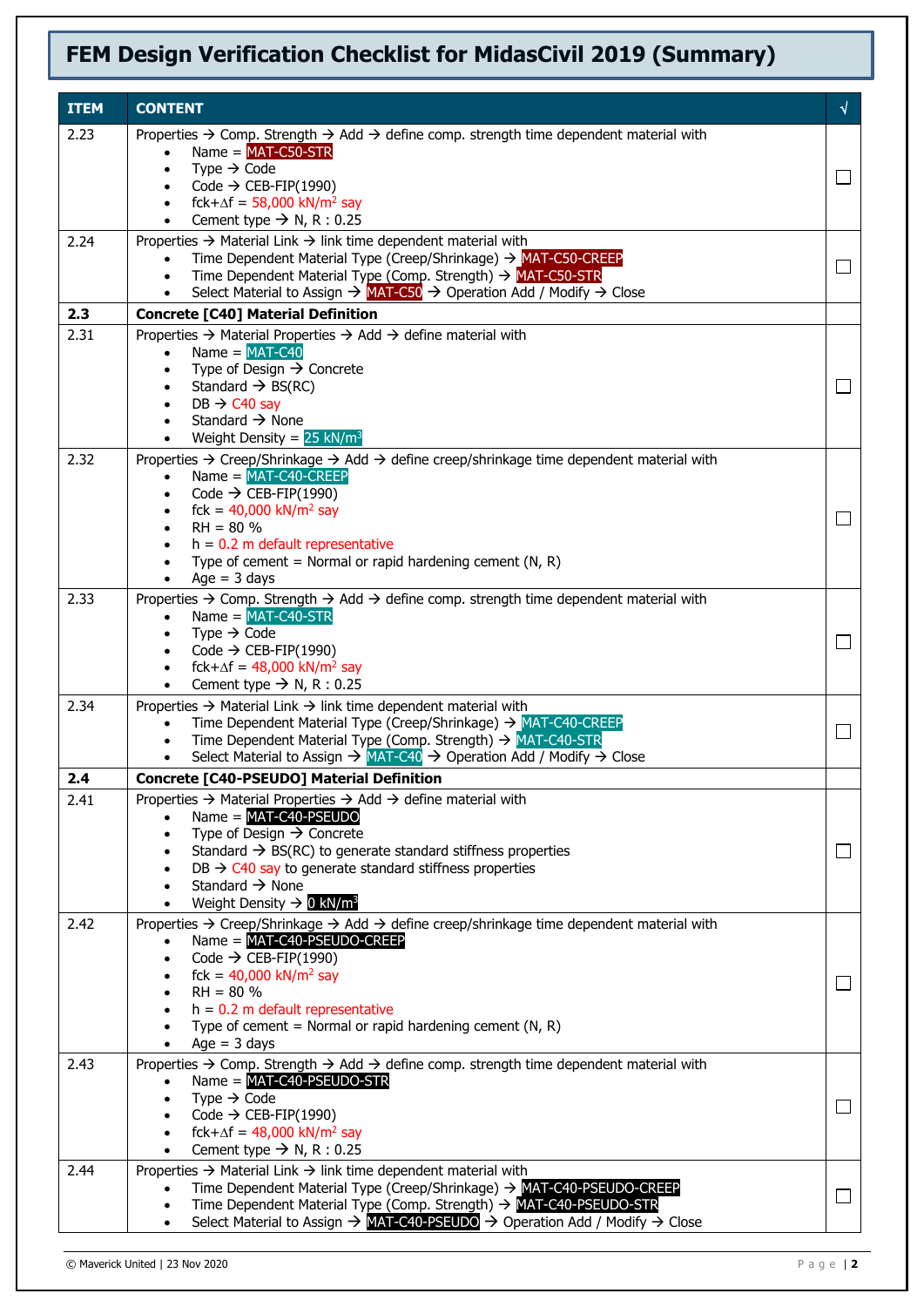| <b>ITEM</b> | <b>CONTENT</b>                                                                                                                                                                                                                                                                                                                                                                                                                                                                                                                                                                                                                                                                                                                                                                                                                                                                                                                                                                                                                                                                                                                                                                                                                                                                                                                                                                                                                                                   | √        |
|-------------|------------------------------------------------------------------------------------------------------------------------------------------------------------------------------------------------------------------------------------------------------------------------------------------------------------------------------------------------------------------------------------------------------------------------------------------------------------------------------------------------------------------------------------------------------------------------------------------------------------------------------------------------------------------------------------------------------------------------------------------------------------------------------------------------------------------------------------------------------------------------------------------------------------------------------------------------------------------------------------------------------------------------------------------------------------------------------------------------------------------------------------------------------------------------------------------------------------------------------------------------------------------------------------------------------------------------------------------------------------------------------------------------------------------------------------------------------------------|----------|
| 2.5         | <b>Tendon Material Definition</b>                                                                                                                                                                                                                                                                                                                                                                                                                                                                                                                                                                                                                                                                                                                                                                                                                                                                                                                                                                                                                                                                                                                                                                                                                                                                                                                                                                                                                                |          |
| 2.51        | Properties $\rightarrow$ Material Properties $\rightarrow$ Add $\rightarrow$ define material with<br>$Name = MAT-TENDOM$<br>Type of Design $\rightarrow$ Steel<br>$\bullet$<br>Standard $\rightarrow$ EN05(S)<br>$\bullet$<br>DB $\rightarrow$ Y1860S7(15.7mm)                                                                                                                                                                                                                                                                                                                                                                                                                                                                                                                                                                                                                                                                                                                                                                                                                                                                                                                                                                                                                                                                                                                                                                                                   |          |
| 3.0         | <b>SECTION DEFINITIONS</b>                                                                                                                                                                                                                                                                                                                                                                                                                                                                                                                                                                                                                                                                                                                                                                                                                                                                                                                                                                                                                                                                                                                                                                                                                                                                                                                                                                                                                                       |          |
| 3.1         | <b>Beam Girder Section Definition</b>                                                                                                                                                                                                                                                                                                                                                                                                                                                                                                                                                                                                                                                                                                                                                                                                                                                                                                                                                                                                                                                                                                                                                                                                                                                                                                                                                                                                                            |          |
| 3.11        | Properties $\rightarrow$ Section Properties $\rightarrow$ Add $\rightarrow$ PSC $\rightarrow$ PSC-Value $\rightarrow$ define non-composite section with<br>$Name = SECTION-BG$<br>$\bullet$<br>Section Data $\rightarrow$ DB $\rightarrow$ PSC DB with<br>$\bullet$<br>Code $\rightarrow$ UK<br>$\circ$<br>Type $\rightarrow$ UK-M, UK-T or UK-U_SU $\rightarrow$ girder section<br>$\circ$<br>Offset = Centre-Centre<br><b>OR</b>                                                                                                                                                                                                                                                                                                                                                                                                                                                                                                                                                                                                                                                                                                                                                                                                                                                                                                                                                                                                                               |          |
|             | Tools $\rightarrow$ Sectional Property Calculator (SPC) $\rightarrow$ Unit Settings (Force $\rightarrow$ kN, Length $\rightarrow$ mm) $\rightarrow$ OK $\rightarrow$ define non-<br>composite section with<br>File $\rightarrow$ Import $\rightarrow$ AutoCAD DXF $\rightarrow$ select girder section dxf file $\rightarrow$ OK<br>Model $\rightarrow$ Section $\rightarrow$ Generate $\rightarrow$ define section properties with<br>$\bullet$<br>Type $\rightarrow$ Plane<br>$\circ$<br>select Calculate Properties Now<br>$\circ$<br>window select section in graphic view $\rightarrow$ Apply<br>$\circ$<br>Model $\rightarrow$ Section $\rightarrow$ Export $\rightarrow$ export section with<br>insert File Name<br>$\circ$<br>select MIDAS Section File<br>$\circ$<br>window select section in graphic view $\rightarrow$ Apply<br>$\circ$<br>Properties $\rightarrow$ Section Properties $\rightarrow$ Add $\rightarrow$ PSC $\rightarrow$ PSC-Value $\rightarrow$ define non-composite section with<br>$Name = SECTION-BG$<br>$\bullet$<br>Section Data $\rightarrow$ Import from SPC $\rightarrow$ select girder MIDAS Section File $\rightarrow$ Open $\rightarrow$ OK<br>Param. for Design $\rightarrow$ T1 = 1000 mm say   Param. for Design $\rightarrow$ T2 = 1000 mm say<br>$\bullet$<br>Param. for Design $\rightarrow$ BT = 1000 mm say   Param. for Design $\rightarrow$ HT = 1000 mm say<br>$\bullet$<br>Offset = Centre-Centre<br>$\bullet$ | $\sim$   |
| 3.12        | Properties $\rightarrow$ Section Properties $\rightarrow$ Add $\rightarrow$ Composite $\rightarrow$ define composite section with<br>Name $=$ C-SECT-BG<br>$\bullet$<br>Section Type $\rightarrow$ Composite-PSC<br>$\bullet$<br>Slab Bc = 2.400 m say to match beam girder spacing   Slab tc = $0.200$ m say   Slab Hh = $0.000$ m<br>Girder $\rightarrow$ PSC Value Type $\rightarrow$ SECT-BG<br>Material $\rightarrow$ Select Material from DB $\rightarrow$ select material for slab and girder with<br>Concrete Material for Slab $\rightarrow$ DB $\rightarrow$ BS(RC)<br>$\circ$<br>Concrete Material for Slab $\rightarrow$ Name $\rightarrow$ C40 say<br>$\circ$<br>Concrete Material for Girder $\rightarrow$ DB $\rightarrow$ BS(RC)<br>$\circ$<br>Concrete Material for Girder $\rightarrow$ Name $\rightarrow$ C60 say<br>$\circ$<br>$Offset = Centre-Top$                                                                                                                                                                                                                                                                                                                                                                                                                                                                                                                                                                                         | $\Box$   |
| 3.2         | <b>Link Slab Section Definition</b>                                                                                                                                                                                                                                                                                                                                                                                                                                                                                                                                                                                                                                                                                                                                                                                                                                                                                                                                                                                                                                                                                                                                                                                                                                                                                                                                                                                                                              |          |
| 3.21        | Properties $\rightarrow$ Section Properties $\rightarrow$ Add $\rightarrow$ DB/User $\rightarrow$ define section with<br>$Name = SECTION-LINK-SLAB$<br>Type $\rightarrow$ Solid Rectangle<br>Type $\rightarrow$ User<br>$H = 0.200$ m say $ B = 2.400$ m say to match beam girder spacing<br>Offset = Centre-Top                                                                                                                                                                                                                                                                                                                                                                                                                                                                                                                                                                                                                                                                                                                                                                                                                                                                                                                                                                                                                                                                                                                                                 |          |
| 3.3<br>3.31 | <b>Null Beam Section Definition</b><br>Properties $\rightarrow$ Section Properties $\rightarrow$ Add $\rightarrow$ DB/User $\rightarrow$ define section with                                                                                                                                                                                                                                                                                                                                                                                                                                                                                                                                                                                                                                                                                                                                                                                                                                                                                                                                                                                                                                                                                                                                                                                                                                                                                                     |          |
|             | Name = <b>SECT-NULL-SLAB</b><br>Type $\rightarrow$ Solid Rectangle<br>Type $\rightarrow$ User<br>$\bullet$<br>H = $0.200$ m say   B = $0.200$ m say<br>$\bullet$<br>Offset = Left-Top or Right-Top                                                                                                                                                                                                                                                                                                                                                                                                                                                                                                                                                                                                                                                                                                                                                                                                                                                                                                                                                                                                                                                                                                                                                                                                                                                               | $\sqcup$ |
| 3.4         | <b>Cross Head Section Definition</b>                                                                                                                                                                                                                                                                                                                                                                                                                                                                                                                                                                                                                                                                                                                                                                                                                                                                                                                                                                                                                                                                                                                                                                                                                                                                                                                                                                                                                             |          |
| 3.41        | Properties $\rightarrow$ Section Properties $\rightarrow$ Add $\rightarrow$ DB/User $\rightarrow$ define section with<br>Name = SECT-CH-M1   SECT-CH-M2   SECT-CH-M3   SECT-CH-M4   SECT-CH-M5                                                                                                                                                                                                                                                                                                                                                                                                                                                                                                                                                                                                                                                                                                                                                                                                                                                                                                                                                                                                                                                                                                                                                                                                                                                                   | ⊔        |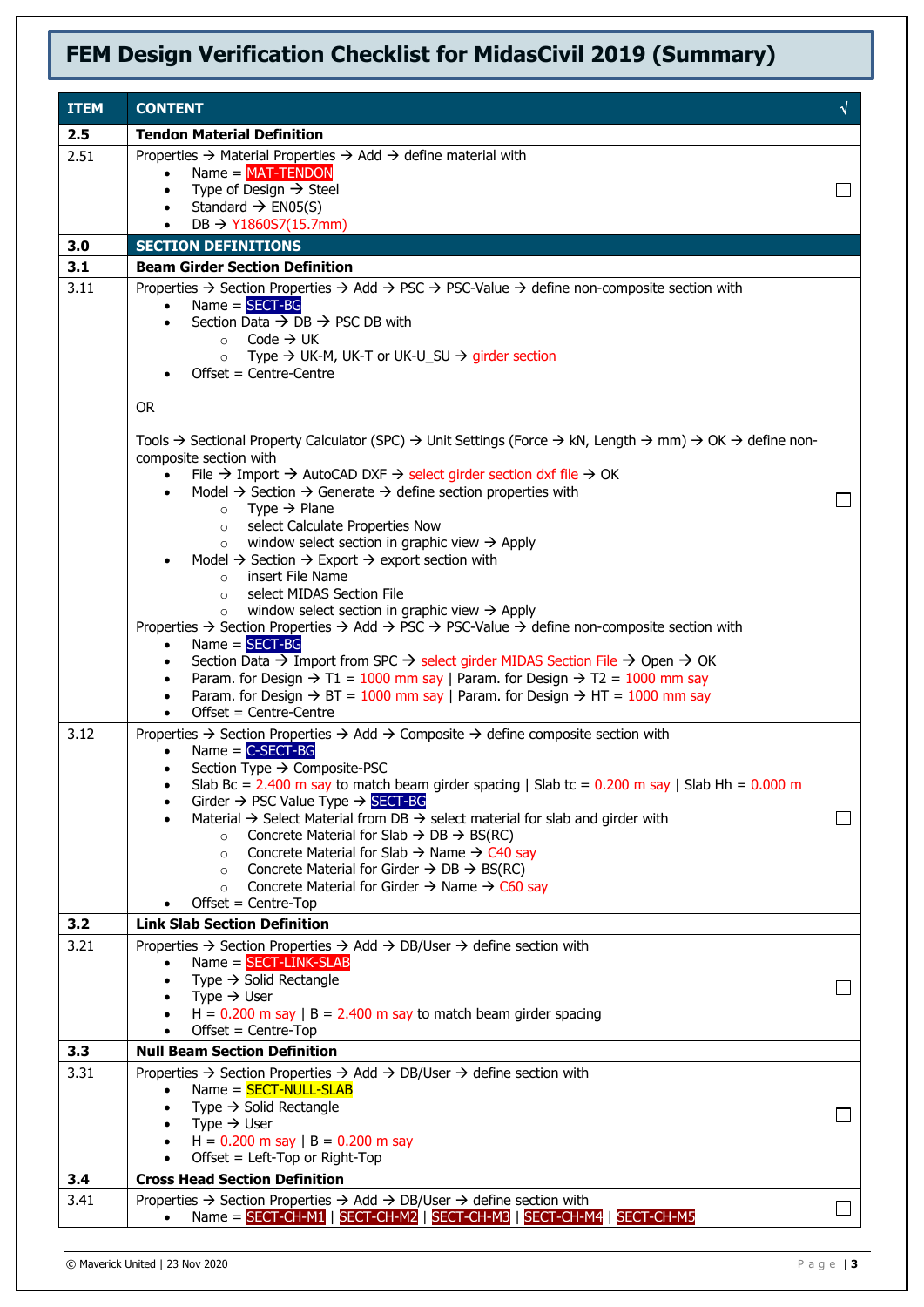| <b>ITEM</b><br><b>CONTENT</b><br>√<br>Type $\rightarrow$ Solid Rectangle<br>$\bullet$<br>Type $\rightarrow$ User<br>$\bullet$<br>H = 4.200 m say   B = 1.800 m say<br>Offset = Centre-Top   Centre Loc. = Centre of Section   Vertical Offset $\rightarrow$ User I J = 1.5 m say to<br>model offset to corbel bearing level   User Offset Reference $\rightarrow$ Extreme Fibre(s)<br><b>OR</b><br>Tools $\rightarrow$ Sectional Property Calculator (SPC) $\rightarrow$ Unit Settings (Force $\rightarrow$ kN, Length $\rightarrow$ mm) $\rightarrow$ OK $\rightarrow$ define |
|--------------------------------------------------------------------------------------------------------------------------------------------------------------------------------------------------------------------------------------------------------------------------------------------------------------------------------------------------------------------------------------------------------------------------------------------------------------------------------------------------------------------------------------------------------------------------------|
|                                                                                                                                                                                                                                                                                                                                                                                                                                                                                                                                                                                |
|                                                                                                                                                                                                                                                                                                                                                                                                                                                                                                                                                                                |
|                                                                                                                                                                                                                                                                                                                                                                                                                                                                                                                                                                                |
|                                                                                                                                                                                                                                                                                                                                                                                                                                                                                                                                                                                |
|                                                                                                                                                                                                                                                                                                                                                                                                                                                                                                                                                                                |
|                                                                                                                                                                                                                                                                                                                                                                                                                                                                                                                                                                                |
|                                                                                                                                                                                                                                                                                                                                                                                                                                                                                                                                                                                |
| section with                                                                                                                                                                                                                                                                                                                                                                                                                                                                                                                                                                   |
| File $\rightarrow$ Import $\rightarrow$ AutoCAD DXF $\rightarrow$ select cross head section dxf file $\rightarrow$ OK<br>$\bullet$<br>Model $\rightarrow$ Section $\rightarrow$ Generate $\rightarrow$ define section properties with<br>$\bullet$                                                                                                                                                                                                                                                                                                                             |
| $\circ$ Type $\rightarrow$ Plane                                                                                                                                                                                                                                                                                                                                                                                                                                                                                                                                               |
| select Calculate Properties Now<br>$\circ$                                                                                                                                                                                                                                                                                                                                                                                                                                                                                                                                     |
| $\circ$ window select section in graphic view $\rightarrow$ Apply<br>Model $\rightarrow$ Section $\rightarrow$ Export $\rightarrow$ export section with                                                                                                                                                                                                                                                                                                                                                                                                                        |
| insert File Name<br>$\circ$                                                                                                                                                                                                                                                                                                                                                                                                                                                                                                                                                    |
| select MIDAS Section File<br>$\circ$<br>window select section in graphic view $\rightarrow$ Apply<br>$\circ$                                                                                                                                                                                                                                                                                                                                                                                                                                                                   |
| Properties $\rightarrow$ Section Properties $\rightarrow$ Add $\rightarrow$ Value $\rightarrow$ define prismatic section with                                                                                                                                                                                                                                                                                                                                                                                                                                                  |
| Name = $SECT-CH-M1$ $SECT-CH-M2$ $SECT-CH-M3$ $SECT-CH-M4$ $SECT-CH-M5$<br>$\bullet$                                                                                                                                                                                                                                                                                                                                                                                                                                                                                           |
| Type $\rightarrow$ General Section<br>$\bullet$<br>Import SEC Files $\rightarrow$ select cross head MIDAS Section File $\rightarrow$ Open $\rightarrow$ OK<br>$\bullet$                                                                                                                                                                                                                                                                                                                                                                                                        |
| Offset = Centre-Top   Centre Loc. = Centre of Section   Vertical Offset $\rightarrow$ User I J = 1.5 m say to<br>$\bullet$                                                                                                                                                                                                                                                                                                                                                                                                                                                     |
| model offset to corbel bearing level   User Offset Reference $\rightarrow$ Extreme Fibre(s)                                                                                                                                                                                                                                                                                                                                                                                                                                                                                    |
| OR.                                                                                                                                                                                                                                                                                                                                                                                                                                                                                                                                                                            |
| Properties $\rightarrow$ Section Properties $\rightarrow$ Add $\rightarrow$ Tapered $\rightarrow$ define non-prismatic section with                                                                                                                                                                                                                                                                                                                                                                                                                                            |
| Name = $SECT-CH-M1$   $SECT-CH-M2$   $SECT-CH-M3$   $SECT-CH-M4$   $SECT-CH-M5$                                                                                                                                                                                                                                                                                                                                                                                                                                                                                                |
| Type $\rightarrow$ General Section<br>$\bullet$                                                                                                                                                                                                                                                                                                                                                                                                                                                                                                                                |
| Section-i $\rightarrow$ Import $\rightarrow$ Select Regular Section $\rightarrow$ Import<br>Section-j $\rightarrow$ Import $\rightarrow$ Select Regular Section $\rightarrow$ Import<br>$\bullet$                                                                                                                                                                                                                                                                                                                                                                              |
| Offset = Centre-Top   Centre Loc. = Centre of Section   Vertical Offset $\rightarrow$ User I J = 1.5 m say to<br>$\bullet$                                                                                                                                                                                                                                                                                                                                                                                                                                                     |
| model offset to corbel bearing level   User Offset Reference $\rightarrow$ Extreme Fibre(s)<br>Note for non-prismatic sections, it is crucial that both sections i and j have the <b>same number of nodes</b> . For                                                                                                                                                                                                                                                                                                                                                            |
| tapered section definitions across multiple elements, select the elements that have been predefined with the                                                                                                                                                                                                                                                                                                                                                                                                                                                                   |
| non-prismatic section and Right-Click $\rightarrow$ Properties $\rightarrow$ Tapered Section Group $\rightarrow$ Add $\rightarrow$ Convert to Tapered                                                                                                                                                                                                                                                                                                                                                                                                                          |
| Section.<br>3.5<br><b>Pier Section Definition</b>                                                                                                                                                                                                                                                                                                                                                                                                                                                                                                                              |
| 3.51<br>Properties $\rightarrow$ Section Properties $\rightarrow$ Add $\rightarrow$ DB/User $\rightarrow$ define section with                                                                                                                                                                                                                                                                                                                                                                                                                                                  |
| $Name = SECTION - PIER$<br>$\bullet$                                                                                                                                                                                                                                                                                                                                                                                                                                                                                                                                           |
| Type $\rightarrow$ Solid Rectangle<br>Type $\rightarrow$ User<br>$\bullet$                                                                                                                                                                                                                                                                                                                                                                                                                                                                                                     |
| H = $3.600$ m say   B = $1.600$ m say                                                                                                                                                                                                                                                                                                                                                                                                                                                                                                                                          |
| Offset = Centre-Centre                                                                                                                                                                                                                                                                                                                                                                                                                                                                                                                                                         |
| 0R                                                                                                                                                                                                                                                                                                                                                                                                                                                                                                                                                                             |
|                                                                                                                                                                                                                                                                                                                                                                                                                                                                                                                                                                                |
| Tools $\rightarrow$ Sectional Property Calculator (SPC) $\rightarrow$ Unit Settings (Force $\rightarrow$ kN, Length $\rightarrow$ mm) $\rightarrow$ OK $\rightarrow$ define<br>section with                                                                                                                                                                                                                                                                                                                                                                                    |
| File $\rightarrow$ Import $\rightarrow$ AutoCAD DXF $\rightarrow$ select pier section dxf file $\rightarrow$ OK<br>$\bullet$                                                                                                                                                                                                                                                                                                                                                                                                                                                   |
| Model $\rightarrow$ Section $\rightarrow$ Generate $\rightarrow$ define section properties with<br>L<br>Type $\rightarrow$ Plane<br>$\circ$                                                                                                                                                                                                                                                                                                                                                                                                                                    |
| o select Calculate Properties Now                                                                                                                                                                                                                                                                                                                                                                                                                                                                                                                                              |
| window select section in graphic view $\rightarrow$ Apply<br>$\circ$                                                                                                                                                                                                                                                                                                                                                                                                                                                                                                           |
| Model $\rightarrow$ Section $\rightarrow$ Export $\rightarrow$ export section with<br>insert File Name<br>$\circ$                                                                                                                                                                                                                                                                                                                                                                                                                                                              |
| select MIDAS Section File<br>$\circ$                                                                                                                                                                                                                                                                                                                                                                                                                                                                                                                                           |
| window select section in graphic view $\rightarrow$ Apply<br>$\circ$<br>Properties $\rightarrow$ Section Properties $\rightarrow$ Add $\rightarrow$ Value $\rightarrow$ define section with                                                                                                                                                                                                                                                                                                                                                                                    |
| $Name = SECTION-PIER$<br>$\bullet$                                                                                                                                                                                                                                                                                                                                                                                                                                                                                                                                             |
| Type $\rightarrow$ General Section                                                                                                                                                                                                                                                                                                                                                                                                                                                                                                                                             |
| Import SEC Files $\rightarrow$ select pier MIDAS Section File $\rightarrow$ Open $\rightarrow$ OK<br>Offset = Centre-Centre                                                                                                                                                                                                                                                                                                                                                                                                                                                    |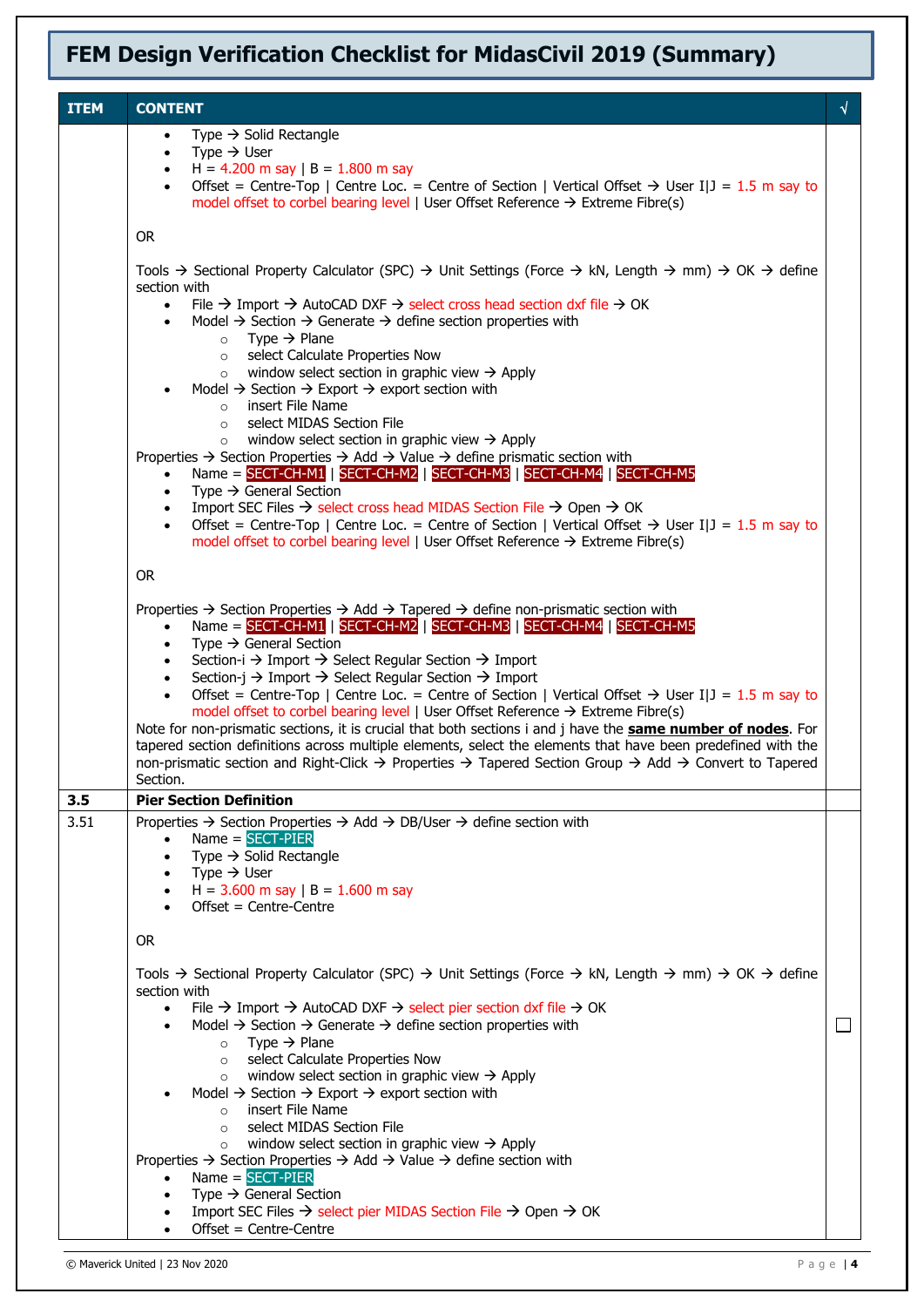| <b>ITEM</b> | <b>CONTENT</b>                                                                                                                                                                                                                                                                                                                                                                                                                                                                                                                                                                                                                                                                                                                                                                                                                                                                                                                                                                                                                                                                       | √            |
|-------------|--------------------------------------------------------------------------------------------------------------------------------------------------------------------------------------------------------------------------------------------------------------------------------------------------------------------------------------------------------------------------------------------------------------------------------------------------------------------------------------------------------------------------------------------------------------------------------------------------------------------------------------------------------------------------------------------------------------------------------------------------------------------------------------------------------------------------------------------------------------------------------------------------------------------------------------------------------------------------------------------------------------------------------------------------------------------------------------|--------------|
| 3.6         | <b>Pile Cap Section Definition</b>                                                                                                                                                                                                                                                                                                                                                                                                                                                                                                                                                                                                                                                                                                                                                                                                                                                                                                                                                                                                                                                   |              |
| 3.61        | Properties $\rightarrow$ Section Properties $\rightarrow$ Add $\rightarrow$ DB/User $\rightarrow$ define section with<br>Name = SECT-PILECAP<br>Type $\rightarrow$ Solid Rectangle<br>$\bullet$<br>Type $\rightarrow$ User<br>$\bullet$<br>H = $2.500$ m say   B = $1.500$ m say<br>$Offset = Centre-Top$                                                                                                                                                                                                                                                                                                                                                                                                                                                                                                                                                                                                                                                                                                                                                                            | L            |
| 3.7         | <b>Pile Section Definition</b>                                                                                                                                                                                                                                                                                                                                                                                                                                                                                                                                                                                                                                                                                                                                                                                                                                                                                                                                                                                                                                                       |              |
| 3.71        | Properties $\rightarrow$ Section Properties $\rightarrow$ Add $\rightarrow$ DB/User $\rightarrow$ define section with<br>$Name = SECTION-PILE$<br>Type $\rightarrow$ Solid Round<br>Type $\rightarrow$ User<br>$D = 1.000$ m say<br>Offset = Centre-Centre                                                                                                                                                                                                                                                                                                                                                                                                                                                                                                                                                                                                                                                                                                                                                                                                                           |              |
| 3.8         | <b>Deck Section Definition</b>                                                                                                                                                                                                                                                                                                                                                                                                                                                                                                                                                                                                                                                                                                                                                                                                                                                                                                                                                                                                                                                       |              |
| 3.81        | Properties $\rightarrow$ Section Properties $\rightarrow$ Add $\rightarrow$ DB/User $\rightarrow$ define section with<br>Name = SECT-DECK<br>Type $\rightarrow$ Solid Rectangle<br>Type $\rightarrow$ User<br>$\bullet$<br>$H = 0.200$ m say $ B = 2.400$ m say to match deck spacing<br>Offset = Centre-Top                                                                                                                                                                                                                                                                                                                                                                                                                                                                                                                                                                                                                                                                                                                                                                         | $\Box$       |
| 3.9         | <b>Diaphragm Beam Section Definition</b>                                                                                                                                                                                                                                                                                                                                                                                                                                                                                                                                                                                                                                                                                                                                                                                                                                                                                                                                                                                                                                             |              |
| 3.91        | Properties → Section Properties → Add → DB/User → define section with<br>$Name = SECTION-CHAPTERAGM$<br>$\bullet$<br>Type $\rightarrow$ Solid Rectangle<br>$\bullet$<br>Type $\rightarrow$ User<br>$\bullet$<br>$H = 1.800$ m say $  B = 0.800$ m say<br>$Offset = Centre-Top$                                                                                                                                                                                                                                                                                                                                                                                                                                                                                                                                                                                                                                                                                                                                                                                                       | $\mathbf{L}$ |
| 4.0<br>4.1  | <b>GEOMETRY MODELLING</b><br><b>Geometry Modelling</b>                                                                                                                                                                                                                                                                                                                                                                                                                                                                                                                                                                                                                                                                                                                                                                                                                                                                                                                                                                                                                               |              |
| 4.11        | File $\rightarrow$ Import $\rightarrow$ AutoCAD dxf $\rightarrow$ select dxf file $\rightarrow$ select relevant layers $\rightarrow$ OK to generate nodes and elements<br>C-SECT-BG<br><b>SECT-LINK-SLAB</b><br><b>SECT-NULL-SLAB</b><br>SECT-CH-M1   SECT-CH-M2   SECT-CH-M3   SECT-CH-M4   SECT-CH-M5<br><b>SECT-DECK</b><br>SECT-DIAPHRAGM<br>ELASTIC-BEARING-SUPPPORT<br>Note that: -<br>the beam girders span between elastic bearing supports<br>$\bullet$<br>the link slabs span between the ends of beam girders across (without connecting to) the cross head<br>multiple deck sections (potentially) required to represent their varying transverse deck widths<br>multiple beam girder sections (potentially) required to represent their varying composite deck widths<br>$\bullet$<br>multiple beam girder groups (potentially) required to represent their staged construction<br>multiple cross head sections (potentially) required to represent its non-prismatic profile<br>multiple cross head groups (potentially) required to represent its staged construction |              |
| 4.2         | <b>Section Assignment</b>                                                                                                                                                                                                                                                                                                                                                                                                                                                                                                                                                                                                                                                                                                                                                                                                                                                                                                                                                                                                                                                            |              |
| 4.21        | Right-Click $\rightarrow$ Select $\rightarrow$ Window $\rightarrow$ select corresponding elements<br>TM $\rightarrow$ Works $\rightarrow$ Properties $\rightarrow$ Section $\rightarrow$ D&D sections to assign onto elements: -<br>C-SECT-BG<br><b>SECT-LINK-SLAB</b><br><b>SECT-NULL-SLAB</b>                                                                                                                                                                                                                                                                                                                                                                                                                                                                                                                                                                                                                                                                                                                                                                                      | $\mathbf{L}$ |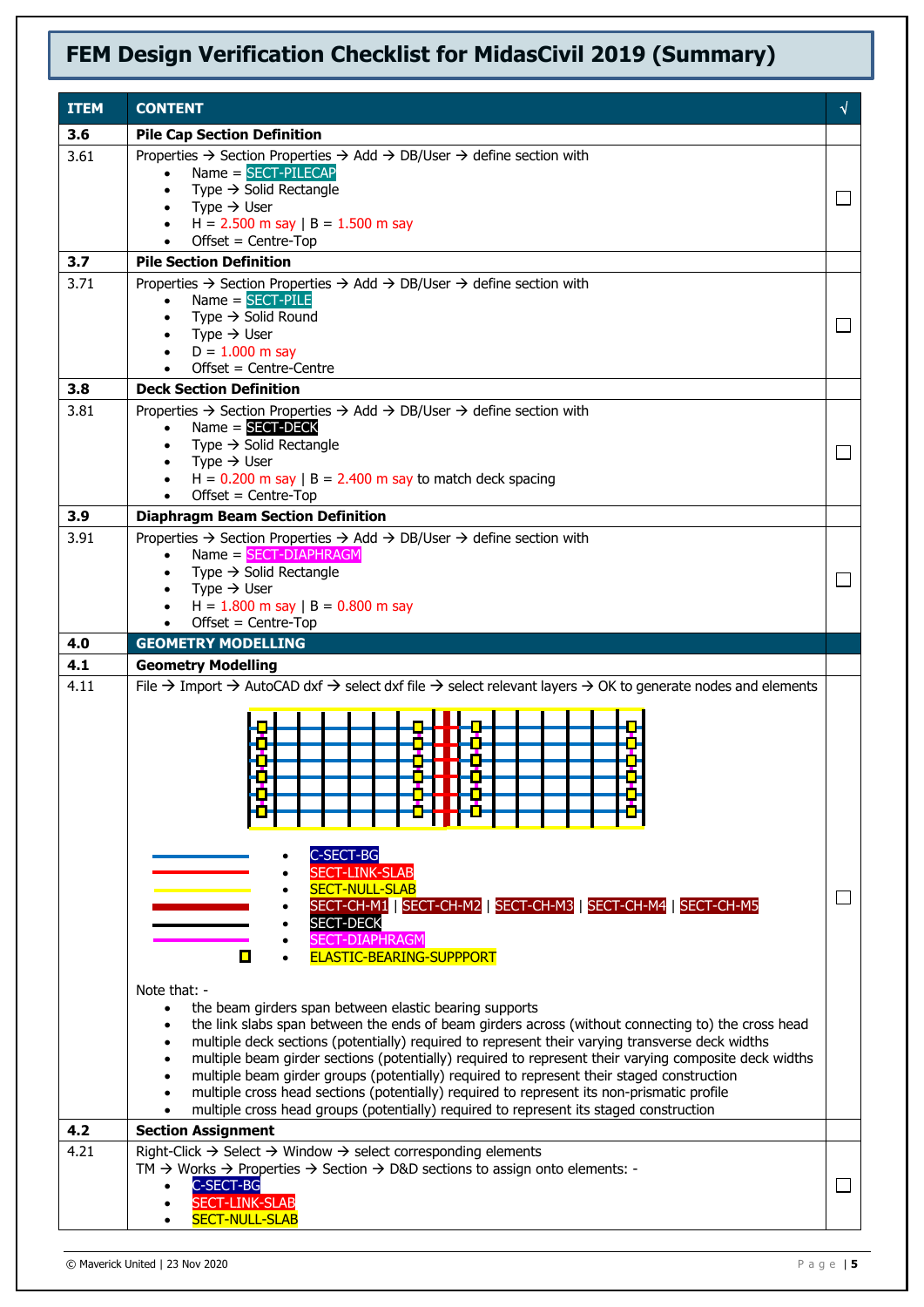| <b>ITEM</b> | <b>CONTENT</b>                                                                                                                                                                                                                                                                                                                                                                                                                                                                                                                                                                                                                                                                                                                                                                     | √      |
|-------------|------------------------------------------------------------------------------------------------------------------------------------------------------------------------------------------------------------------------------------------------------------------------------------------------------------------------------------------------------------------------------------------------------------------------------------------------------------------------------------------------------------------------------------------------------------------------------------------------------------------------------------------------------------------------------------------------------------------------------------------------------------------------------------|--------|
|             | SECT-CH-M1   SECT-CH-M2   SECT-CH-M3   SECT-CH-M4   SECT-CH-M5<br><b>SECT-PIER</b><br><b>SECT-PILECAP</b><br><b>SECT-PILE</b>                                                                                                                                                                                                                                                                                                                                                                                                                                                                                                                                                                                                                                                      |        |
|             | <b>SECT-DECK</b><br><b>SECT-DIAPHRAGM</b>                                                                                                                                                                                                                                                                                                                                                                                                                                                                                                                                                                                                                                                                                                                                          |        |
| 4.3         | <b>Group Definition and Assignment</b>                                                                                                                                                                                                                                                                                                                                                                                                                                                                                                                                                                                                                                                                                                                                             |        |
| 4.31        | TM $\rightarrow$ Works $\rightarrow$ Properties $\rightarrow$ Section $\rightarrow$ select corresponding elements by section<br>TM $\rightarrow$ Group $\rightarrow$ Right-Click Structure Group $\rightarrow$ New $\rightarrow$ Rename Group to define group $\rightarrow$ D&D group to assign<br>onto elements: -<br>GROUP-BG-M2   GROUP-BG-M3   GROUP-BG-M4   GROUP-BG-M5 onto C-SECT-BG<br>$\bullet$<br><b>GROUP-LINK-SLAB onto SECT-LINK-SLAB</b><br>$\bullet$<br>GROUP-CH-M1 GROUP-CH-M2 GROUP-CH-M3 GROUP-CH-M4 GROUP-CH-M5 onto SECT-CH-M1<br>$\bullet$<br>  SECT-CH-M2   SECT-CH-M3   SECT-CH-M4   SECT-CH-M5<br>GROUP-SUBSTR onto SECT-PIER   SECT-PILECAP   SECT-PILE<br>$\bullet$<br>GROUP-DECK onto SECT-NULL-SLAB   SECT-DECK<br>GROUP-DIAPHRAGM onto SECT-DIAPHRAGM | $\Box$ |
| 4.32        | Right-Click $\rightarrow$ Select $\rightarrow$ Window $\rightarrow$ select abutment bearing nodes<br>TM $\rightarrow$ Group $\rightarrow$ Right-Click Structure Group $\rightarrow$ New $\rightarrow$ Rename Group to define group $\rightarrow$ D&D group to assign<br>onto nodes: -<br><b>GROUP-NODES-ABUTMENT</b><br>$\bullet$<br>Right-Click $\rightarrow$ Select $\rightarrow$ Window $\rightarrow$ select cross head bearing nodes<br>TM $\rightarrow$ Group $\rightarrow$ Right-Click Structure Group $\rightarrow$ New $\rightarrow$ Rename Group to define group $\rightarrow$ D&D group to assign<br>onto nodes: -<br><b>GROUP-NODES-BEARING</b><br>$\bullet$                                                                                                            |        |
| 4.33        | TM $\rightarrow$ Group $\rightarrow$ Right-Click Boundary Group $\rightarrow$ New $\rightarrow$ Rename Group to define group: -<br>GROUP-SUPPORT-BEARING<br><b>GROUP-SUPPORT-CH-PIER</b><br>$\bullet$<br><b>GROUP-SUPPORT-PILE</b><br>GROUP-SUPPORT-ABUTMENT                                                                                                                                                                                                                                                                                                                                                                                                                                                                                                                       |        |
| 4.34        | $TM \rightarrow$ Group $\rightarrow$ Right-Click Load Group $\rightarrow$ New $\rightarrow$ Rename Group to define group: -<br><b>GROUP-LOAD-SELF-WEIGHT</b><br>$\bullet$<br><b>GROUP-LOAD-WET-CONCRETE</b><br><b>GROUP-LOAD-SURFACING</b><br><b>GROUP-LOAD-PARAPET</b><br>٠<br>GROUP-LOAD-TENDON-BG-L   GROUP-LOAD-TENDON-BG-R   GROUP-LOAD-TENDON-BG-M<br>GROUP-LOAD-TENDON-CH-M2 GROUP-LOAD-TENDON-CH-M3<br>GROUP-LOAD-TENDON-CH-M4 GROUP-LOAD-TENDON-CH-M5<br>GROUP-LOAD-TENDON-CH-STAGE3                                                                                                                                                                                                                                                                                      |        |
| 4.4         | <b>Material Assignment</b>                                                                                                                                                                                                                                                                                                                                                                                                                                                                                                                                                                                                                                                                                                                                                         |        |
| 4.41        | $TM \rightarrow$ Group $\rightarrow$ select corresponding elements by group<br>TM $\rightarrow$ Works $\rightarrow$ Properties $\rightarrow$ Material $\rightarrow$ D&D materials to assign onto elements: -<br>MAT-C60 onto GROUP-BG-M2   GROUP-BG-M3   GROUP-BG-M4   GROUP-BG-M5<br>$\bullet$<br>MAT-C50 onto GROUP-CH-M1   GROUP-CH-M2   GROUP-CH-M3   GROUP-CH-M4   GROUP-CH-M5<br>MAT-C40 onto GROUP-LINK-SLAB   GROUP-SUBSTR   GROUP-DIAPHRAGM<br>MAT-C40-PSEUDO onto GROUP-DECK                                                                                                                                                                                                                                                                                             | ⊔      |
| 5.0         | <b>BOUNDARY CONDITION DEFINITIONS</b>                                                                                                                                                                                                                                                                                                                                                                                                                                                                                                                                                                                                                                                                                                                                              |        |
| 5.1         | <b>Cross Head Bearing Elastic Link</b>                                                                                                                                                                                                                                                                                                                                                                                                                                                                                                                                                                                                                                                                                                                                             |        |
| 5.11        | Right-Click $\rightarrow$ Select $\rightarrow$ Window $\rightarrow$ select girder to cross head bearing nodes<br>Boundary $\rightarrow$ Elastic Link $\rightarrow$ define boundary condition with<br>Boundary Group Name → GROUP-SUPPORT-BEARING<br>Options $\rightarrow$ Add<br>Type $\rightarrow$ General<br>$SDx = 5,000$ kN/m say   SDy = 5,000 kN/m say   SDz = 2,000,000 kN/m say<br>$SRx = 10$ kNm/[rad]   $SRy = 0$ kNm/[rad]   $SRz = 10$ kNm/[rad]<br>Beta Angle $= 0$ deg<br>$\bullet$                                                                                                                                                                                                                                                                                  | └      |
| 5.12        | Right-Click $\rightarrow$ Select $\rightarrow$ Window $\rightarrow$ select cross head bearing nodes to cross head<br>Boundary $\rightarrow$ Elastic Link $\rightarrow$ define boundary condition with<br>Boundary Group Name → GROUP-SUPPORT-BEARING<br>Options $\rightarrow$ Add<br>٠<br>Type $\rightarrow$ Rigid<br>Beta Angle $= 0$ deg                                                                                                                                                                                                                                                                                                                                                                                                                                         | $\Box$ |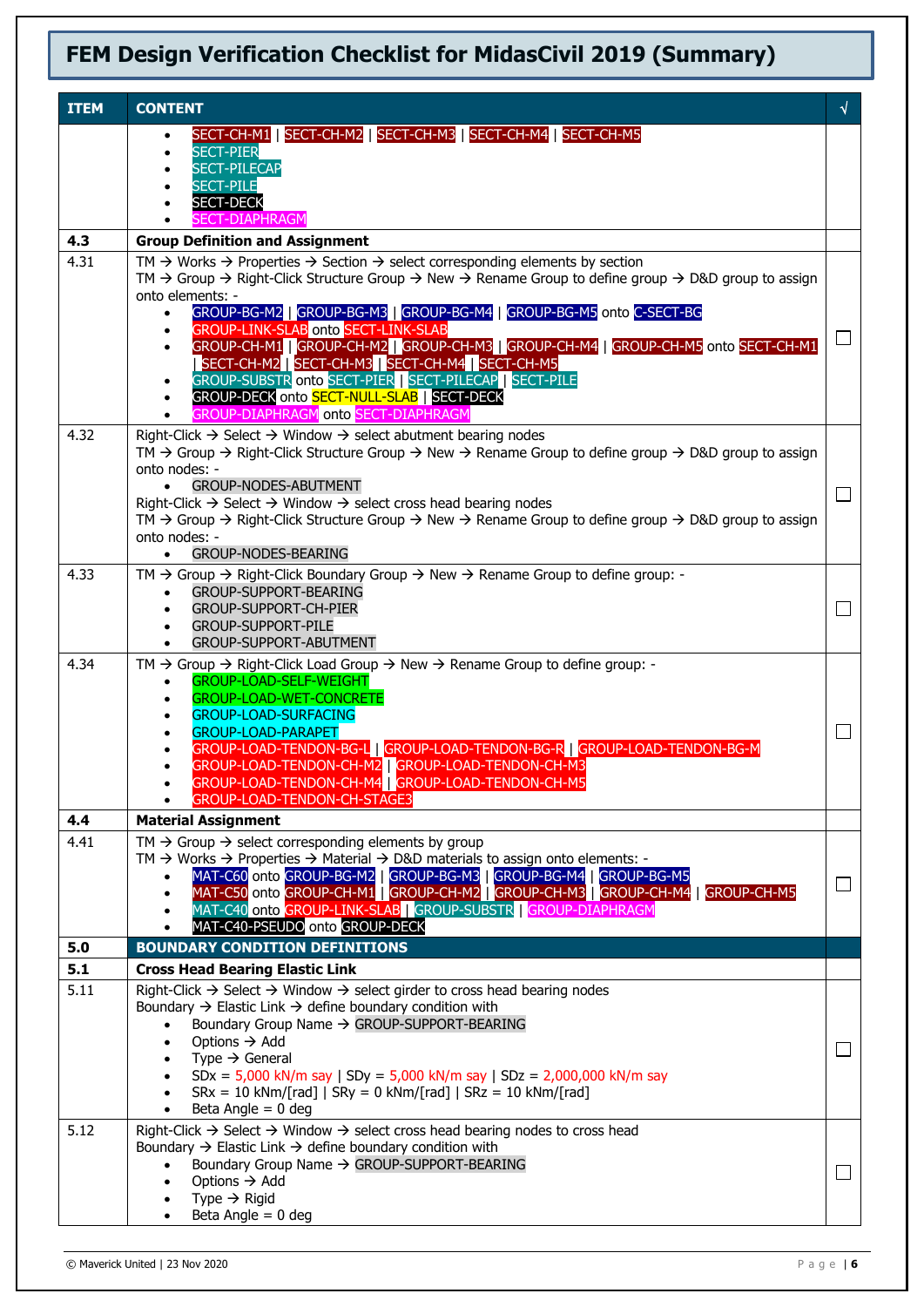| <b>ITEM</b> | <b>CONTENT</b>                                                                                                                                                                       | √      |
|-------------|--------------------------------------------------------------------------------------------------------------------------------------------------------------------------------------|--------|
| 5.2         | <b>Cross Head to Pier Rigid Link</b>                                                                                                                                                 |        |
| 5.21        | Right-Click $\rightarrow$ Select $\rightarrow$ Window $\rightarrow$ select cross head to top of pier nodes                                                                           |        |
|             | Boundary $\rightarrow$ Elastic Link $\rightarrow$ define boundary condition with<br>Boundary Group Name → GROUP-SUPPORT-CH-PIER                                                      |        |
|             | Options $\rightarrow$ Add                                                                                                                                                            |        |
|             | Type $\rightarrow$ Rigid<br>Beta Angle $= 0$ deg                                                                                                                                     |        |
| 5.3         | <b>Pile Elastic or Rigid Support</b>                                                                                                                                                 |        |
| 5.31        | TM $\rightarrow$ Works $\rightarrow$ Properties $\rightarrow$ Section $\rightarrow$ select pile elements by section SECT-PILE                                                        |        |
|             | Boundary $\rightarrow$ Integral Bridge $\rightarrow$ define boundary condition with                                                                                                  |        |
|             | Boundary Group Name → GROUP-SUPPORT-PILE<br>Soil Spring Type $\rightarrow$ Pile Spring<br>$\bullet$                                                                                  |        |
|             | Soil Type $\rightarrow$ Stiff Clay say<br>$\bullet$                                                                                                                                  |        |
|             | Ground Level = $-3.5$ m say<br>$\bullet$                                                                                                                                             |        |
|             | Pile Diameter (D) = $1.000$ m say<br>$\bullet$<br>Unit Weight of Soil (r) = $19$ kN/m <sup>3</sup> say<br>$\bullet$                                                                  |        |
|             | Earth Pressure Coeff. At Rest $(KO) = 0.40$ say<br>$\bullet$                                                                                                                         |        |
|             | Coeff. of Subgrade Reaction (Kh) = $80000$ kN/m <sup>3</sup> say<br>$\bullet$                                                                                                        |        |
|             | $1/2$ Strain at Max Stress Point in Tri. Comp. Test (e50) = $0.01$ say<br>$\bullet$<br>Undrained Cohesion (cu) = $110 \text{ kN/m}^2$ say<br>$\bullet$                               |        |
|             |                                                                                                                                                                                      |        |
|             | <b>OR</b>                                                                                                                                                                            |        |
|             | Right-Click $\rightarrow$ Select $\rightarrow$ Window $\rightarrow$ select pier base nodes                                                                                           |        |
|             | Boundary $\rightarrow$ Define Supports $\rightarrow$ define boundary condition with                                                                                                  |        |
|             | Boundary Group Name $\rightarrow$ GROUP-SUPPORT-PILE<br>$\bullet$<br>Options $\rightarrow$ Add<br>$\bullet$                                                                          |        |
|             | D-ALL $\rightarrow$ select                                                                                                                                                           |        |
|             | $R$ -ALL $\rightarrow$ select                                                                                                                                                        |        |
| 5.4         | <b>Abutment Bearing Elastic Support</b>                                                                                                                                              |        |
| 5.41        | $TM \rightarrow$ Group $\rightarrow$ select abutment bearing nodes by group GROUP-NODES-ABUTMENT<br>Boundary $\rightarrow$ Point Spring $\rightarrow$ define boundary condition with |        |
|             | Boundary Group Name → GROUP-SUPPORT-ABUTMENT<br>$\bullet$                                                                                                                            |        |
|             | Options $\rightarrow$ Add<br>$\bullet$<br>Type $\rightarrow$ Linear                                                                                                                  |        |
|             | $\bullet$<br>$SDx = 5,000$ kN/m say   SDy = 5,000 kN/m say   SDz = 2,000,000 kN/m say                                                                                                |        |
|             | $SRx = 0$ kNm/[rad]   $SRy = 0$ kNm/[rad]   $SRz = 0$ kNm/[rad]<br>$\bullet$                                                                                                         |        |
| 6.0         | <b>LOAD CASE AND LOADING DEFINITIONS</b>                                                                                                                                             |        |
| 6.1         | Dead Load [Self-Weight]                                                                                                                                                              |        |
| 6.11        | Load $\rightarrow$ Static Loads $\rightarrow$ Static Load Cases $\rightarrow$ define load case with<br>Name = $LC-SELF-WEIGHT$                                                       |        |
|             | Case $\rightarrow$ All Load Case                                                                                                                                                     |        |
|             | Type $\rightarrow$ Construction Stage Load (CS)<br>$\bullet$                                                                                                                         |        |
| 6.12        | Load $\rightarrow$ Static Loads $\rightarrow$ Self Weight $\rightarrow$ define load with<br>Load Case Name = LC-SELF-WEIGHT                                                          |        |
|             | Load Group Name = GROUP-LOAD-SELF-WEIGHT                                                                                                                                             |        |
|             | $X = 0   Y = 0   Z = -1$<br>$\bullet$                                                                                                                                                |        |
| 6.2         | <b>Dead Load [Wet Concrete]</b>                                                                                                                                                      |        |
| 6.21        | Load $\rightarrow$ Static Loads $\rightarrow$ Static Load Cases $\rightarrow$ define load case with<br>Name = $LC-WET-CONCRETE$                                                      |        |
|             | Case $\rightarrow$ All Load Case<br>$\bullet$                                                                                                                                        | $\Box$ |
|             | Type $\rightarrow$ Construction Stage Load (CS)<br>$\bullet$                                                                                                                         |        |
| 6.22        | $TM \rightarrow$ Group $\rightarrow$ select beam girder and link slab elements by groups GROUP-BG-M2   GROUP-BG-M3   GROUP-<br>BG-M4   GROUP-BG-M5                                   |        |
|             | Load $\rightarrow$ Static Loads $\rightarrow$ Element $\rightarrow$ define load with                                                                                                 |        |
|             | Load Case Name = LC-WET-CONCRETE<br>$\bullet$                                                                                                                                        |        |
|             | Load Group Name = GROUP-LOAD-WET-CONCRETE<br>Options $\rightarrow$ Add<br>$\bullet$                                                                                                  |        |
|             | Load Type $\rightarrow$ Uniform Loads                                                                                                                                                |        |
|             | Direction $\rightarrow$ Global Z<br>Projection $\rightarrow$ No                                                                                                                      |        |
|             | Value $\rightarrow$ Relative                                                                                                                                                         |        |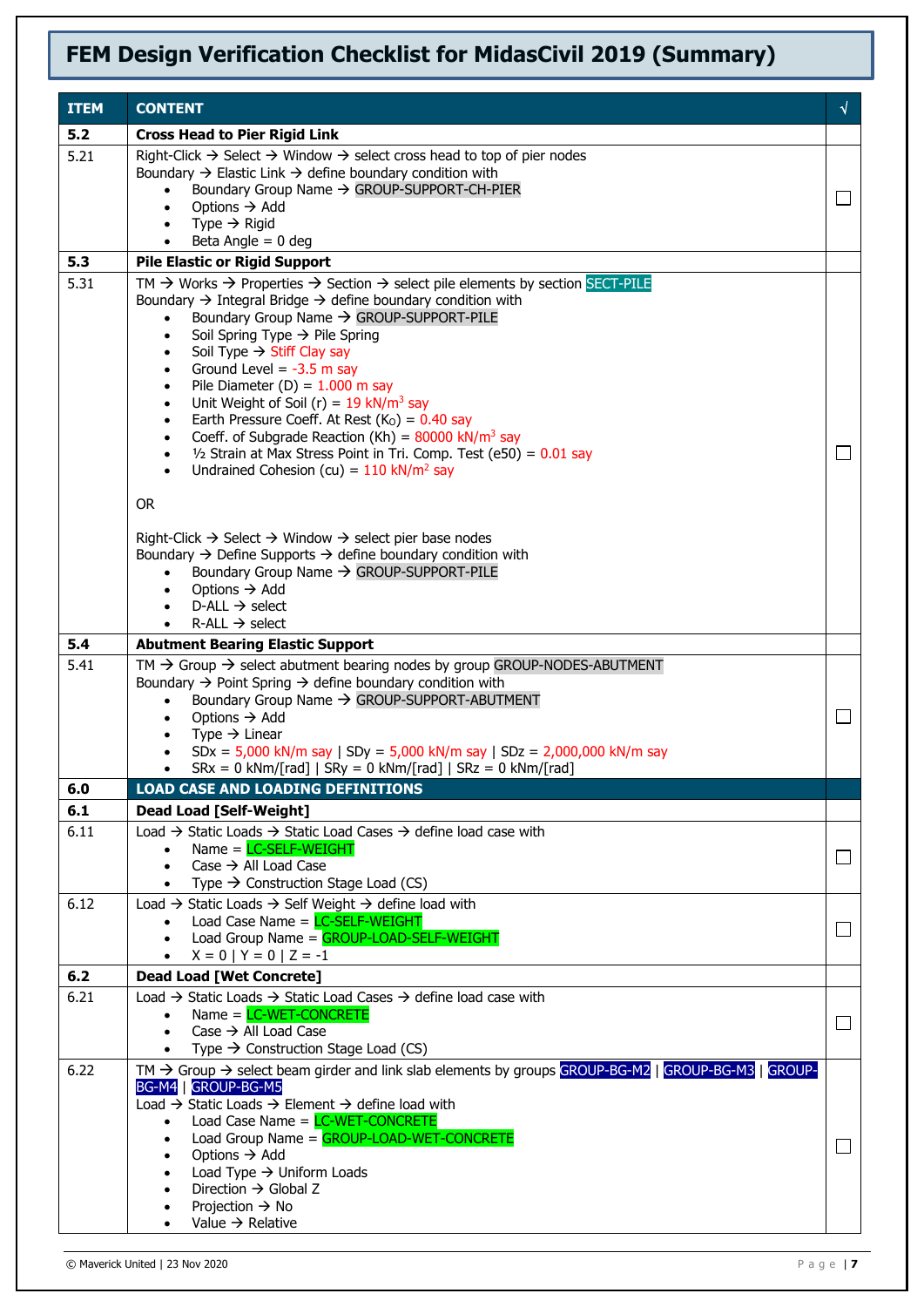| <b>ITEM</b> | <b>CONTENT</b>                                                                                                                                                                                                                       | √       |
|-------------|--------------------------------------------------------------------------------------------------------------------------------------------------------------------------------------------------------------------------------------|---------|
|             | $x1 = 0$ and w = width x 200mm x 25kN/m <sup>3</sup> say = width x 5.0kN/m <sup>2</sup> say = -12.0 kN/m say                                                                                                                         |         |
| 6.3         | $x^2 = 1$<br>$\bullet$<br><b>Superimposed Dead Load [Surfacing]</b>                                                                                                                                                                  |         |
| 6.31        | Load $\rightarrow$ Static Loads $\rightarrow$ Static Load Cases $\rightarrow$ define load case with                                                                                                                                  |         |
|             | $Name = LC-SURFACTING$<br>$\bullet$                                                                                                                                                                                                  | $\Box$  |
|             | Case $\rightarrow$ All Load Case<br>$\bullet$<br>• Type $\rightarrow$ Construction Stage Load (CS)                                                                                                                                   |         |
| 6.32        | TM $\rightarrow$ Group $\rightarrow$ select beam girder and link slab elements by groups GROUP-BG-M2   GROUP-BG-M3   GROUP-                                                                                                          |         |
|             | BG-M4   GROUP-BG-M5 and GROUP-LINK-SLAB                                                                                                                                                                                              |         |
|             | Load $\rightarrow$ Static Loads $\rightarrow$ Element $\rightarrow$ define load with<br>Load Case Name = LC-SURFACING<br>$\bullet$                                                                                                   |         |
|             | Load Group Name = GROUP-LOAD-SURFACING                                                                                                                                                                                               |         |
|             | Options $\rightarrow$ Add<br>Load Type $\rightarrow$ Uniform Loads<br>$\bullet$                                                                                                                                                      | $\Box$  |
|             | Direction $\rightarrow$ Global Z                                                                                                                                                                                                     |         |
|             | Projection $\rightarrow$ No<br>$\bullet$<br>• Value $\rightarrow$ Relative                                                                                                                                                           |         |
|             | $x1 = 0$ and w = width x 75mm x 22kN/m <sup>3</sup> say = width x 1.65kN/m <sup>2</sup> say = -4.0 kN/m say                                                                                                                          |         |
|             | • $x^2 = 1$                                                                                                                                                                                                                          |         |
| 6.4         | <b>Superimposed Dead Load [Parapet]</b>                                                                                                                                                                                              |         |
| 6.41        | Load $\rightarrow$ Static Loads $\rightarrow$ Static Load Cases $\rightarrow$ define load case with<br>Name = $LC-PARAPET$<br>$\bullet$                                                                                              |         |
|             | Case $\rightarrow$ All Load Case<br>$\bullet$                                                                                                                                                                                        |         |
|             | Type $\rightarrow$ Construction Stage Load (CS)                                                                                                                                                                                      |         |
| 6.42        | TM $\rightarrow$ Works $\rightarrow$ Properties $\rightarrow$ Section $\rightarrow$ select parapet elements by section <b>SECT-NULL-SLAB</b><br>Load $\rightarrow$ Static Loads $\rightarrow$ Element $\rightarrow$ define load with |         |
|             | Load Case Name = $LC-PARAPET$<br>$\bullet$                                                                                                                                                                                           |         |
|             | Load Group Name = GROUP-LOAD-PARAPET<br>$\bullet$                                                                                                                                                                                    |         |
|             | Options $\rightarrow$ Add<br>$\bullet$<br>Load Type $\rightarrow$ Uniform Loads<br>$\bullet$                                                                                                                                         | $\Box$  |
|             | Direction $\rightarrow$ Global Z                                                                                                                                                                                                     |         |
|             | Projection $\rightarrow$ No<br>Value $\rightarrow$ Relative                                                                                                                                                                          |         |
|             | $x1 = 0$ and $w = -10$ kN/m say                                                                                                                                                                                                      |         |
|             | $x^2 = 1$<br>$\bullet$                                                                                                                                                                                                               |         |
| 6.5         | <b>Tendon Load</b>                                                                                                                                                                                                                   |         |
| 6.51        | Load $\rightarrow$ Static Loads $\rightarrow$ Static Load Cases $\rightarrow$ define load case with<br>$Name = LC-TENDON$                                                                                                            |         |
|             | Case $\rightarrow$ All Load Case<br>$\bullet$                                                                                                                                                                                        | $\perp$ |
|             | Type $\rightarrow$ Construction Stage Load (CS)<br>$\bullet$                                                                                                                                                                         |         |
| 6.52        | Load $\rightarrow$ Temp./Prestress $\rightarrow$ Tendon Property $\rightarrow$ Add $\rightarrow$ define tendon property with<br>Tendon Name = TENDON-12S15.2   TENDON-19S15.2   TENDON-27S15.2<br>$\bullet$                          |         |
|             | Tendon Type $\rightarrow$ Internal(Pre-Tension) or Internal(Post-Tension)<br>$\bullet$                                                                                                                                               |         |
|             | Material $\rightarrow$ MAT-TENDON<br>$\bullet$<br>Total Tendon Area = Click <> to specify tendon area with                                                                                                                           |         |
|             | $\bullet$<br>Strand Diameter $\rightarrow$ 15.2 mm say<br>$\circ$                                                                                                                                                                    |         |
|             | Number of Strands = $12 \mid 19 \mid 27$<br>$\circ$                                                                                                                                                                                  |         |
|             | Duct Diameter = $0.087$ m   0.102 m   0.127 m<br>Relaxation Coefficient $\rightarrow$ CEB-FIP 1990 with<br>$\bullet$                                                                                                                 |         |
|             | rho $1000 = 2.5 \%$ say<br>$\circ$                                                                                                                                                                                                   |         |
|             | Ultimate Strength = $1.86326e+006$ kN/m <sup>2</sup> say<br>Yield Strength = $1.56906e+006$ kN/m <sup>2</sup> say                                                                                                                    |         |
|             | Curvature Friction Factor = $0.30$ say<br>$\bullet$                                                                                                                                                                                  |         |
|             | Wobble Friction Factor = $0.0033$ 1/m say<br>$\bullet$                                                                                                                                                                               |         |
|             | Anchorage Slip(Draw in) Begin = $0.006$ m say<br>$\bullet$<br>Anchorage Slip(Draw in) End = $0$ m say                                                                                                                                |         |
|             | Bond Type $\rightarrow$ Bonded say<br>$\bullet$                                                                                                                                                                                      |         |
| 6.53        | Load $\rightarrow$ Temp./Prestress $\rightarrow$ Tendon Profile $\rightarrow$ Add $\rightarrow$ define tendon profile with                                                                                                           |         |
|             | Tendon Name = C1-ZL   C1-ZR   C2-ZL   C2-ZR   C3-ZL   C3-ZR   C4-ZL   C4-ZR   C5-ZL   C5-ZR<br>Group $\rightarrow$ Default                                                                                                           |         |
|             | Tendon Property → TENDON-12S15.2   TENDON-19S15.2   TENDON-27S15.2<br>$\bullet$                                                                                                                                                      |         |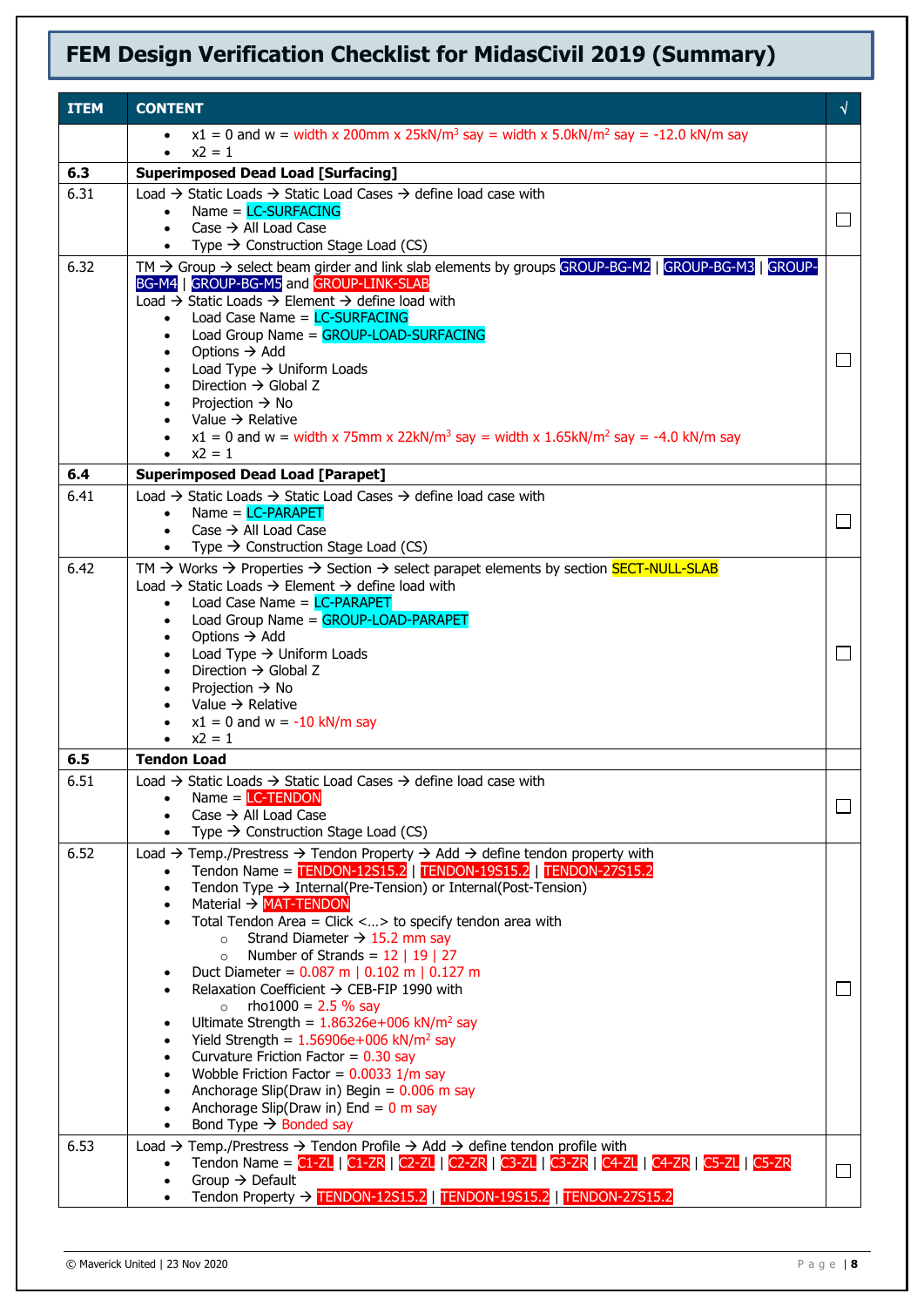| <b>ITEM</b> | <b>CONTENT</b>                                                                                                                                                                                                                                                                                                                                                                                                                                                                                                                                                                                                                                                                                                                                                                                                                                                                                                                                                                                                                                                                                                                                    | √            |
|-------------|---------------------------------------------------------------------------------------------------------------------------------------------------------------------------------------------------------------------------------------------------------------------------------------------------------------------------------------------------------------------------------------------------------------------------------------------------------------------------------------------------------------------------------------------------------------------------------------------------------------------------------------------------------------------------------------------------------------------------------------------------------------------------------------------------------------------------------------------------------------------------------------------------------------------------------------------------------------------------------------------------------------------------------------------------------------------------------------------------------------------------------------------------|--------------|
|             | Assigned Elements = $TM \rightarrow Group \rightarrow select cross$ head elements by group GROUP-CH-M1   GROUP-<br>$\bullet$<br>CH-M2   GROUP-CH-M3   GROUP-CH-M4   GROUP-CH-M5  <br>Input Type $\rightarrow$ 2D<br>Curve Type $\rightarrow$ Spline<br>Lead Length $\rightarrow$ User Defined Length                                                                                                                                                                                                                                                                                                                                                                                                                                                                                                                                                                                                                                                                                                                                                                                                                                              |              |
| 6.54        | Load $\rightarrow$ Temp/Prestress $\rightarrow$ Tendon Prestress $\rightarrow$ define tendon prestress load with<br>Load Case Name $\rightarrow$ LC-TENDON<br>Load Group Name > GROUP-LOAD-TENDON-CH-M2   GROUP-LOAD-TENDON-CH-M3   GROUP-LOAD-<br>$\bullet$<br>TENDON-CH-M4 GROUP-LOAD-TENDON-CH-M5 GROUP-LOAD-TENDON-CH-STAGE3<br>Select Tendon for Loading = $CL-ZL$   $CL-ZR$   $C2-ZL$   $C2-ZR$   $C3-ZL$   $C3-ZR$   $CA-ZL$   $CA-ZR$   $CS-ZL$<br>$\bullet$<br>$C5-ZR$<br>Stress Value $\rightarrow$ select Force $\rightarrow$ define tendon force with<br>Begin = $75\%$ x no. of strands x 15.2 mm strand breaking load of 260.7 kN say<br>$\circ$<br>$End = 0$ kN say<br>$\circ$<br>$1st$ Jacking $\rightarrow$ Begin say<br>$\circ$                                                                                                                                                                                                                                                                                                                                                                                                 |              |
| 6.6         | <b>Temperature Load</b>                                                                                                                                                                                                                                                                                                                                                                                                                                                                                                                                                                                                                                                                                                                                                                                                                                                                                                                                                                                                                                                                                                                           |              |
| 6.61        | Load $\rightarrow$ Static Loads $\rightarrow$ Static Load Cases $\rightarrow$ define load case with<br>Name = $LC-TEMP(+)$   $LC-TEMP(-)$<br>Case $\rightarrow$ All Load Case<br>$\bullet$<br>Type $\rightarrow$ Temperature (T)<br>$\bullet$                                                                                                                                                                                                                                                                                                                                                                                                                                                                                                                                                                                                                                                                                                                                                                                                                                                                                                     | $\mathsf{L}$ |
| 6.62        | TM $\rightarrow$ Works $\rightarrow$ Properties $\rightarrow$ Section $\rightarrow$ select beam girder, link slab, cross head, pier and diaphragm beam<br>elements by sections C-SECT-BG, SECT-LINK-SLAB, SECT-CH-M1   SECT-CH-M2   SECT-CH-M3   SECT-CH-M4<br>SECT-CH-M5, SECT-PIER and SECT-DIAPHRAGM<br>Load $\rightarrow$ Temp./Prestress $\rightarrow$ Element Temp $\rightarrow$ define load with<br>Load Case Name $\rightarrow$ LC-TEMP(+)<br>Load Group Name $\rightarrow$ Default<br>Options $\rightarrow$ Add<br>Temperature $\rightarrow$ Initial = 70 °F [21 °C]<br>$\bullet$<br>Temperature $\rightarrow$ Final = 100 °F [38 °C]<br>$\bullet$<br>Load $\rightarrow$ Temp./Prestress $\rightarrow$ Element Temp $\rightarrow$ define load with<br>Load Case Name $\rightarrow$ LC-TEMP(-)<br>$\bullet$<br>Load Group Name $\rightarrow$ Default<br>Options $\rightarrow$ Add<br>Temperature $\rightarrow$ Initial = 100 °F [38 °C]<br>Temperature $\rightarrow$ Final = 70 °F [21 °C]<br>$\bullet$                                                                                                                                   |              |
| 6.7         | HA Braking, HB Braking and HA Skidding Load                                                                                                                                                                                                                                                                                                                                                                                                                                                                                                                                                                                                                                                                                                                                                                                                                                                                                                                                                                                                                                                                                                       |              |
| 6.71        | Load $\rightarrow$ Static Loads $\rightarrow$ Static Load Cases $\rightarrow$ define load case with<br>Name = LC-HA-BRAKING   LC-HB-BRAKING   LC-HA-SKIDDING<br>Case $\rightarrow$ All Load Case<br>Type $\rightarrow$ Braking Load (BRK)                                                                                                                                                                                                                                                                                                                                                                                                                                                                                                                                                                                                                                                                                                                                                                                                                                                                                                         |              |
| 6.72        | TM $\rightarrow$ Group $\rightarrow$ select cross head elements by groups GROUP-CH-M1   GROUP-CH-M2   GROUP-CH-M3<br>GROUP-CH-M4   GROUP-CH-M5<br>Load $\rightarrow$ Static Loads $\rightarrow$ Element $\rightarrow$ define load with<br>Load Case Name → LC-HA-BRAKING<br>Load Group Name $\rightarrow$ Default<br>Options $\rightarrow$ Add<br>Load Type $\rightarrow$ Uniform Loads<br>Direction $\rightarrow$ Global X<br>Value $\rightarrow$ Relative<br>$x1 = 0$ and w = 750 kN / bridge width say = 25 kN/m say<br>$x^2 = 1$<br>$\bullet$<br>Load $\rightarrow$ Static Loads $\rightarrow$ Element $\rightarrow$ define load with<br>Load Case Name → LC-HB-BRAKING<br>Load Group Name $\rightarrow$ Default<br>Options $\rightarrow$ Add<br>Load Type $\rightarrow$ Uniform Loads<br>Direction $\rightarrow$ Global X<br>Value $\rightarrow$ Relative<br>$x1 = 0$ and w = 450 kN / bridge width say = 15 kN/m say<br>$x^2 = 1$<br>Load $\rightarrow$ Static Loads $\rightarrow$ Element $\rightarrow$ define load with<br>Load Case Name $\rightarrow$ LC-HA-SKIDDING<br>$\bullet$<br>Load Group Name $\rightarrow$ Default<br>$\bullet$ | $\Box$       |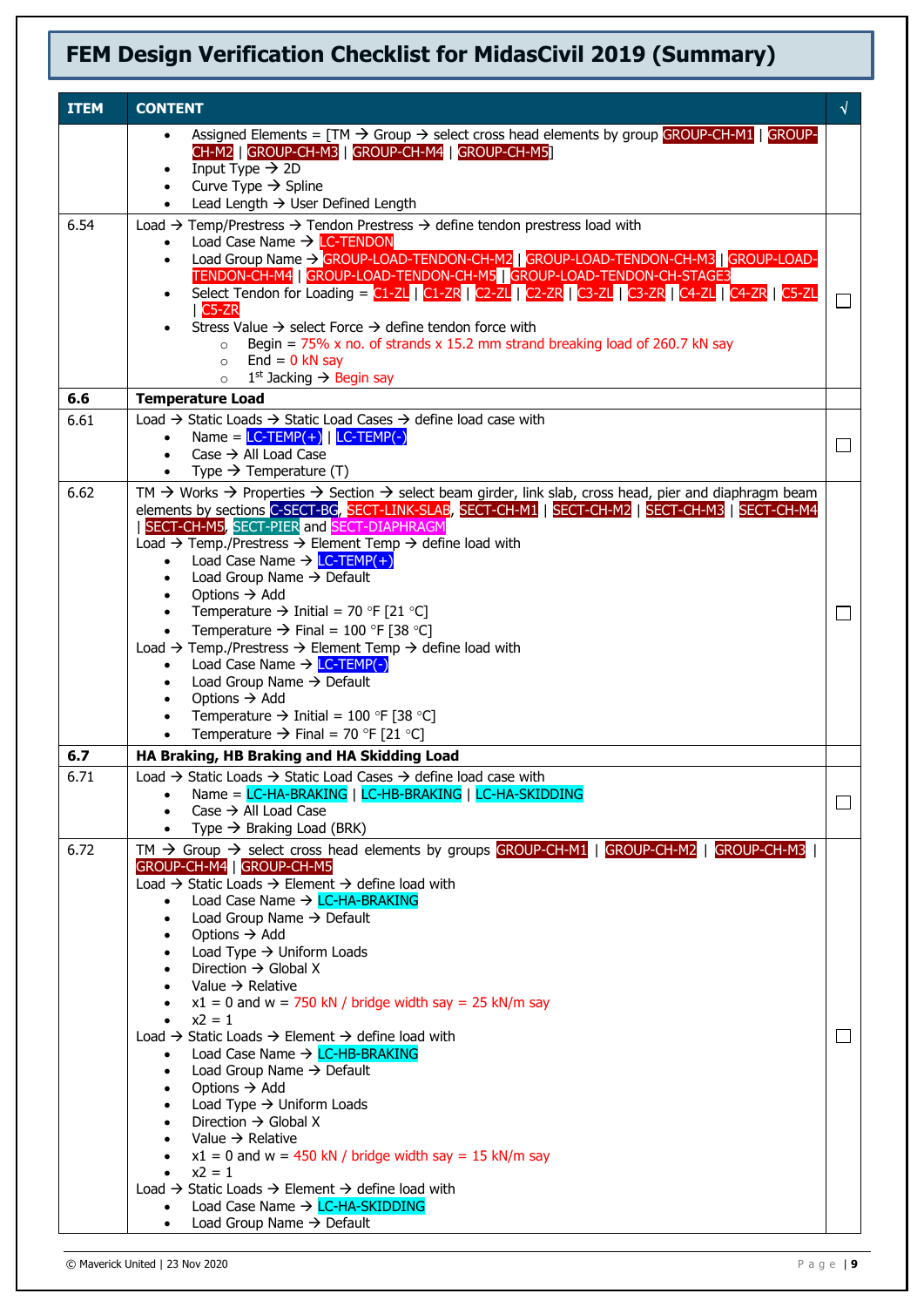| <b>ITEM</b> | <b>CONTENT</b>                                                                                                                                                                                                        | $\sqrt{ }$ |
|-------------|-----------------------------------------------------------------------------------------------------------------------------------------------------------------------------------------------------------------------|------------|
|             | Options $\rightarrow$ Add<br>$\bullet$                                                                                                                                                                                |            |
|             | Load Type $\rightarrow$ Uniform Loads<br>$\bullet$                                                                                                                                                                    |            |
|             | Direction $\rightarrow$ Global X<br>Value $\rightarrow$ Relative                                                                                                                                                      |            |
|             | $x1 = 0$ and $w = 300$ kN / bridge width say = 10 kN/m say                                                                                                                                                            |            |
|             | $x2 = 1$                                                                                                                                                                                                              |            |
| 6.8<br>6.81 | <b>Collision Load</b><br>Load $\rightarrow$ Static Loads $\rightarrow$ Static Load Cases $\rightarrow$ define load case with                                                                                          |            |
|             | $Name = LC-COLLISION$<br>$\bullet$                                                                                                                                                                                    |            |
|             | Case $\rightarrow$ All Load Case<br>$\bullet$                                                                                                                                                                         | $\Box$     |
|             | Type $\rightarrow$ Collision Load (CO)                                                                                                                                                                                |            |
| 6.82        | TM $\rightarrow$ Works $\rightarrow$ Properties $\rightarrow$ Section $\rightarrow$ select pier elements by section SECT-PIER<br>Load $\rightarrow$ Static Loads $\rightarrow$ Element $\rightarrow$ define load with |            |
|             | Load Case Name $\rightarrow$ LC-COLLISION                                                                                                                                                                             |            |
|             | Load Group Name $\rightarrow$ Default                                                                                                                                                                                 |            |
|             | Options $\rightarrow$ Add<br>$\bullet$<br>Load Type $\rightarrow$ Concentrated Forces<br>$\bullet$                                                                                                                    |            |
|             | Direction $\rightarrow$ Global X                                                                                                                                                                                      |            |
|             | Value $\rightarrow$ Absolute                                                                                                                                                                                          |            |
|             | $x1 = 1.5$ m   P1 = 1000 kN<br>• $x1 = 3.0$ m   P1 = 500 kN                                                                                                                                                           | $\Box$     |
|             | Load $\rightarrow$ Static Loads $\rightarrow$ Element $\rightarrow$ define load with                                                                                                                                  |            |
|             | Load Case Name $\rightarrow$ LC-COLLISION<br>$\bullet$<br>Load Group Name → Default                                                                                                                                   |            |
|             | $\bullet$<br>Options $\rightarrow$ Add                                                                                                                                                                                |            |
|             | Load Type $\rightarrow$ Concentrated Forces                                                                                                                                                                           |            |
|             | Direction $\rightarrow$ Global Y<br>Value $\rightarrow$ Absolute                                                                                                                                                      |            |
|             | $x1 = 1.5$ m   P1 = 500 kN<br>$\bullet$                                                                                                                                                                               |            |
|             | $x1 = 3.0$ m   P1 = 250 kN<br>$\bullet$                                                                                                                                                                               |            |
| 6.9         | <b>Wind Load</b>                                                                                                                                                                                                      |            |
| 6.91        | Load $\rightarrow$ Static Loads $\rightarrow$ Static Load Cases $\rightarrow$ define load case with<br>Name = LC-WIND-TRANS   LC-WIND-LONG   LC-WIND-VERT $(+)$   LC-WIND-VERT $(-)$<br>$\bullet$                     |            |
|             | Case $\rightarrow$ All Load Case<br>$\bullet$                                                                                                                                                                         | $\Box$     |
|             | Type $\rightarrow$ Wind Load on Structure (W)<br>$\bullet$                                                                                                                                                            |            |
| 6.92        | TM $\rightarrow$ Group $\rightarrow$ select cross head elements by groups GROUP-CH-M1   GROUP-CH-M2   GROUP-CH-M3  <br>GROUP-CH-M4 GROUP-CH-M5                                                                        |            |
|             | Load $\rightarrow$ Static Loads $\rightarrow$ Element $\rightarrow$ define load with                                                                                                                                  |            |
|             | Load Case Name → LC-WIND-TRANS                                                                                                                                                                                        |            |
|             | Load Group Name $\rightarrow$ Default<br>Options $\rightarrow$ Add<br>$\bullet$                                                                                                                                       |            |
|             | Load Type $\rightarrow$ Uniform Loads                                                                                                                                                                                 |            |
|             | Direction $\rightarrow$ Global Y                                                                                                                                                                                      |            |
|             | Value $\rightarrow$ Relative<br>$x1 = 0$ and w = bridge span x girder height / bridge width x 1.0 kPa say = 1.6 kN/m say                                                                                              |            |
|             | $x2 = 1$                                                                                                                                                                                                              |            |
|             | Load $\rightarrow$ Static Loads $\rightarrow$ Element $\rightarrow$ define load with<br>Load Case Name → LC-WIND-LONG<br>$\bullet$                                                                                    |            |
|             | Load Group Name → Default<br>$\bullet$                                                                                                                                                                                |            |
|             | Options $\rightarrow$ Add                                                                                                                                                                                             |            |
|             | Load Type $\rightarrow$ Uniform Loads<br>Direction $\rightarrow$ Global X                                                                                                                                             |            |
|             | Value $\rightarrow$ Relative                                                                                                                                                                                          |            |
|             | $x1 = 0$ and w = girder height x 1.0 kPa say = 1.6 kN/m say                                                                                                                                                           |            |
|             | $x^2 = 1$<br>Load $\rightarrow$ Static Loads $\rightarrow$ Element $\rightarrow$ define load with                                                                                                                     |            |
|             | Load Case Name $\rightarrow$ LC-WIND-VERT(+)                                                                                                                                                                          |            |
|             | Load Group Name $\rightarrow$ Default<br>$\bullet$                                                                                                                                                                    |            |
|             | Options $\rightarrow$ Add<br>$\bullet$<br>Load Type $\rightarrow$ Uniform Loads<br>$\bullet$                                                                                                                          |            |
|             | Direction $\rightarrow$ Global Z                                                                                                                                                                                      |            |
|             | Value $\rightarrow$ Relative<br>$x1 = 0$ and w = bridge span x 1.0 kPa say = 30 kN/m say                                                                                                                              |            |
|             |                                                                                                                                                                                                                       |            |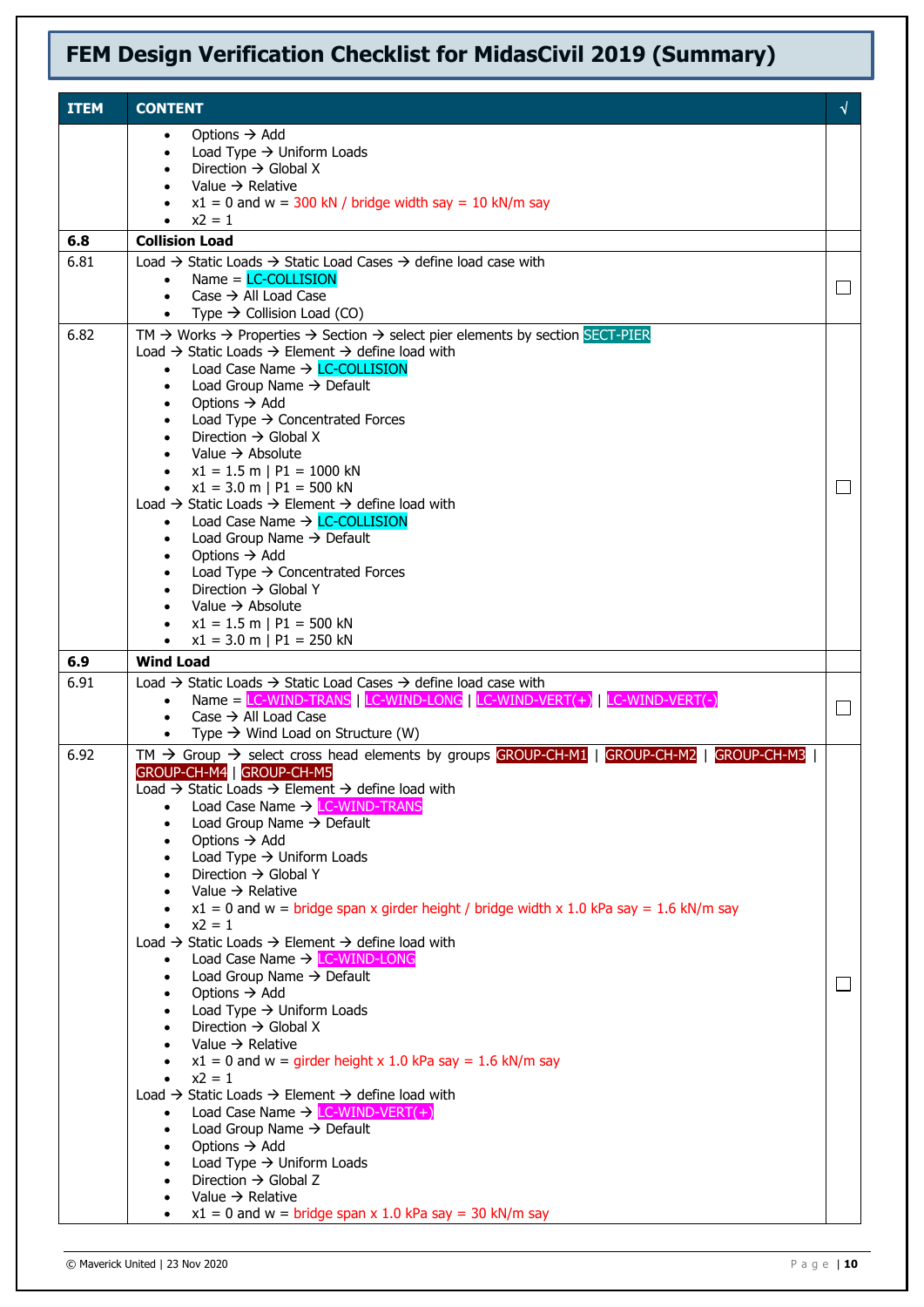| <b>ITEM</b> | <b>CONTENT</b>                                                                                                                                                                                             | √      |
|-------------|------------------------------------------------------------------------------------------------------------------------------------------------------------------------------------------------------------|--------|
|             | $x^2 = 1$                                                                                                                                                                                                  |        |
|             | Load $\rightarrow$ Static Loads $\rightarrow$ Element $\rightarrow$ define load with                                                                                                                       |        |
|             | Load Case Name $\rightarrow$ LC-WIND-VERT(-)<br>$\bullet$                                                                                                                                                  |        |
|             | Load Group Name $\rightarrow$ Default<br>$\bullet$<br>Options $\rightarrow$ Add<br>$\bullet$                                                                                                               |        |
|             | Load Type $\rightarrow$ Uniform Loads<br>$\bullet$                                                                                                                                                         |        |
|             | Direction $\rightarrow$ Global Z<br>$\bullet$                                                                                                                                                              |        |
|             | Value $\rightarrow$ Relative                                                                                                                                                                               |        |
|             | $x1 = 0$ and w = bridge span x -1.0 kPa say = -30 kN/m say<br>$x^2 = 1$<br>$\bullet$                                                                                                                       |        |
| 6.10        | <b>Seismic Load</b>                                                                                                                                                                                        |        |
| 6.101       | Load $\rightarrow$ Dynamic Loads $\rightarrow$ RS Functions $\rightarrow$ Add $\rightarrow$ define response spectrum function with                                                                         |        |
|             | Function Name = EURO2004 H-DESIGN   EURO2004 V-DESIGN                                                                                                                                                      |        |
|             | Spectral Data Type $\rightarrow$ Normalized Accel.<br>$\bullet$                                                                                                                                            |        |
|             | Scale Factor = $1$<br>$\bullet$                                                                                                                                                                            |        |
|             | Gravity = $9.806 \text{m/s}^2$<br>$\bullet$<br>Damping Ratio = $0.05$ say<br>$\bullet$                                                                                                                     |        |
|             | Design Spectrum → Eurocode-8(2004)<br>$\bullet$                                                                                                                                                            |        |
|             | National Annex $\rightarrow$ Recommended<br>$\bullet$                                                                                                                                                      |        |
|             | Spectrum Type → Horizontal Design Spectrum   Vertical Design Spectrum<br>$\bullet$                                                                                                                         |        |
|             | Ground Type $\rightarrow$ C say<br>$\bullet$                                                                                                                                                               |        |
|             | Spectrum Parameters $\rightarrow$ Type1 say<br>$\bullet$<br>Ref. Peak Ground Acc. (AgR) = $0.07$ g say<br>$\bullet$                                                                                        |        |
|             | Importance Factor (I) $\rightarrow$ 1.0 say<br>$\bullet$                                                                                                                                                   |        |
|             | Behaviour Factor (q) = $1.5$ say<br>$\bullet$                                                                                                                                                              |        |
|             | Lower Bound Factor (b) = $0.2$ say<br>$\bullet$                                                                                                                                                            |        |
|             | Max. period = $6 \text{ sec say}$<br>$\bullet$                                                                                                                                                             |        |
|             | Load $\rightarrow$ Dynamic Loads $\rightarrow$ RS Functions $\rightarrow$ Add $\rightarrow$ define response spectrum function with<br>Function Name = EURO2004 H-ELASTIC   EURO2004 V-ELASTIC<br>$\bullet$ |        |
|             | Spectral Data Type $\rightarrow$ Normalized Accel.<br>$\bullet$                                                                                                                                            |        |
|             | Scale Factor = $1$<br>$\bullet$                                                                                                                                                                            |        |
|             | Gravity = $9.806 \text{m/s}^2$<br>$\bullet$                                                                                                                                                                |        |
|             | Damping Ratio = $0.05$ say<br>$\bullet$                                                                                                                                                                    |        |
|             | Design Spectrum $\rightarrow$ Eurocode-8(2004)<br>$\bullet$<br>National Annex $\rightarrow$ Recommended                                                                                                    |        |
|             | Spectrum Type → Horizontal Elastic Spectrum   Vertical Elastic Spectrum                                                                                                                                    |        |
|             | Ground Type $\rightarrow$ C say<br>$\bullet$                                                                                                                                                               |        |
|             | Spectrum Parameters $\rightarrow$ Type1 say                                                                                                                                                                |        |
|             | Ref. Peak Ground Acc. (AgR) = $0.07$ g say<br>$\bullet$                                                                                                                                                    |        |
|             | Importance Factor (I) $\rightarrow$ 1.0 say<br>$\bullet$<br>Viscous Damping Ratio = $5\%$ say                                                                                                              |        |
|             | Max. period = $6$ sec say<br>$\bullet$                                                                                                                                                                     |        |
| 6.102       | Load $\rightarrow$ Dynamic Loads $\rightarrow$ RS Load Cases $\rightarrow$ Add $\rightarrow$ define seismic load cases with                                                                                |        |
|             | Load Case = LC-EQ-LONG-DESIGN   LC-EQ-TRANS-DESIGN                                                                                                                                                         |        |
|             | Direction $\rightarrow$ X-Y                                                                                                                                                                                |        |
|             | Excitation Angle $\rightarrow$ 0   90<br>Scale Factor = $1$                                                                                                                                                |        |
|             | $\bullet$<br>Period Modification $= 1$                                                                                                                                                                     |        |
|             | Modal Combination $\rightarrow$ Modal Combination Type $\rightarrow$ CQC                                                                                                                                   |        |
|             | Spectrum Functions $\rightarrow$ Function Name $\rightarrow$ EURO2004 H-DESIGN<br>$\bullet$                                                                                                                |        |
|             | Interpolation of Spectral Data $\rightarrow$ Logarithmic<br>$\bullet$                                                                                                                                      |        |
|             | Load $\rightarrow$ Dynamic Loads $\rightarrow$ RS Load Cases $\rightarrow$ Add $\rightarrow$ define seismic load cases with                                                                                |        |
|             | Load Case $=$ LC-EQ-VERT-DESIGN<br>$\bullet$<br>Direction $\rightarrow$ Z<br>$\bullet$                                                                                                                     | $\Box$ |
|             | Scale Factor = $1$                                                                                                                                                                                         |        |
|             | Period Modification $= 1$                                                                                                                                                                                  |        |
|             | Modal Combination $\rightarrow$ Modal Combination Type $\rightarrow$ CQC<br>$\bullet$                                                                                                                      |        |
|             | Spectrum Functions $\rightarrow$ Function Name $\rightarrow$ EURO2004 V-DESIGN<br>$\bullet$                                                                                                                |        |
|             | Interpolation of Spectral Data $\rightarrow$ Logarithmic<br>$\bullet$<br>Load $\rightarrow$ Dynamic Loads $\rightarrow$ RS Load Cases $\rightarrow$ Add $\rightarrow$ define seismic load cases with       |        |
|             | Load Case = LC-EQ-LONG-ELASTIC   LC-EQ-TRANS-ELASTIC<br>$\bullet$                                                                                                                                          |        |
|             | Direction $\rightarrow$ X-Y                                                                                                                                                                                |        |
|             | Excitation Angle $\rightarrow$ 0   90<br>$\bullet$                                                                                                                                                         |        |
|             | Scale Factor = $1$<br>$\bullet$                                                                                                                                                                            |        |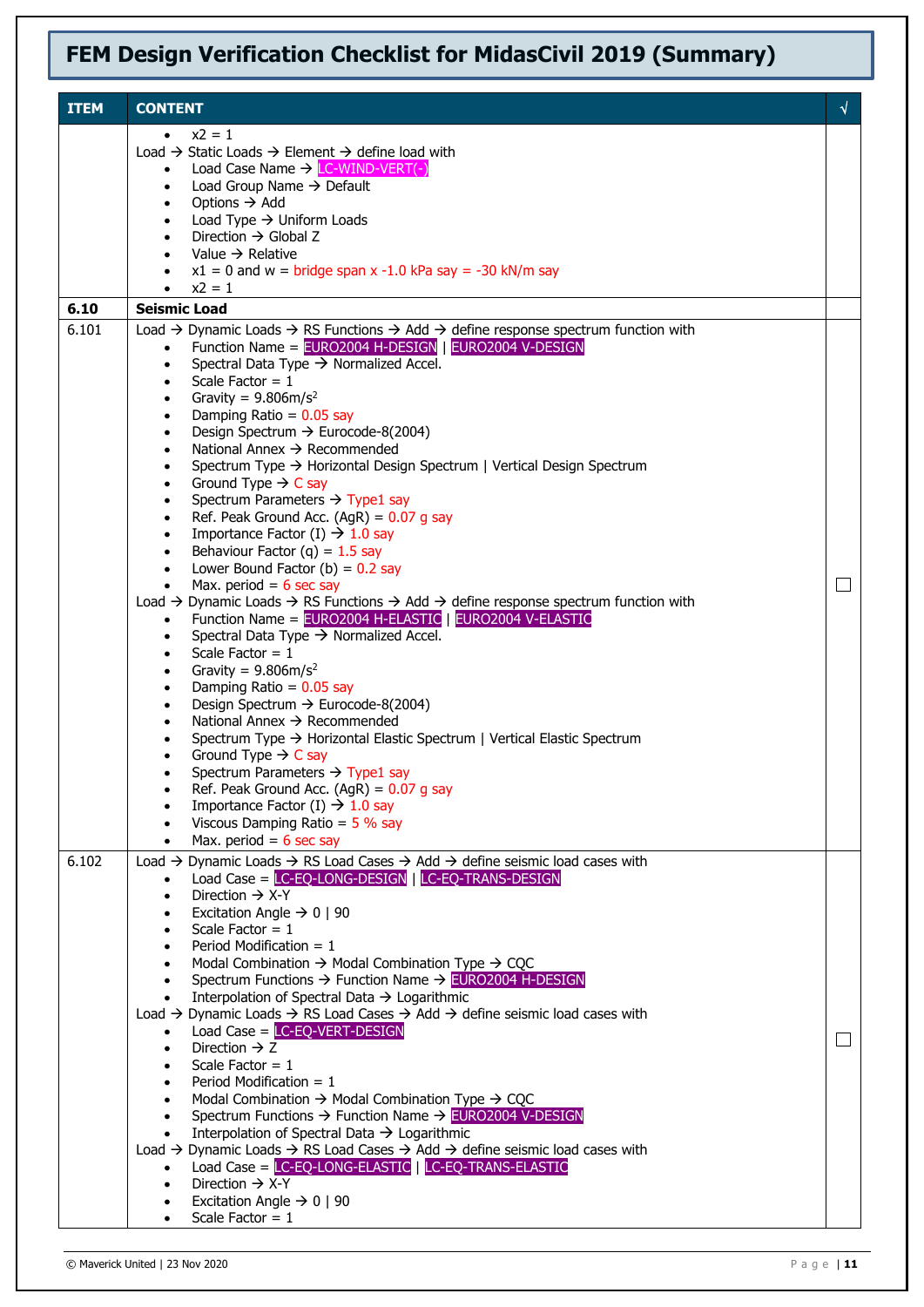| <b>ITEM</b> | <b>CONTENT</b>                                                                                                                                                                                                                                                                                                                                                                                                                                                                                                                                                                                                                                                                                                                                                                                                                                                                                                                                                                                                                                                                                                               | √                        |
|-------------|------------------------------------------------------------------------------------------------------------------------------------------------------------------------------------------------------------------------------------------------------------------------------------------------------------------------------------------------------------------------------------------------------------------------------------------------------------------------------------------------------------------------------------------------------------------------------------------------------------------------------------------------------------------------------------------------------------------------------------------------------------------------------------------------------------------------------------------------------------------------------------------------------------------------------------------------------------------------------------------------------------------------------------------------------------------------------------------------------------------------------|--------------------------|
|             | Period Modification $= 1$<br>Modal Combination $\rightarrow$ Modal Combination Type $\rightarrow$ CQC<br>$\bullet$<br>Spectrum Functions $\rightarrow$ Function Name $\rightarrow$ EURO2004 H-ELASTIC<br>Interpolation of Spectral Data → Logarithmic<br>Load → Dynamic Loads → RS Load Cases → Add → define seismic load cases with<br>Load Case = $LC-EQ-VERT-ELASTIC$<br>$\bullet$<br>Direction $\rightarrow$ Z<br>$\bullet$<br>Scale Factor = $1$<br>Period Modification $= 1$<br>Modal Combination $\rightarrow$ Modal Combination Type $\rightarrow$ CQC<br>Spectrum Functions → Function Name → EURO2004 V-ELASTIC<br>$\bullet$                                                                                                                                                                                                                                                                                                                                                                                                                                                                                       |                          |
| 6.103       | Interpolation of Spectral Data $\rightarrow$ Logarithmic<br>$\bullet$<br>Analysis $\rightarrow$ Eigenvalue $\rightarrow$ define Eigenvalue Analysis Control with                                                                                                                                                                                                                                                                                                                                                                                                                                                                                                                                                                                                                                                                                                                                                                                                                                                                                                                                                             |                          |
|             | Type of Analysis $\rightarrow$ select Eigen Vectors $\rightarrow$ Lanczos<br>$\bullet$<br>Eigen Vectors $\rightarrow$ Number of Frequencies $\rightarrow$ 30 say<br>$\bullet$                                                                                                                                                                                                                                                                                                                                                                                                                                                                                                                                                                                                                                                                                                                                                                                                                                                                                                                                                | ⊔                        |
| 6104        | Structure $\rightarrow$ Structure Type $\rightarrow$ define structure type and mass control with<br>Structure Type $\rightarrow$ 3-D<br>$\bullet$<br>Mass Control Parameter → Lumped Mass   Consistent Mass<br>$\bullet$<br>Mass Control Parameter $\rightarrow$ select Convert Self-Weight into Masses $\rightarrow$ select Convert to X, Y, Z<br>$\bullet$<br>Gravity Acceleration = $9.806$ m/s <sup>2</sup><br>$\bullet$<br>Initial Temperature = $21$ [C]                                                                                                                                                                                                                                                                                                                                                                                                                                                                                                                                                                                                                                                               |                          |
| 6.11        | Live Load [HA and HB]                                                                                                                                                                                                                                                                                                                                                                                                                                                                                                                                                                                                                                                                                                                                                                                                                                                                                                                                                                                                                                                                                                        |                          |
| 6.111       | TM $\rightarrow$ Works $\rightarrow$ Properties $\rightarrow$ Section $\rightarrow$ select corresponding elements by section<br>TM $\rightarrow$ Group $\rightarrow$ Right-Click Structure Group $\rightarrow$ New $\rightarrow$ Rename Group to define group $\rightarrow$ D&D group to assign<br>onto elements: -<br>GROUP-TRANSVERSE-ELEMENTS onto SECT-DECK and SECT-DIAPHRAGM<br>$\bullet$                                                                                                                                                                                                                                                                                                                                                                                                                                                                                                                                                                                                                                                                                                                              | $\Box$                   |
| 6.112       | Load $\rightarrow$ Moving Load $\rightarrow$ Moving Load Code $\rightarrow$ BS $\rightarrow$ Vehicles $\rightarrow$ Add Standard $\rightarrow$ define Standard Vehicular<br>Load with<br>Standard Name $\rightarrow$ BD37/01 Standard Load<br>$\bullet$<br>Vehicular Load Name = HA<br>$\bullet$<br>• Vehicular Load Type $\rightarrow$ HA<br>HA Lane Factor $\rightarrow$ BD 37/01<br>$\bullet$<br>Load → Moving Load → Moving Load Code → BS → Vehicles → Add Standard → define Standard Vehicular<br>Load with<br>Standard Name $\rightarrow$ BD37/01 Standard Load<br>$\bullet$<br>Vehicular Load Name = HB30<br>$\bullet$<br>Vehicular Load Type $\rightarrow$ HB<br>$\bullet$<br>HA Lane Factor $\rightarrow$ BD 37/01Load $\rightarrow$ Moving Load $\rightarrow$ Moving Load Code $\rightarrow$ BS $\rightarrow$ Vehicles $\rightarrow$ Add Standard $\rightarrow$<br>define Standard Vehicular Load with<br>Standard Name $\rightarrow$ BD37/01 Standard Load<br>Vehicular Load Name = HB45<br>$\bullet$<br>Vehicular Load Type $\rightarrow$ HB<br>$\bullet$<br>HA Lane Factor $\rightarrow$ BD 37/01<br>$\bullet$ |                          |
| 6.113       | Load $\rightarrow$ Moving Load $\rightarrow$ Moving Load Code $\rightarrow$ BS $\rightarrow$ Traffic Line Lanes $\rightarrow$ Add $\rightarrow$ define Design Traffic Line<br>Lane with<br>Lane Name $\rightarrow$ NL1   NL2   NL3   NL4   NL5   NL6   NL7   NL8   NL9   NL10<br>$\bullet$<br>Lane Width = $Carriageway Width / No. of Notional Lines say$<br>$\bullet$<br>Note No. of Notional Lanes = ROUNDUP {Carriageway Width / 3.65m}<br>Eccentricity = $-$ < distance to centre of notional lane from edge of deck ><br>Wheel Spacing $= 1.0$ m say<br>Vehicular Load Distribution → Cross Beam<br>$\bullet$<br>Cross Beam Group → GROUP-TRANSVERSE-ELEMENTS<br>$\bullet$<br>Moving Direction $\rightarrow$ Both<br>$\bullet$<br>Selection by $\rightarrow$ 2 Points $\rightarrow$ < left-click edge of deck to define longitudinal extent of loading ><br>$\bullet$                                                                                                                                                                                                                                                  | $\Box$                   |
| 6.114       | Load $\rightarrow$ Moving Load $\rightarrow$ Moving Load Cases $\rightarrow$ Add $\rightarrow$ define moving load cases with<br>Load Case Name = HA   HA+HB30-NL1   HA+HB30-NL2   HA+HB30-NL3   HA+HB30-NL4   HA+HB30-<br>$\bullet$<br>NL5   HA+HB30-NL6   HA+HB30-NL7   HA+HB30-NL8<br>Select Load Model $\rightarrow$ Standard Load (BD 37/01, BS 5400)<br>Auto Live Load Combination $\rightarrow$ deselect<br>$\bullet$<br>Sub-Load Cases $\rightarrow$ Loading Effects $\rightarrow$ select Combined $\rightarrow$ Add HA   HB30 loading to notional lanes<br>$\bullet$<br>Load $\rightarrow$ Moving Load $\rightarrow$ Moving Load Cases $\rightarrow$ Add $\rightarrow$ define moving load cases with<br>Load Case Name = HA   HA+HB45-NL1   HA+HB45-NL2   HA+HB45-NL3   HA+HB45-NL4   HA+HB45-<br>NL5 HA+HB45-NL6 HA+HB45-NL7   HA+HB45-NL8                                                                                                                                                                                                                                                                          | $\overline{\phantom{a}}$ |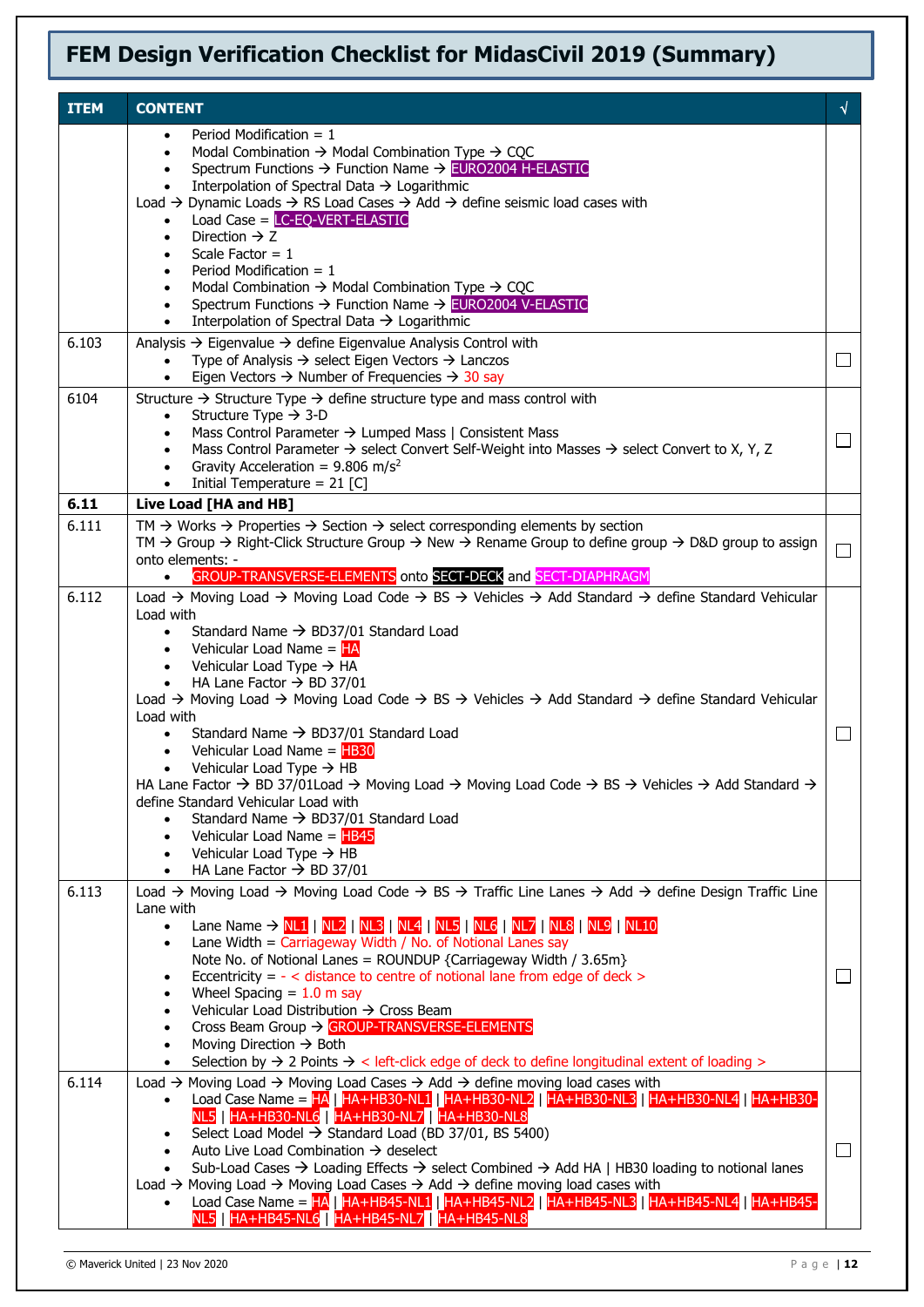| <b>ITEM</b> | <b>CONTENT</b>                                                                                                                                                                                                                      |                             |
|-------------|-------------------------------------------------------------------------------------------------------------------------------------------------------------------------------------------------------------------------------------|-----------------------------|
|             | Select Load Model $\rightarrow$ Standard Load (BD 37/01, BS 5400)                                                                                                                                                                   |                             |
|             | Auto Live Load Combination $\rightarrow$ deselect<br>$\bullet$                                                                                                                                                                      |                             |
| 6.115       | Sub-Load Cases $\rightarrow$ Loading Effects $\rightarrow$ select Combined $\rightarrow$ Add HA   HB45 loading to notional lanes<br>$TM \rightarrow$ Group $\rightarrow$ select corresponding elements by group                     |                             |
|             | TM $\rightarrow$ Group $\rightarrow$ D&D group to assign onto elements: -                                                                                                                                                           |                             |
|             | GROUP-REACTIONS onto GROUP-SUPPORT-PILE   GROUP-NODES-ABUTMENT<br>$\bullet$                                                                                                                                                         |                             |
|             | GROUP-DISPLACEMENTS onto GROUP-CH-M1   GROUP-CH-M2   GROUP-CH-M3   GROUP-CH-M4<br><b>GROUP-CH-M5</b>                                                                                                                                |                             |
|             | GROUP-FORCES onto GROUP-BG-M2   GROUP-BG-M3   GROUP-BG-M4   GROUP-BG-M5   GROUP-CH-<br>$\bullet$<br>M1   GROUP-CH-M2   GROUP-CH-M3   GROUP-CH-M4   GROUP-CH-M5   GROUP-SUBSTR                                                       |                             |
|             | Analysis $\rightarrow$ Moving Load $\rightarrow$ define Moving Load Analysis Control Data with                                                                                                                                      | $\Box$                      |
|             | Influence Generation Method $\rightarrow$ Distance Between Points = 1.0 m say                                                                                                                                                       |                             |
|             | Analysis Results $\rightarrow$ Plate $\rightarrow$ select Centre + Nodal   Stress   Concurrent Force<br>$\bullet$<br>Analysis Results $\rightarrow$ Frame $\rightarrow$ select Normal + Concurrent Force / Stress   Combined Stress |                             |
|             | $\bullet$<br>Calculation Filters $\rightarrow$ select Reactions $\rightarrow$ Group $\rightarrow$ GROUP-REACTIONS<br>$\bullet$                                                                                                      |                             |
|             | Calculation Filters $\rightarrow$ select Displacements $\rightarrow$ Group $\rightarrow$ GROUP-DISPLACEMENTS<br>$\bullet$                                                                                                           |                             |
|             | Calculation Filters $\rightarrow$ select Forces/Moments $\rightarrow$ Group $\rightarrow$ GROUP-FORCES<br>$\bullet$<br>Number of Notional Lanes, N for HA Lane Factor (BD 37/01) $\rightarrow$ N >=6 say                            |                             |
| 7.0         | <b>CONSTRUCTION STAGE DEFINITIONS</b>                                                                                                                                                                                               |                             |
| 7.1         | <b>Construction Stage CS-0 [Pile, Pile Cap and Pier]</b>                                                                                                                                                                            |                             |
| 7.11        | Load $\rightarrow$ Construction Stage $\rightarrow$ Define C.S $\rightarrow$ Add $\rightarrow$ define construction stage with                                                                                                       |                             |
|             | Name $=$ CS-0<br>$\bullet$                                                                                                                                                                                                          |                             |
|             | Duration = $30 \text{ day}(s)$<br>$\bullet$<br>Element $\rightarrow$ select GROUP-SUBSTR $\rightarrow$ Activation with Age = 30 day(s) $\rightarrow$ Add                                                                            |                             |
|             | Element $\rightarrow$ select GROUP-NODES-ABUTMENT $\rightarrow$ Activation with Age = 0 day(s) $\rightarrow$ Add                                                                                                                    |                             |
|             | Boundary $\rightarrow$ select GROUP-SUPPORT-PILE $\rightarrow$ Activation with Deformed Support / Spring Position $\rightarrow$                                                                                                     | $\Box$                      |
|             | Add<br>Boundary $\rightarrow$ select GROUP-SUPPORT-ABUTMENT $\rightarrow$ Activation with Deformed Support / Spring<br>$\bullet$                                                                                                    |                             |
|             | Position $\rightarrow$ Add                                                                                                                                                                                                          |                             |
|             | Boundary $\rightarrow$ select GROUP-SUPPORT-CH-PIER $\rightarrow$ Activation with Deformed Support / Spring Position<br>$\bullet$<br>$\rightarrow$ Add                                                                              |                             |
|             | Load → select GROUP-LOAD-SELF-WEIGHT → Activation with Active Day = First → Add                                                                                                                                                     |                             |
| 7.2         | <b>Construction Stage(s) CS-M1 [Cross Head]</b>                                                                                                                                                                                     |                             |
| 7.21        | Load $\rightarrow$ Construction Stage $\rightarrow$ Define C.S $\rightarrow$ Add $\rightarrow$ define construction stage with<br>Name $=$ CS-M1<br>$\bullet$                                                                        |                             |
|             | Duration = $2 \text{ day}(s)$                                                                                                                                                                                                       |                             |
|             | Element $\rightarrow$ select GROUP-CH-M1 $\rightarrow$ Activation with Age = 10 day(s) $\rightarrow$ Add<br>$\bullet$                                                                                                               |                             |
|             | Boundary $\rightarrow$ none<br>Load $\rightarrow$ none<br>$\bullet$                                                                                                                                                                 |                             |
| 7.3         | Construction Stage(s) CS-M2 [Cross Head]   CS-M2-T [Cross Head Tendons]   CS-M2-TBG                                                                                                                                                 |                             |
|             | [Beam Girders   Beam Girder Tendons]                                                                                                                                                                                                |                             |
| 7.31        | Load $\rightarrow$ Construction Stage $\rightarrow$ Define C.S $\rightarrow$ Add $\rightarrow$ define construction stage with                                                                                                       |                             |
|             | Name = $CS-M2$<br>Duration = $2 \text{ day}(s)$                                                                                                                                                                                     |                             |
|             | Element $\rightarrow$ select GROUP-CH-M2 $\rightarrow$ Activation with Age = 10 day(s) $\rightarrow$ Add                                                                                                                            | $\Box$                      |
|             | Boundary $\rightarrow$ none                                                                                                                                                                                                         |                             |
|             | Load $\rightarrow$ none<br>$\bullet$                                                                                                                                                                                                |                             |
| 7.32        | Load $\rightarrow$ Construction Stage $\rightarrow$ Define C.S $\rightarrow$ Add $\rightarrow$ define construction stage with<br>Name = $CS-M2-T$<br>$\bullet$                                                                      |                             |
|             | Duration = $2 \text{ day}(s)$                                                                                                                                                                                                       | $\Box$                      |
|             | Element $\rightarrow$ none                                                                                                                                                                                                          |                             |
|             | Boundary $\rightarrow$ none<br>Load $\rightarrow$ select GROUP-LOAD-TENDON-CH-M2 $\rightarrow$ Activation with Active Day = First $\rightarrow$ Add<br>$\bullet$                                                                    |                             |
| 7.33        | Load $\rightarrow$ Construction Stage $\rightarrow$ Define C.S $\rightarrow$ Add $\rightarrow$ define construction stage with                                                                                                       |                             |
|             | $Name = CS-M2-TBG$<br>$\bullet$                                                                                                                                                                                                     |                             |
|             | Duration = $2 \text{ day}(s)$<br>$\bullet$<br>Element $\rightarrow$ select GROUP-BG-M2 $\rightarrow$ Activation with Age = 10 day(s) $\rightarrow$ Add                                                                              |                             |
|             | Element $\rightarrow$ select GROUP-NODES-BEARING $\rightarrow$ Activation with Age = 0 day(s) $\rightarrow$ Add<br>$\bullet$                                                                                                        | $\mathcal{L}_{\mathcal{A}}$ |
|             | Boundary $\rightarrow$ select GROUP-SUPPORT-BEARING $\rightarrow$ Activation with Deformed Support / Spring Position<br>$\bullet$                                                                                                   |                             |
|             | $\rightarrow$ Add<br>Load → select GROUP-LOAD-TENDON-BG-M2 → Activation with Active Day = First → Add                                                                                                                               |                             |
|             |                                                                                                                                                                                                                                     |                             |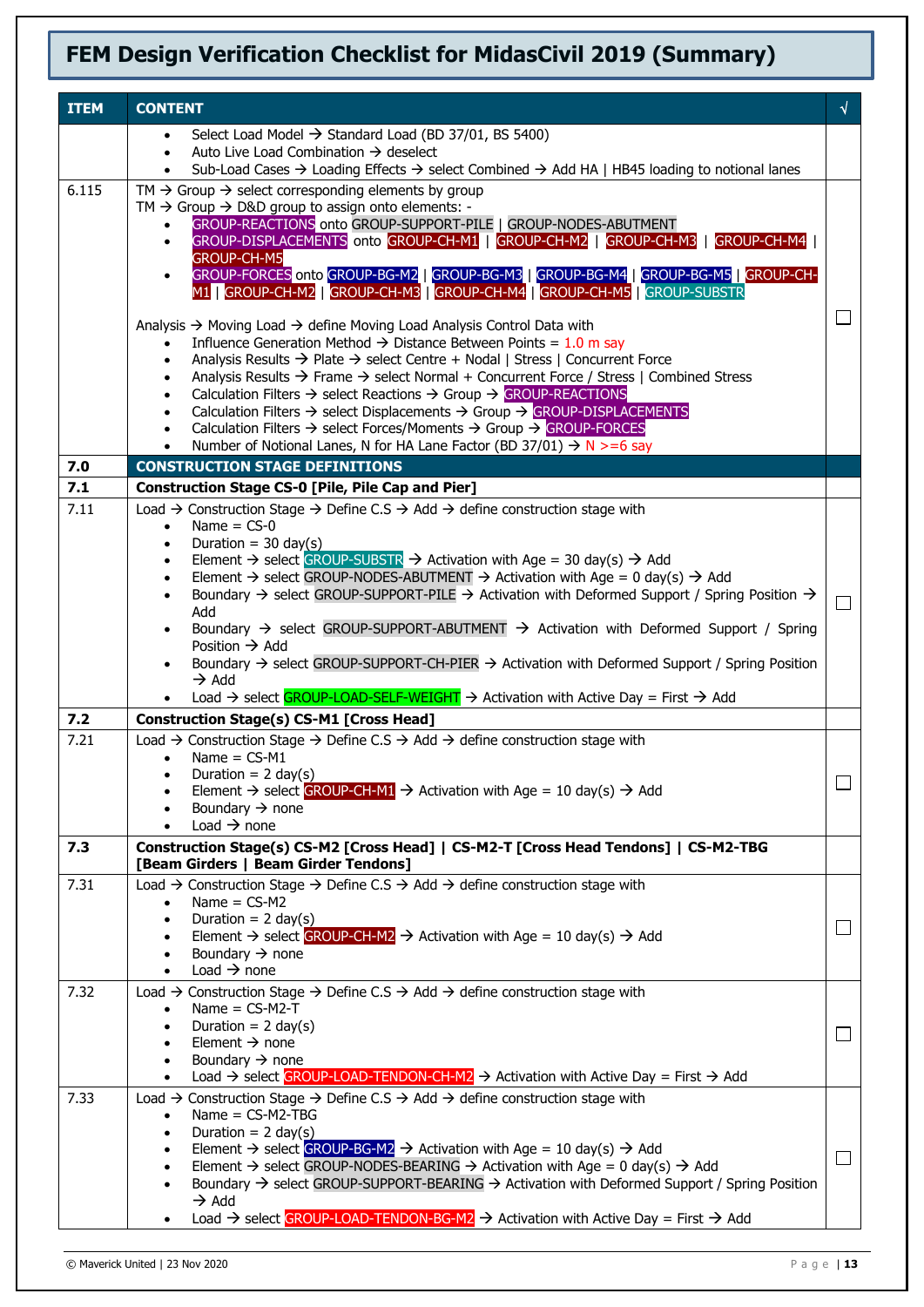| <b>ITEM</b> | <b>CONTENT</b>                                                                                                                                                                                                                                                                                                                                                                                                                                           | √      |
|-------------|----------------------------------------------------------------------------------------------------------------------------------------------------------------------------------------------------------------------------------------------------------------------------------------------------------------------------------------------------------------------------------------------------------------------------------------------------------|--------|
| 7.4         | Construction Stage(s) CS-M3 [Cross Head]   CS-M3-T [Cross Head Tendons]   CS-M3-TBG<br>[Beam Girders   Beam Girder Tendons]                                                                                                                                                                                                                                                                                                                              |        |
| 7.41        | Load $\rightarrow$ Construction Stage $\rightarrow$ Define C.S $\rightarrow$ Add $\rightarrow$ define construction stage with<br>Name $=$ CS-M3<br>$\bullet$<br>Duration = $2 \text{ day}(s)$<br>$\bullet$<br>Element $\rightarrow$ select GROUP-CH-M3 $\rightarrow$ Activation with Age = 10 day(s) $\rightarrow$ Add<br>Boundary $\rightarrow$ none<br>$\bullet$<br>Load $\rightarrow$ none<br>$\bullet$                                               | $\Box$ |
| 7.42        | Load $\rightarrow$ Construction Stage $\rightarrow$ Define C.S $\rightarrow$ Add $\rightarrow$ define construction stage with<br>Name = $CS-M3-T$<br>$\bullet$<br>Duration = $2 \text{ day}(s)$<br>$\bullet$<br>Element $\rightarrow$ none<br>$\bullet$<br>Boundary $\rightarrow$ none<br>$\bullet$<br>Load $\rightarrow$ select GROUP-LOAD-TENDON-CH-M3 $\rightarrow$ Activation with Active Day = First $\rightarrow$ Add<br>$\bullet$                 | $\Box$ |
| 7.43        | Load $\rightarrow$ Construction Stage $\rightarrow$ Define C.S $\rightarrow$ Add $\rightarrow$ define construction stage with<br>Name = $CS-M3-TBG$<br>$\bullet$<br>Duration = $2 \text{ day}(s)$<br>Element $\rightarrow$ select GROUP-BG-M3 $\rightarrow$ Activation with Age = 10 day(s) $\rightarrow$ Add<br>$\bullet$<br>Load $\rightarrow$ select GROUP-LOAD-TENDON-BG-M3 $\rightarrow$ Activation with Active Day = First $\rightarrow$ Add       | $\Box$ |
| 7.5         | Construction Stage(s) CS-M4 [Cross Head]   CS-M4-T [Cross Head Tendons]   CS-M4-TBG<br>[Beam Girders   Beam Girder Tendons]                                                                                                                                                                                                                                                                                                                              |        |
| 7.51        | Load $\rightarrow$ Construction Stage $\rightarrow$ Define C.S $\rightarrow$ Add $\rightarrow$ define construction stage with<br>Name = $CS-M4$<br>$\bullet$<br>Duration = $2 \text{ day}(s)$<br>$\bullet$<br>Element $\rightarrow$ select GROUP-CH-M4 $\rightarrow$ Activation with Age = 10 day(s) $\rightarrow$ Add<br>$\bullet$<br>Boundary $\rightarrow$ none<br>$\bullet$<br>Load $\rightarrow$ none<br>$\bullet$                                  | $\Box$ |
| 7.52        | Load $\rightarrow$ Construction Stage $\rightarrow$ Define C.S $\rightarrow$ Add $\rightarrow$ define construction stage with<br>Name = $CS-M4-T$<br>$\bullet$<br>Duration = $2 \text{ day}(s)$<br>$\bullet$<br>Element $\rightarrow$ none<br>$\bullet$<br>Boundary $\rightarrow$ none<br>$\bullet$<br>Load $\rightarrow$ select GROUP-LOAD-TENDON-CH-M4 $\rightarrow$ Activation with Active Day = First $\rightarrow$ Add                              | $\Box$ |
| 7.53        | Load $\rightarrow$ Construction Stage $\rightarrow$ Define C.S $\rightarrow$ Add $\rightarrow$ define construction stage with<br>Name = $CS-M4-TBG$<br>Duration = $2 \text{ day}(s)$<br>$\bullet$<br>Element $\rightarrow$ select GROUP-BG-M4 $\rightarrow$ Activation with Age = 10 day(s) $\rightarrow$ Add<br>Load → select GROUP-LOAD-TENDON-BG-M4 → Activation with Active Day = First → Add                                                        |        |
| 7.6         | Construction Stage(s) CS-M5-T [Cross Head   Cross Head Tendons]   CS-M5-TBG [Beam Girders<br><b>Beam Girder Tendons]</b>                                                                                                                                                                                                                                                                                                                                 |        |
| 7.61        | Load $\rightarrow$ Construction Stage $\rightarrow$ Define C.S $\rightarrow$ Add $\rightarrow$ define construction stage with<br>Name = $CS-M5-T$<br>$\bullet$<br>Duration = $2 \text{ day}(s)$<br>$\bullet$<br>Element $\rightarrow$ select GROUP-CH-M5 $\rightarrow$ Activation with Age = 10 day(s) $\rightarrow$ Add<br>Boundary $\rightarrow$ none<br>Load → select GROUP-LOAD-TENDON-CH-M5 → Activation with Active Day = First → Add<br>$\bullet$ | $\Box$ |
| 7.62        | Load $\rightarrow$ Construction Stage $\rightarrow$ Define C.S $\rightarrow$ Add $\rightarrow$ define construction stage with<br>Name = $CS-M5-TBG$<br>Duration = $2 \text{ day}(s)$<br>Element $\rightarrow$ select GROUP-BG-M5 $\rightarrow$ Activation with Age = 10 day(s) $\rightarrow$ Add<br>$\bullet$<br>Load $\rightarrow$ select GROUP-LOAD-TENDON-BG-M5 $\rightarrow$ Activation with Active Day = First $\rightarrow$ Add<br>$\bullet$       | $\Box$ |
| 7.7         | Construction Stage(s) CS-DECK-T [Cross Head Tendons]   CS-DECK-TWET [Deck   Diaphragm<br>Beam]   CS-DECK-TDB [Deck   Diaphragm Beam]                                                                                                                                                                                                                                                                                                                     |        |
| 7.71        | Load $\rightarrow$ Construction Stage $\rightarrow$ Define C.S $\rightarrow$ Add $\rightarrow$ define construction stage with<br>Name = $CS$ -DECK-T<br>Duration = $2 \text{ day}(s)$<br>Element $\rightarrow$ none<br>$\bullet$<br>Boundary $\rightarrow$ none<br>$\bullet$<br>Load $\rightarrow$ select GROUP-LOAD-TENDON-CH-DECK $\rightarrow$ Activation with Active Day = First $\rightarrow$ Add<br>$\bullet$                                      | $\Box$ |
| 7.72        | Load $\rightarrow$ Construction Stage $\rightarrow$ Define C.S $\rightarrow$ Add $\rightarrow$ define construction stage with<br>Name = CS-DECK-TWET<br>$\bullet$<br>Duration = $10 \text{ day}(s)$                                                                                                                                                                                                                                                      | ⊔      |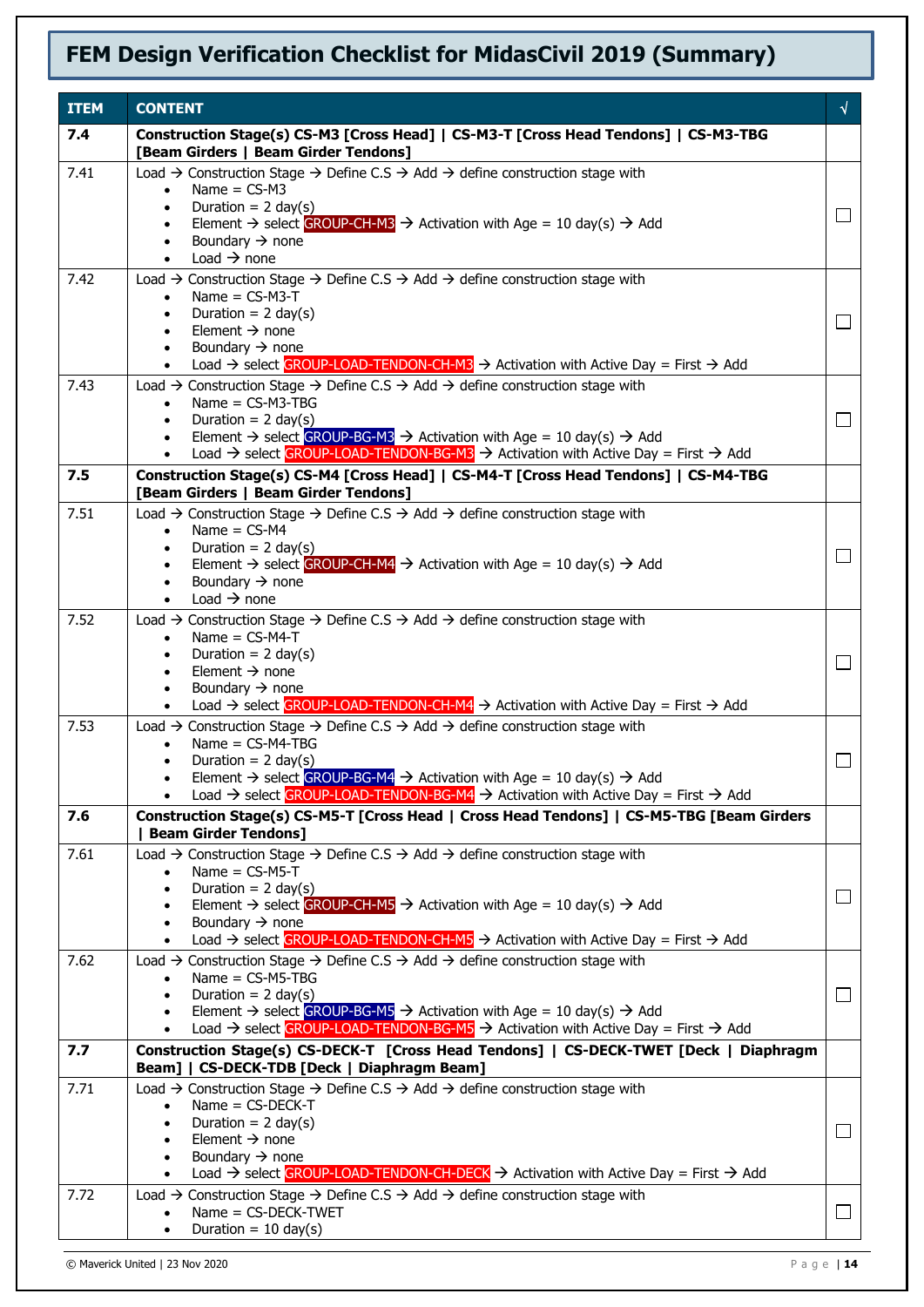| <b>ITEM</b> | <b>CONTENT</b>                                                                                                                                                                       | √      |
|-------------|--------------------------------------------------------------------------------------------------------------------------------------------------------------------------------------|--------|
|             | Element $\rightarrow$ none<br>$\bullet$                                                                                                                                              |        |
|             | Boundary $\rightarrow$ none<br>$\bullet$                                                                                                                                             |        |
|             | Load $\rightarrow$ select GROUP-LOAD-WET-CONCRETE $\rightarrow$ Activation with Active Day = First $\rightarrow$ Add<br>$\bullet$                                                    |        |
| 7.73        | Load $\rightarrow$ Construction Stage $\rightarrow$ Define C.S $\rightarrow$ Add $\rightarrow$ define construction stage with<br>$Name = CS-DECK-TDB$<br>$\bullet$                   |        |
|             | Duration = $10 \text{ day(s)}$<br>$\bullet$                                                                                                                                          |        |
|             | Element $\rightarrow$ select GROUP-DECK $\rightarrow$ Activation with Age = 10 day(s) $\rightarrow$ Add<br>$\bullet$                                                                 | $\Box$ |
|             | Element $\rightarrow$ select GROUP-LINK-SLAB $\rightarrow$ Activation with Age = 10 day(s) $\rightarrow$ Add<br>$\bullet$                                                            |        |
|             | Element $\rightarrow$ select GROUP-DIAPHRAGM $\rightarrow$ Activation with Age = 10 day(s) $\rightarrow$ Add<br>Boundary $\rightarrow$ none                                          |        |
|             | Load $\rightarrow$ select GROUP-LOAD-WET-CONCRETE $\rightarrow$ Deactivation with Inactive Day = First $\rightarrow$ Add<br>$\bullet$                                                |        |
| 7.8         | Construction Stage(s) CS-PRT-T [Cross Head Tendons]   CS-PRT-TPRT [Parapet]                                                                                                          |        |
| 7.81        | Load $\rightarrow$ Construction Stage $\rightarrow$ Define C.S $\rightarrow$ Add $\rightarrow$ define construction stage with                                                        |        |
|             | Name = $CS-PRT-T$<br>$\bullet$                                                                                                                                                       |        |
|             | Duration = $2 \text{ day}(s)$<br>$\bullet$<br>Element $\rightarrow$ none<br>٠                                                                                                        | $\Box$ |
|             | Boundary $\rightarrow$ none                                                                                                                                                          |        |
|             | Load $\rightarrow$ select GROUP-LOAD-TENDON-CH-PARAPET $\rightarrow$ Activation with Active Day = First $\rightarrow$ Add<br>$\bullet$                                               |        |
| 7.82        | Load $\rightarrow$ Construction Stage $\rightarrow$ Define C.S $\rightarrow$ Add $\rightarrow$ define construction stage with                                                        |        |
|             | $Name = CS-PRT-TPRT$<br>$\bullet$<br>Duration = $5 \text{ day}(s)$<br>$\bullet$                                                                                                      |        |
|             | Element $\rightarrow$ none<br>$\bullet$                                                                                                                                              | ⊔      |
|             | Boundary $\rightarrow$ none<br>$\bullet$                                                                                                                                             |        |
|             | Load $\rightarrow$ select GROUP-LOAD-PARAPET $\rightarrow$ Activation with Active Day = First $\rightarrow$ Add                                                                      |        |
| 7.9         | Construction Stage(s) CS-SURF-T [Cross Head Tendons]   CS-SURF-TSURF [Surfacing]                                                                                                     |        |
| 7.91        | Load $\rightarrow$ Construction Stage $\rightarrow$ Define C.S $\rightarrow$ Add $\rightarrow$ define construction stage with<br>$Name = CS-SURF-T$<br>$\bullet$                     |        |
|             | Duration = $2 \text{ day}(s)$                                                                                                                                                        | $\Box$ |
|             | Element $\rightarrow$ none                                                                                                                                                           |        |
|             | Boundary $\rightarrow$ none<br>$\bullet$<br>Load $\rightarrow$ select GROUP-LOAD-TENDON-CH-SURFACING $\rightarrow$ Activation with Active Day = First $\rightarrow$ Add<br>$\bullet$ |        |
| 7.92        | Load $\rightarrow$ Construction Stage $\rightarrow$ Define C.S $\rightarrow$ Add $\rightarrow$ define construction stage with                                                        |        |
|             | Name = CS-SURF-TSURF<br>$\bullet$                                                                                                                                                    |        |
|             | Duration = $10 \text{ day(s)}$<br>$\bullet$                                                                                                                                          |        |
|             | Element $\rightarrow$ none<br>Boundary $\rightarrow$ none                                                                                                                            |        |
|             | Load → select GROUP-LOAD-SURFACING → Activation with Active Day = First → Add                                                                                                        |        |
| 7.10        | <b>Construction Stage CS-LT [Long Term]</b>                                                                                                                                          |        |
| 7.101       | Load $\rightarrow$ Construction Stage $\rightarrow$ Define C.S $\rightarrow$ Add $\rightarrow$ define construction stage with                                                        |        |
|             | Name $=$ CS-LT<br>$\bullet$<br>Duration = $10000 \text{ day(s)}$                                                                                                                     |        |
|             | ٠<br>Element $\rightarrow$ none                                                                                                                                                      | $\Box$ |
|             | Boundary $\rightarrow$ none<br>$\bullet$                                                                                                                                             |        |
|             | Load $\rightarrow$ none<br>$\bullet$                                                                                                                                                 |        |
| 7.11        | <b>Additional Creep Material and Construction Stage Settings</b>                                                                                                                     |        |
| 7.111       | Properties $\rightarrow$ Change Property $\rightarrow$ select all elements $\rightarrow$ automatically calculate the notional size of all frame<br>members with                      |        |
|             | Element Dependent Material $\rightarrow$ Notional Size of Member<br>$\bullet$                                                                                                        | □      |
|             | Code $\rightarrow$ CEB-FIP(1990)<br>$\bullet$                                                                                                                                        |        |
| 7.112       | Analysis $\rightarrow$ Construction Stage $\rightarrow$ define construction stage settings with                                                                                      |        |
|             | Final Stage $\rightarrow$ Last Stage<br>Analysis Option $\rightarrow$ Analysis Type $\rightarrow$ Linear Analysis $\rightarrow$ select Accumulative Stage<br>$\bullet$               |        |
|             | Include Time Dependent Effect<br>$\bullet$                                                                                                                                           |        |
|             | Load Cases to be Distinguished from Dead Load for C.S. Output $\rightarrow$ define erection load cases with<br>$\bullet$                                                             |        |
|             | Load Case Name = Wearing Course   Load Type for C.S. = Dead Load of Wearing Surfaces<br>and Utilities (DW)   Selected Load Case = $LC-SURFACTNG$                                     | $\Box$ |
|             | Load Case Name = $Parapet$   Load Type for C.S. = Dead Load of Components and<br>$\circ$                                                                                             |        |
|             | Attachments (DC)   Selected Load Case = LC-PARAPET                                                                                                                                   |        |
|             | Cable-Pretension Force Control → Internal Force<br>Frame Output $\rightarrow$ select Calculate Output of Each Part of Composite Section $\rightarrow$ select Self-Constrained        |        |
|             | Forces & Stresses                                                                                                                                                                    |        |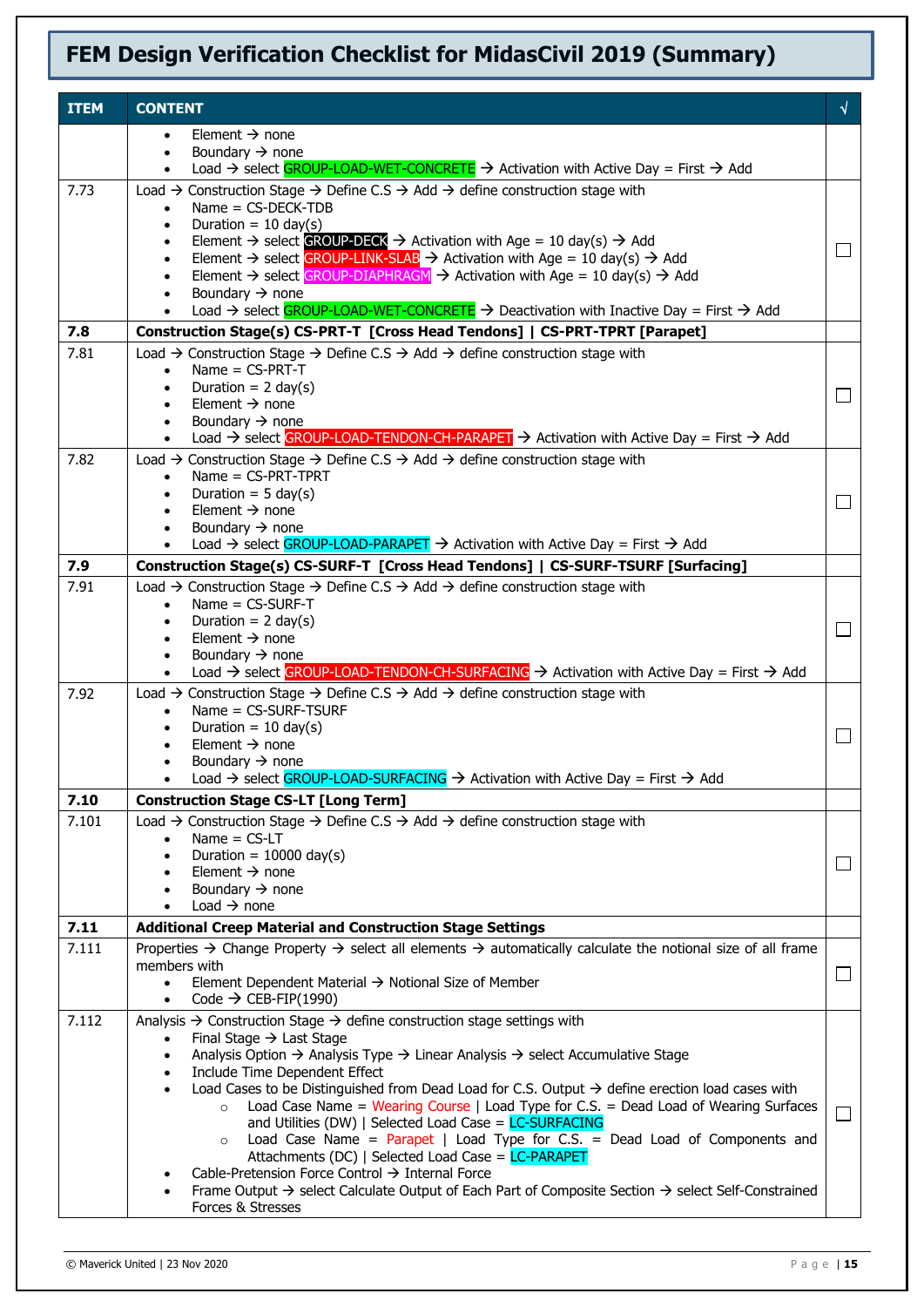| <b>ITEM</b> | <b>CONTENT</b>                                                                                                                                                                       | $\sqrt{ }$ |
|-------------|--------------------------------------------------------------------------------------------------------------------------------------------------------------------------------------|------------|
| 7.113       | Load $\rightarrow$ Construction Stage $\rightarrow$ Composite Section for C.S. $\rightarrow$ Add $\rightarrow$ define Composite Section for Construction                             |            |
|             | Stage with                                                                                                                                                                           |            |
|             | Active Stage → CS-M2-TBG   CS-M3-TBG   CS-M4-TBG   CS-M5-TBG<br>$\bullet$<br>Section $\rightarrow$ C-SECT-BG<br>$\bullet$                                                            |            |
|             | Composite Type $\rightarrow$ Normal<br>$\bullet$                                                                                                                                     |            |
|             | Define Construction Sequence with                                                                                                                                                    |            |
|             | Part $1 \rightarrow$ Material Type $\rightarrow$ Element   Comp. Stage : Active Stage   Age : 10<br>$\circ$                                                                          |            |
|             | Part 2 $\rightarrow$ Material Type $\rightarrow$ Material   Material $\rightarrow$ MAT-C40   Comp. Stage : CS-DECK-TDB  <br>$\circ$                                                  |            |
|             | Age: 10<br>Load $\rightarrow$ Construction Stage $\rightarrow$ Composite Section for C.S. $\rightarrow$ Update all H   Update Long Term                                              |            |
| 8.0         | <b>ANALYSIS</b>                                                                                                                                                                      |            |
| 8.1         | <b>Perform Analysis</b>                                                                                                                                                              |            |
| 8.11        | Analysis $\rightarrow$ Perform Analysis                                                                                                                                              |            |
| 8.2         | <b>Load Combinations</b>                                                                                                                                                             |            |
|             |                                                                                                                                                                                      |            |
| 8.21        | Results $\rightarrow$ Load Combination $\rightarrow$ define additional ULS, SLS and NOM load combinations with<br>[ULS] $DL+SDL$ $\rightarrow$ Type : Add $\rightarrow$<br>$\bullet$ |            |
|             | Dead Load(CS)<br>:1.265<br>$\circ$                                                                                                                                                   |            |
|             | Wearing Course(CS)<br>:1.925<br>$\circ$                                                                                                                                              |            |
|             | :1.32<br>Parapet(CS)<br>$\circ$                                                                                                                                                      |            |
|             | Tendon Secondary(CS)<br>:1.0<br>$\circ$                                                                                                                                              |            |
|             | Creep Secondary(CS)<br>:1.0<br>$\circ$                                                                                                                                               |            |
|             | Shrinkage Secondary(CS)<br>:1.0<br>$\circ$<br>$[SLS]$ DL+SDL $\rightarrow$ Type : Add $\rightarrow$                                                                                  |            |
|             | :1.0<br>Dead Load(CS)<br>$\circ$                                                                                                                                                     |            |
|             | :1.2<br>Wearing Course(CS)<br>$\circ$                                                                                                                                                |            |
|             | :1.0<br>Parapet(CS)<br>$\circ$                                                                                                                                                       |            |
|             | Tendon Primary(CS)<br>:1.0<br>$\circ$                                                                                                                                                |            |
|             | Tendon Secondary(CS)<br>:1.0<br>$\circ$                                                                                                                                              |            |
|             | Creep Secondary(CS)<br>:1.0<br>$\circ$<br>Shrinkage Secondary(CS)<br>:1.0                                                                                                            |            |
|             | $\circ$<br>[NOM] $DL+SDL \rightarrow Type : Add \rightarrow$                                                                                                                         |            |
|             | Dead Load(CS)<br>:1.0<br>$\circ$                                                                                                                                                     |            |
|             | Wearing Course(CS)<br>:1.0<br>$\circ$                                                                                                                                                |            |
|             | :1.0<br>Parapet(CS)<br>$\circ$                                                                                                                                                       |            |
|             | Tendon Primary(CS)<br>:1.0<br>$\circ$                                                                                                                                                |            |
|             | Tendon Secondary(CS)<br>:1.0<br>$\circ$<br>Creep Secondary(CS)<br>:1.0                                                                                                               |            |
|             | $\circ$<br>Shrinkage Secondary(CS)<br>:1.0<br>$\circ$                                                                                                                                |            |
|             |                                                                                                                                                                                      |            |
|             | [SLS] WL:T $\rightarrow$ Type : Add $\rightarrow$                                                                                                                                    |            |
|             | O LC-WIND-TRANS(ST)<br>:1.0                                                                                                                                                          |            |
|             | [SLS] WL:T+V $\rightarrow$ Type : Add $\rightarrow$                                                                                                                                  |            |
|             | o LC-WIND-TRANS(ST)<br>:1.0<br>$\circ$ LC-WIND-VERT(+)(ST)<br>:1.0                                                                                                                   |            |
|             | [SLS] WL:T-V $\rightarrow$ Type : Add $\rightarrow$                                                                                                                                  |            |
|             | o LC-WIND-TRANS(ST)<br>:1.0                                                                                                                                                          |            |
|             | o LC-WIND-VERT(-)(ST)<br>:1.0                                                                                                                                                        |            |
|             | [SLS] WL:L $\rightarrow$ Type : Add $\rightarrow$                                                                                                                                    |            |
|             | o LC-WIND-LONG(ST)<br>:1.0                                                                                                                                                           |            |
|             | [SLS] WL:L+0.5T+0.5V $\rightarrow$ Type : Add $\rightarrow$<br>o LC-WIND-LONG(ST)<br>:1.0                                                                                            |            |
|             | O LC-WIND-TRANS(ST)<br>:0.5                                                                                                                                                          |            |
|             | $\circ$ LC-WIND-VERT(+)(ST)<br>:0.5                                                                                                                                                  |            |
|             | [SLS] WL:L+0.5T-0.5V $\rightarrow$ Type : Add $\rightarrow$                                                                                                                          |            |
|             | o LC-WIND-LONG(ST)<br>:1.0                                                                                                                                                           |            |
|             | LC-WIND-TRANS(ST)<br>:0.5<br>$\circ$                                                                                                                                                 |            |
|             | o LC-WIND-VERT(-)(ST)<br>:0.5<br>[SLS] WL:ENV $\rightarrow$ Type : Envelope $\rightarrow$                                                                                            |            |
|             | [SLS] WL:T(CB)<br>:1.0<br>$\circ$                                                                                                                                                    |            |
|             | [SLS] $WL: T+V(CB)$<br>:1.0<br>$\circ$                                                                                                                                               |            |
|             | [SLS] WL:T-V(CB)<br>:1.0<br>$\circ$                                                                                                                                                  |            |
|             | $[SLS]$ WL: $L(CB)$<br>:1.0<br>$\circ$                                                                                                                                               |            |
|             | [SLS] WL:L+0.5T+0.5V(CB)<br>:1.0<br>$\circ$                                                                                                                                          |            |
|             | [SLS] $WL:L+0.5T-0.5V(CB)$<br>:1.0<br>$\circ$                                                                                                                                        |            |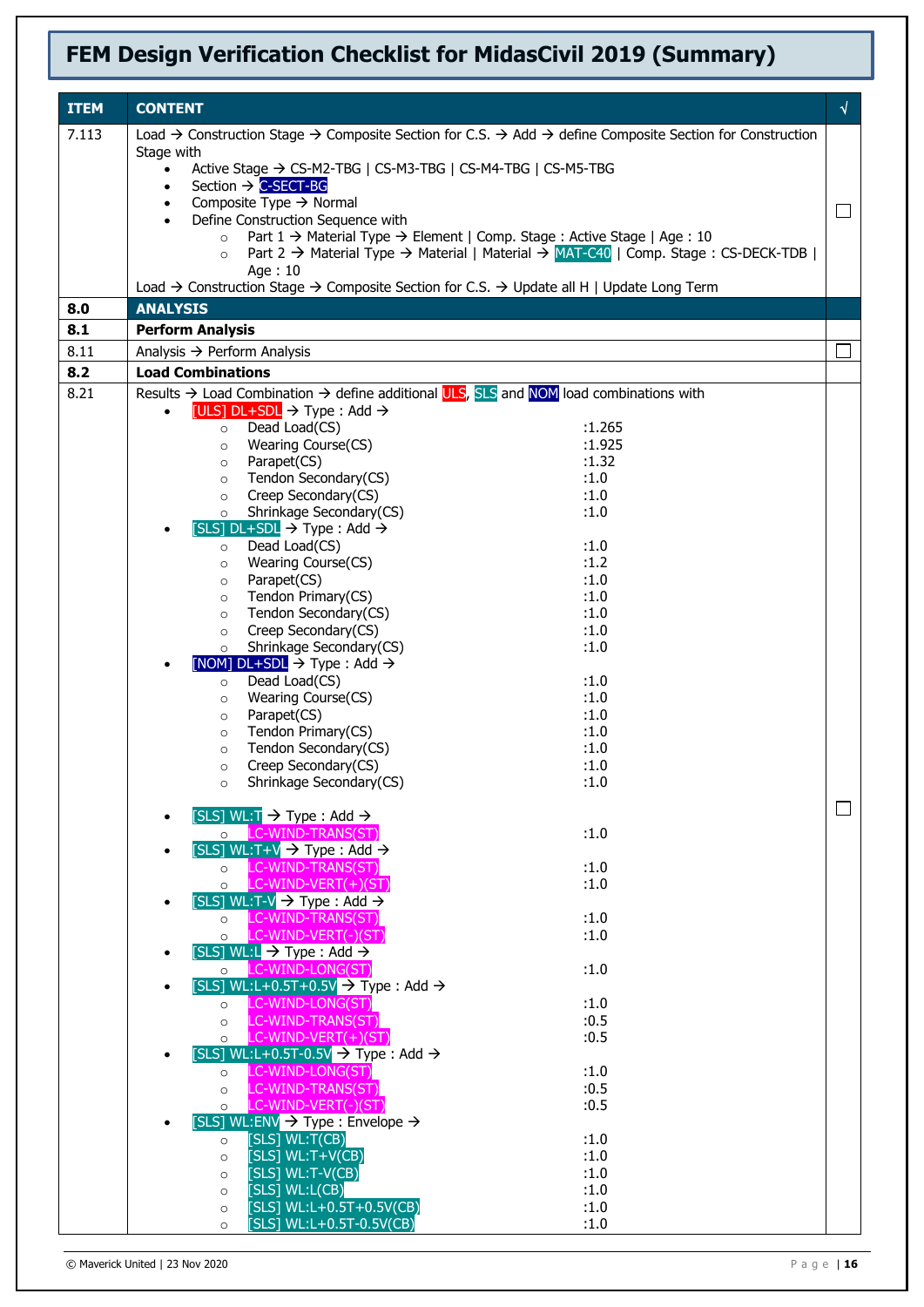| <b>ITEM</b> | <b>CONTENT</b>                                                                                                                                                        |              | $\sqrt{2}$ |
|-------------|-----------------------------------------------------------------------------------------------------------------------------------------------------------------------|--------------|------------|
|             |                                                                                                                                                                       |              |            |
|             | [SLS] TL:ENV $\rightarrow$ Type : Envelope $\rightarrow$                                                                                                              |              |            |
|             | $LC-TEMP(+)(ST)$<br>$\circ$<br>$LC-TEMP(-)(ST)$<br>$\circ$                                                                                                            | :1.0<br>:1.0 |            |
|             |                                                                                                                                                                       |              |            |
|             | [ULS] EQ:L+0.3T+0.3V $\rightarrow$ Type : Add $\rightarrow$                                                                                                           |              |            |
|             | o LC-EQ-LONG-DESIGN(RS)                                                                                                                                               | :1.0         |            |
|             | O LC-EQ-TRANS-DESIGN-DESIGN(RS)<br>O LC-EQ-VERT-DESIGN-DESIGN(RS)                                                                                                     | :0.3<br>:0.3 |            |
|             | [ULS] EQ:0.3L+T+0.3V $\rightarrow$ Type : Add $\rightarrow$                                                                                                           |              |            |
|             | LC-EQ-LONG-DESIGN(RS)<br>$\circ$                                                                                                                                      | :0.3         |            |
|             | LC-EQ-TRANS-DESIGN(RS)<br>$\circ$<br>LC-EQ-VERT-DESIGN(RS)                                                                                                            | :1.0<br>:0.3 |            |
|             | $\circ$<br>[ULS] EQ:0.3L+0.3T+V $\rightarrow$ Type : Add $\rightarrow$                                                                                                |              |            |
|             | LC-EQ-LONG-DESIGN(RS)<br>$\circ$                                                                                                                                      | :0.3         |            |
|             | LC-EQ-TRANS-DESIGN(RS)<br>$\circ$                                                                                                                                     | :0.3         |            |
|             | LC-EQ-VERT-DESIGN(RS)<br>$\circ$<br>[ULS] EQ:ENV $\rightarrow$ Type : Envelope $\rightarrow$                                                                          | :1.0         |            |
|             | o $[ULS]$ EQ:L+0.3T+0.3V(CB)                                                                                                                                          | :1.0         |            |
|             | [ULS] EQ:0.3L+T+0.3V(CB)<br>$\circ$                                                                                                                                   | :1.0         |            |
|             | [ULS] EQ:0.3L+0.3T+V(CB)<br>$\circ$<br>[SLS] EQ:L+0.3T+0.3V $\rightarrow$ Type : Add $\rightarrow$                                                                    | :1.0         |            |
|             | LC-EQ-LONG-ELASTIC(RS)<br>$\circ$                                                                                                                                     | :1.0         |            |
|             | LC-EQ-TRANS-ELASTIC(RS)<br>$\circ$                                                                                                                                    | :0.3         |            |
|             | LC-EQ-VERT-ELASTIC(RS)<br>$\circ$                                                                                                                                     | :0.3         |            |
|             | [SLS] EQ:0.3L+T+0.3V $\rightarrow$ Type : Add $\rightarrow$<br>LC-EQ-LONG-ELASTIC(RS)<br>$\circ$                                                                      | :0.3         |            |
|             | LC-EQ-TRANS-ELASTIC(RS)<br>$\circ$                                                                                                                                    | :1.0         |            |
|             | LC-EQ-VERT-ELASTIC(RS)<br>$\circ$                                                                                                                                     | :0.3         |            |
|             | $[SLS]$ EQ:0.3L+0.3T+V $\rightarrow$ Type : Add $\rightarrow$                                                                                                         |              |            |
|             | LC-EQ-LONG-ELASTIC(RS)<br>$\circ$<br>LC-EQ-TRANS-ELASTIC(RS)<br>$\circ$                                                                                               | :0.3<br>:0.3 |            |
|             | LC-EQ-VERT-ELASTIC(RS)<br>$\circ$                                                                                                                                     | :1.0         |            |
|             | $[SLS]$ EQ:ENV $\rightarrow$ Type : Envelope $\rightarrow$                                                                                                            |              |            |
|             | [SLS] EQ:L+0.3T+0.3V(CB)<br>$\circ$<br>[SLS] EQ:0.3L+T+0.3V(CB)                                                                                                       | :1.0<br>:1.0 |            |
|             | $\circ$<br>[SLS] EQ:0.3L+0.3T+V(CB)<br>$\circ$                                                                                                                        | :1.0         |            |
|             |                                                                                                                                                                       |              |            |
|             | [NOM] $HA:ENV \rightarrow Type : Envelope \rightarrow$                                                                                                                |              |            |
|             | LC-HA(MV)<br>$\circ$<br>[NOM] $HA+HB30:ENV \rightarrow Type : Envelope \rightarrow$                                                                                   | :1.0         |            |
|             | LC-HA+HB30-NL1(MV)<br>$\circ$                                                                                                                                         | :1.0         |            |
|             | LC-HA+HB30-NL2(MV)<br>$\circ$                                                                                                                                         | :1.0         |            |
|             | LC-HA+HB30-NL3(MV)<br>$\circ$<br>LC-HA+HB30-NL4(MV)                                                                                                                   | :1.0<br>:1.0 |            |
|             | $\circ$<br>LC-HA+HB30-NL5(MV)<br>$\circ$                                                                                                                              | :1.0         |            |
|             | LC-HA+HB30-NL6(MV)<br>$\circ$                                                                                                                                         | :1.0         |            |
|             | LC-HA+HB30-NL7(MV)<br>$\circ$                                                                                                                                         | :1.0         |            |
|             | LC-HA+HB30-NL8(MV)<br>$\circ$<br>[NOM] HA+HB45:ENV $\rightarrow$ Type : Envelope $\rightarrow$                                                                        | :1.0         |            |
|             | LC-HA+HB45-NL1(MV)<br>$\circ$                                                                                                                                         | :1.0         |            |
|             | LC-HA+HB45-NL2(MV)<br>$\circ$                                                                                                                                         | :1.0         |            |
|             | LC-HA+HB45-NL3(MV)<br>$\circ$                                                                                                                                         | :1.0         |            |
|             | LC-HA+HB45-NL4(MV)<br>$\circ$<br>LC-HA+HB45-NL5(MV)<br>$\circ$                                                                                                        | :1.0<br>:1.0 |            |
|             | LC-HA+HB45-NL6(MV)<br>$\circ$                                                                                                                                         | :1.0         |            |
|             | LC-HA+HB45-NL7(MV)<br>$\circ$                                                                                                                                         | :1.0         |            |
|             | LC-HA+HB45-NL8(MV)<br>$\circ$                                                                                                                                         | :1.0         |            |
| 8.22        | Results $\rightarrow$ Load Combination $\rightarrow$ define ULS load combinations with<br>[ULS] COMBO1A:DL+SDL+HA $\rightarrow$ Type : Add $\rightarrow$<br>$\bullet$ |              |            |
|             |                                                                                                                                                                       |              |            |
|             | $\circ$                                                                                                                                                               | :1.0         |            |
|             | [ULS] DL+SDL(CB)<br>[NOM] HA:ENV(CB)<br>$\circ$                                                                                                                       | :1.65        | $\Box$     |
|             | [ULS] COMBO1B:DL+SDL+HA+HB45 $\rightarrow$ Type : Add $\rightarrow$<br>[ULS] DL+SDL(CB)<br>$\circ$                                                                    | :1.0         |            |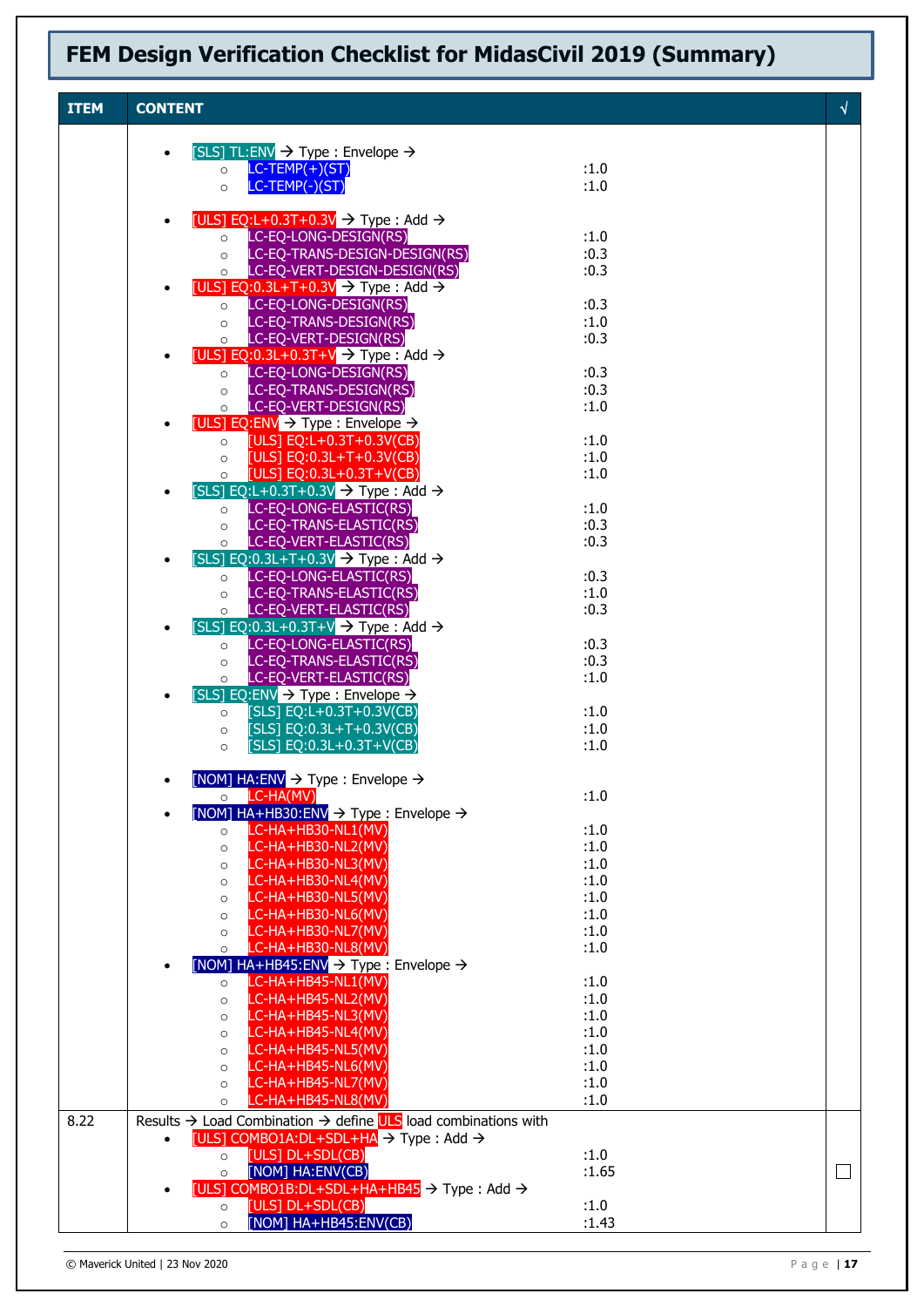|             | FEM Design Verification Checklist for MidasCivil 2019 (Summary)                              |  |  |  |  |  |
|-------------|----------------------------------------------------------------------------------------------|--|--|--|--|--|
|             |                                                                                              |  |  |  |  |  |
| <b>ITEM</b> | <b>CONTENT</b>                                                                               |  |  |  |  |  |
|             | [ULS] COMBO2A:DL+SDL+HA+WL $\rightarrow$ Type : Add $\rightarrow$<br><b>ELLICT NUCON CON</b> |  |  |  |  |  |

|      | old composition open in the very position of<br>[ULS] $DL+SDL(CB)$<br>$\circ$                                                                            | :1.0                          |        |
|------|----------------------------------------------------------------------------------------------------------------------------------------------------------|-------------------------------|--------|
|      | [NOM] HA:ENV(CB)<br>$\circ$<br>[SLS] WL:ENV(CB)<br>$\circ$                                                                                               | :1.375<br>:1.54               |        |
|      | $[ULS]$ COMBO2B:DL+SDL+HA+HB45+WL $\rightarrow$ Type : Add $\rightarrow$                                                                                 |                               |        |
|      | [ULS] DL+SDL(CB)<br>$\circ$<br>[NOM] HA+HB45:ENV(CB)<br>$\circ$                                                                                          | :1.0<br>:1.21                 |        |
|      | [SLS] WL:ENV(CB)<br>$\circ$                                                                                                                              | :1.54                         |        |
|      | [ULS] COMBO3A:DL+SDL+HA+TL $\rightarrow$ Type : Add $\rightarrow$                                                                                        |                               |        |
|      | [ULS] DL+SDL(CB)<br>$\circ$                                                                                                                              | :1.0                          |        |
|      | [NOM] HA:ENV(CB)<br>$\circ$<br>[SLS] TL:ENV(CB)<br>$\circ$                                                                                               | :1.375<br>:1.1 [No Restraint] |        |
|      | [SLS] TL:ENV(CB)<br>$\circ$                                                                                                                              | :1.43 [With Restraint]        |        |
|      | [ULS] COMBO3B:DL+SDL+HA+HB45+TL $\rightarrow$ Type : Add $\rightarrow$<br>[ULS] DL+SDL(CB)<br>$\circ$                                                    | :1.0                          |        |
|      | [NOM] HA+HB45:ENV(CB)<br>$\circ$                                                                                                                         | :1.21                         |        |
|      | [SLS] TL:ENV(CB)<br>$\circ$                                                                                                                              | $:1.1$ [No Restraint]         |        |
|      | [SLS] TL:ENV(CB)<br>$\circ$                                                                                                                              | :1.43 [With Restraint]        |        |
|      | [ULS] COMBO4A:DL+SDL+HA-BRAKING $\rightarrow$ Type : Add $\rightarrow$                                                                                   |                               |        |
|      | [ULS] DL+SDL(CB)<br>$\circ$<br>LC-HA-BRAKING(ST)<br>$\circ$                                                                                              | :1.0<br>:1.375                |        |
|      | [ULS] COMBO4B:DL+SDL+HB-BRAKING $\rightarrow$ Type : Add $\rightarrow$                                                                                   |                               |        |
|      | [ULS] DL+SDL(CB)<br>$\circ$<br>LC-HB-BRAKING(ST)<br>$\circ$                                                                                              | :1.0<br>:1.21                 |        |
|      | [ULS] COMBO4C:DL+SDL+HA-SKIDDING → Type: Add →                                                                                                           |                               |        |
|      | [ULS] DL+SDL(CB)<br>$\circ$<br>LC-HA-SKIDDING(ST)                                                                                                        | :1.0<br>:1.375                |        |
|      | $\circ$                                                                                                                                                  |                               |        |
|      | [ULS] COMBO6:DL+SDL+HA+EQ $\rightarrow$ Type : Add $\rightarrow$                                                                                         |                               |        |
|      | [ULS] DL+SDL(CB)<br>$\circ$<br>[NOM] HA:ENV(CB)<br>$\circ$                                                                                               | :1.0<br>:1.375                |        |
|      | [ULS] EQ:ENV(CB)<br>$\circ$                                                                                                                              | :1.375                        |        |
| 8.23 | Results $\rightarrow$ Load Combination $\rightarrow$ define SLS load combinations with<br>[SLS] COMBO1A:DL+SDL+HA $\rightarrow$ Type : Add $\rightarrow$ |                               |        |
|      | o [SLS] DL+SDL(CB)                                                                                                                                       | :1.0                          |        |
|      | [NOM] HA:ENV(CB)<br>$\circ$<br>[SLS] COMBO1B:DL+SDL+HA+HB30 $\rightarrow$ Type : Add $\rightarrow$                                                       | :1.2                          |        |
|      | [SLS] DL+SDL(CB)<br>$\circ$                                                                                                                              | :1.0                          |        |
|      | [NOM] HA+HB30:ENV(CB)<br>$\circ$                                                                                                                         | : 1.1                         |        |
|      | [SLS] COMBO2A:DL+SDL+HA+WL $\rightarrow$ Type : Add $\rightarrow$                                                                                        |                               |        |
|      | [SLS] DL+SDL(CB)<br>$\circ$                                                                                                                              | :1.0<br>:1.0                  |        |
|      | [NOM] HA:ENV(CB)<br>$\circ$<br>[SLS] WL:ENV(CB)<br>$\circ$                                                                                               | :1.0                          |        |
|      | $[SLS]$ COMBO2B:DL+SDL+HA+HB30+WL $\rightarrow$ Type : Add $\rightarrow$                                                                                 |                               |        |
|      | [SLS] DL+SDL(CB)<br>$\circ$<br>[NOM] HA+HB30:ENV(CB)<br>$\circ$                                                                                          | :1.0<br>:1.0                  |        |
|      | [SLS] WL:ENV(CB)<br>$\circ$                                                                                                                              | :1.0                          | $\Box$ |
|      | $[SLS]$ COMBO3A:DL+SDL+HA+TL $\rightarrow$ Type : Add $\rightarrow$                                                                                      |                               |        |
|      | [SLS] DL+SDL(CB)<br>$\circ$                                                                                                                              | :1.0                          |        |
|      | [NOM] HA:ENV(CB)<br>$\circ$<br>[SLS] TL:ENV(CB)                                                                                                          | :1.0<br>:1.0                  |        |
|      | $\circ$<br>[SLS] COMBO3B:DL+SDL+HA+HB30+TL $\rightarrow$ Type : Add $\rightarrow$                                                                        |                               |        |
|      | [SLS] DL+SDL(CB)<br>$\circ$                                                                                                                              | :1.0                          |        |
|      | [NOM] HA+HB30:ENV(CB)<br>$\circ$<br>[SLS] TL:ENV(CB)<br>$\circ$                                                                                          | :1.0<br>:1.0                  |        |
|      |                                                                                                                                                          |                               |        |
|      | [SLS] COMBO4A:DL+SDL+HA-BRAKING → Type : Add →<br>[SLS] DL+SDL(CB)<br>$\circ$                                                                            | :1.0                          |        |
|      | LC-HA-BRAKING(ST)<br>$\circ$                                                                                                                             | :1.0                          |        |
|      | [SLS] COMBO4B:DL+SDL+HB-BRAKING $\rightarrow$ Type : Add $\rightarrow$                                                                                   |                               |        |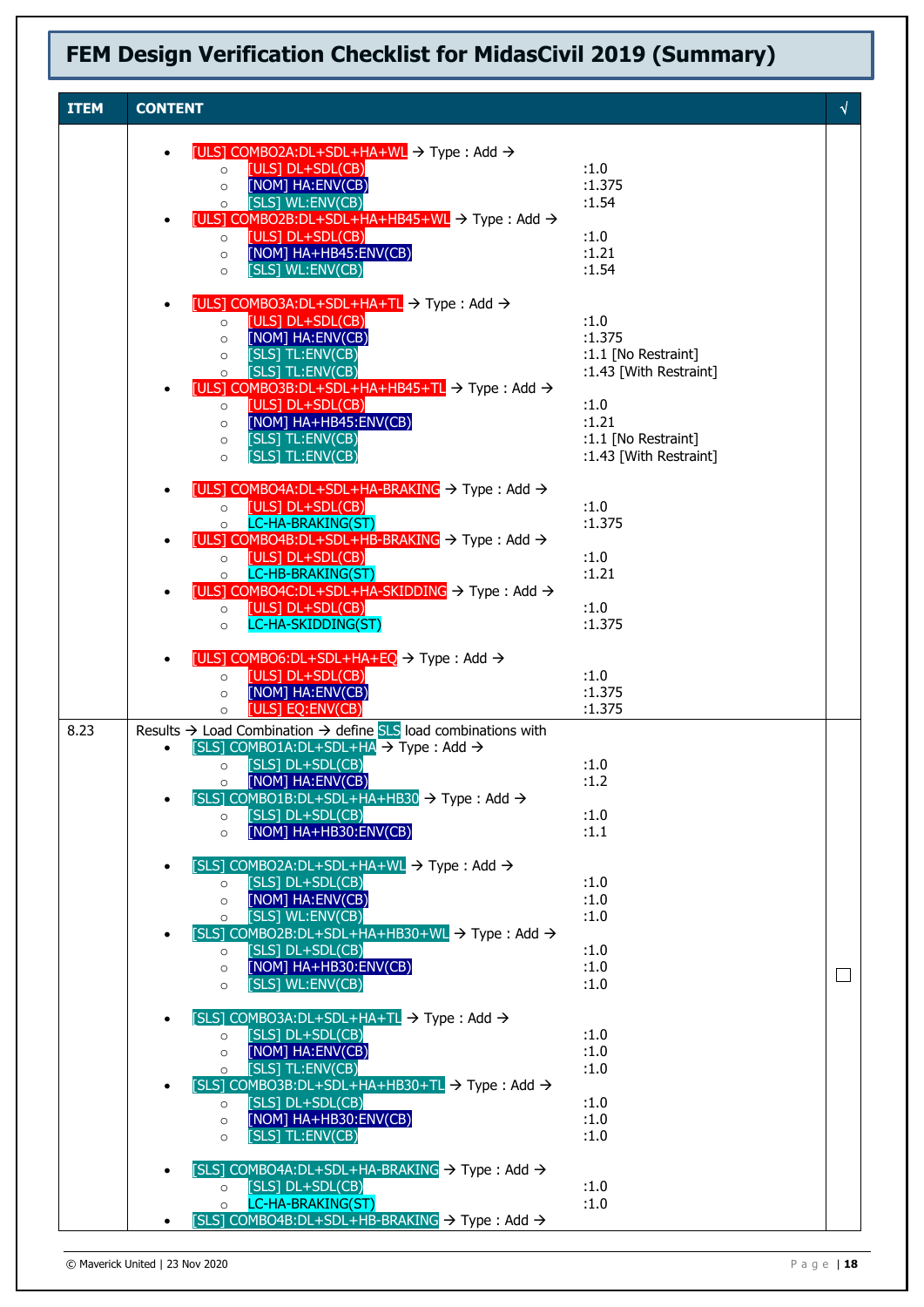| <b>ITEM</b> | <b>CONTENT</b> |                                                                                                                                                          |              | √      |
|-------------|----------------|----------------------------------------------------------------------------------------------------------------------------------------------------------|--------------|--------|
|             |                | $[SLS]$ DL+SDL $(CB)$<br>$\circ$                                                                                                                         | :1.0         |        |
|             |                | LC-HB-BRAKING(ST)<br>$\circ$                                                                                                                             | :1.0         |        |
|             |                | [SLS] COMBO4C:DL+SDL+HA-SKIDDING $\rightarrow$ Type : Add $\rightarrow$<br>[SLS] DL+SDL(CB)<br>$\circ$                                                   | :1.0         |        |
|             |                | LC-HA-SKIDDING(ST)<br>$\circ$                                                                                                                            | :1.0         |        |
|             |                |                                                                                                                                                          |              |        |
|             | $\bullet$      | [SLS] COMBO6:DL+SDL+HA+EQ $\rightarrow$ Type : Add $\rightarrow$<br>[SLS] DL+SDL(CB)<br>$\circ$                                                          | :1.0         |        |
|             |                | [NOM] HA:ENV(CB)<br>$\circ$                                                                                                                              | :1.0         |        |
|             |                | [SLS] EQ:ENV(CB)<br>$\circ$                                                                                                                              | :1.0         |        |
| 8.24        |                | Results $\rightarrow$ Load Combination $\rightarrow$ define NOM load combinations with<br>[NOM] COMBO1A:DL+SDL+HA $\rightarrow$ Type : Add $\rightarrow$ |              |        |
|             | $\bullet$      | [NOM] DL+SDL(CB)<br>$\circ$                                                                                                                              | :1.0         |        |
|             |                | [NOM] HA:ENV(CB)<br>$\circ$                                                                                                                              | :1.0         |        |
|             | $\bullet$      | $[NOM]$ COMBO1B:DL+SDL+HA+HB45 $\rightarrow$ Type : Add $\rightarrow$                                                                                    |              |        |
|             |                | [NOM] DL+SDL(CB)<br>$\circ$<br>[NOM] HA+HB45:ENV(CB)<br>$\circ$                                                                                          | :1.0<br>:1.0 |        |
|             |                |                                                                                                                                                          |              |        |
|             | $\bullet$      | [NOM] COMBO2A:DL+SDL+HA+WL $\rightarrow$ Type : Add $\rightarrow$                                                                                        |              |        |
|             |                | [NOM] DL+SDL(CB)<br>$\circ$<br>[NOM] HA:ENV(CB)<br>$\circ$                                                                                               | :1.0<br>:1.0 |        |
|             |                | [SLS] WL:ENV(CB)<br>$\circ$                                                                                                                              | :1.0         |        |
|             | $\bullet$      | [NOM] COMBO2B:DL+SDL+HA+HB45+WL $\rightarrow$ Type : Add $\rightarrow$                                                                                   |              |        |
|             |                | [NOM] DL+SDL(CB)<br>$\circ$<br>[NOM] HA+HB45:ENV(CB)<br>$\circ$                                                                                          | :1.0<br>:1.0 |        |
|             |                | [SLS] WL:ENV(CB)<br>$\circ$                                                                                                                              | :1.0         |        |
|             |                |                                                                                                                                                          |              |        |
|             |                | [NOM] COMBO3A:DL+SDL+HA+TL $\rightarrow$ Type : Add $\rightarrow$<br>[NOM] DL+SDL(CB)<br>$\circ$                                                         | :1.0         |        |
|             |                | [NOM] HA:ENV(CB)<br>$\circ$                                                                                                                              | :1.0         | $\Box$ |
|             |                | [SLS] TL:ENV(CB)<br>$\circ$                                                                                                                              | :1.0         |        |
|             | $\bullet$      | [NOM] COMBO3B:DL+SDL+HA+HB45+TL $\rightarrow$ Type : Add $\rightarrow$<br>[NOM] DL+SDL(CB)<br>$\circ$                                                    | :1.0         |        |
|             |                | [NOM] HA+HB45:ENV(CB)<br>$\circ$                                                                                                                         | :1.0         |        |
|             |                | [SLS] TL:ENV(CB)<br>$\circ$                                                                                                                              | :1.0         |        |
|             |                | [NOM] COMBO4A:DL+SDL+HA-BRAKING → Type : Add →                                                                                                           |              |        |
|             |                | [NOM] DL+SDL(CB)<br>$\circ$                                                                                                                              | :1.0         |        |
|             |                | LC-HA-BRAKING(ST)<br>$\circ$                                                                                                                             | :1.0         |        |
|             |                | [NOM] COMBO4B:DL+SDL+HB-BRAKING $\rightarrow$ Type : Add $\rightarrow$<br>[NOM] DL+SDL(CB)<br>$\circ$                                                    | :1.0         |        |
|             |                | LC-HB-BRAKING(ST)<br>$\circ$                                                                                                                             | :1.0         |        |
|             |                | [NOM] COMBO4C:DL+SDL+HA-SKIDDING → Type: Add →                                                                                                           |              |        |
|             |                | [NOM] DL+SDL(CB)<br>$\circ$<br>LC-HA-SKIDDING(ST)<br>$\circ$                                                                                             | :1.0<br>:1.0 |        |
|             |                |                                                                                                                                                          |              |        |
|             |                | [NOM] COMBO6:DL+SDL+HA+EQ $\rightarrow$ Type : Add $\rightarrow$<br>[NOM] DL+SDL(CB)                                                                     | :1.0         |        |
|             |                | $\circ$<br>[NOM] HA:ENV(CB)<br>$\circ$                                                                                                                   | :1.0         |        |
|             |                | [SLS] EQ:ENV(CB)<br>$\circ$                                                                                                                              | :1.0         |        |
| 8.25        |                | Results $\rightarrow$ Load Combination $\rightarrow$ define load combinations envelope with                                                              |              |        |
|             | $\bullet$      | [ULS] ALL:ENV $\rightarrow$ Type : Envelope $\rightarrow$<br>[ULS] COMBO1A:DL+SDL+HA(CB)<br>$\circ$                                                      | :1.0         |        |
|             |                | [ULS] COMBO1B:DL+SDL+HA+HB45(CB)<br>$\circ$                                                                                                              | :1.0         |        |
|             |                | [ULS] COMBO2A:DL+SDL+HA+WL(CB)<br>$\circ$                                                                                                                | :1.0         |        |
|             |                | [ULS] COMBO2B:DL+SDL+HA+HB45+WL(CB)<br>$\circ$<br>[ULS] COMBO3A:DL+SDL+HA+TL(CB)<br>$\circ$                                                              | :1.0<br>:1.0 |        |
|             |                | [ULS] COMBO3B:DL+SDL+HA+HB45+TL(CB)<br>$\circ$                                                                                                           | :1.0         | $\Box$ |
|             |                | [ULS] COMBO4A:DL+SDL+HA-BRAKING(CB)<br>$\circ$                                                                                                           | :1.0         |        |
|             |                | [ULS] COMBO4B:DL+SDL+HB-BRAKING(CB)<br>$\circ$<br>[ULS] COMBO4C:DL+SDL+HA-SKIDDING(CB)<br>$\circ$                                                        | :1.0<br>:1.0 |        |
|             |                | [ULS] COMBO6:DL+SDL+HA+EQ(CB)<br>$\circ$                                                                                                                 | :1.0         |        |
|             |                |                                                                                                                                                          |              |        |
|             |                | [SLS] ALL:ENV $\rightarrow$ Type : Envelope $\rightarrow$<br>[SLS] COMBO1A:DL+SDL+HA(CB)<br>$\circ$                                                      | :1.0         |        |
|             |                |                                                                                                                                                          |              |        |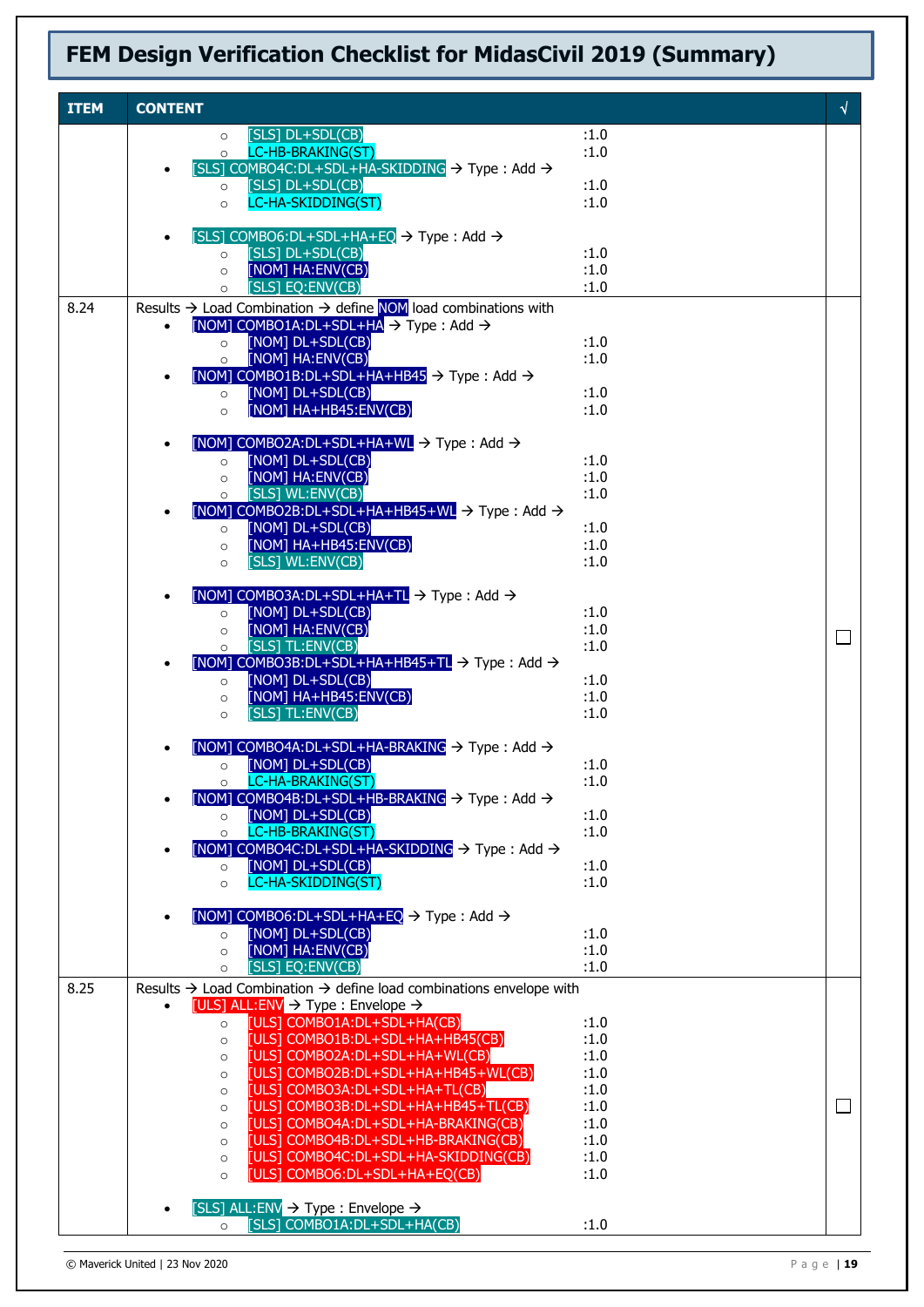| <b>ITEM</b> | <b>CONTENT</b>                                                                                             |                                                                                    |                                                                                                                                                                                                                   |                                                         |                                                                       | $\sqrt{ }$ |  |
|-------------|------------------------------------------------------------------------------------------------------------|------------------------------------------------------------------------------------|-------------------------------------------------------------------------------------------------------------------------------------------------------------------------------------------------------------------|---------------------------------------------------------|-----------------------------------------------------------------------|------------|--|
|             |                                                                                                            | $\circ$                                                                            | [SLS] COMBO1B:DL+SDL+HA+HB30(CB)                                                                                                                                                                                  | :1.0                                                    |                                                                       |            |  |
|             |                                                                                                            | $\circ$<br>$\circ$                                                                 | [SLS] COMBO2A:DL+SDL+HA+WL(CB)<br>[SLS] COMBO2B:DL+SDL+HA+HB30+WL(CB)                                                                                                                                             | :1.0<br>:1.0                                            |                                                                       |            |  |
|             |                                                                                                            | $\circ$                                                                            | [SLS] COMBO3A:DL+SDL+HA+TL(CB)                                                                                                                                                                                    | :1.0                                                    |                                                                       |            |  |
|             |                                                                                                            | $\circ$                                                                            | [SLS] COMBO3B:DL+SDL+HA+HB30+TL(CB)                                                                                                                                                                               | :1.0                                                    |                                                                       |            |  |
|             |                                                                                                            | $\circ$                                                                            | [SLS] COMBO4A:DL+SDL+HA-BRAKING(CB)                                                                                                                                                                               | :1.0                                                    |                                                                       |            |  |
|             |                                                                                                            | $\circ$                                                                            | [SLS] COMBO4B:DL+SDL+HB-BRAKING(CB)                                                                                                                                                                               | :1.0                                                    |                                                                       |            |  |
|             |                                                                                                            | $\circ$<br>$\circ$                                                                 | [SLS] COMBO4C:DL+SDL+HA-SKIDDING(CB)<br>[SLS] COMBO6:DL+SDL+HA+EQ(CB)                                                                                                                                             | :1.0<br>:1.0                                            |                                                                       |            |  |
|             |                                                                                                            |                                                                                    |                                                                                                                                                                                                                   |                                                         |                                                                       |            |  |
|             |                                                                                                            |                                                                                    | [NOM] ALL:ENV $\rightarrow$ Type : Envelope $\rightarrow$                                                                                                                                                         |                                                         |                                                                       |            |  |
|             |                                                                                                            | $\circ$                                                                            | [NOM] COMBO1A:DL+SDL+HA(CB)                                                                                                                                                                                       | :1.0                                                    |                                                                       |            |  |
|             |                                                                                                            | $\circ$<br>$\circ$                                                                 | [NOM] COMBO1B:DL+SDL+HA+HB45(CB)<br>[NOM] COMBO2A:DL+SDL+HA+WL(CB)                                                                                                                                                | :1.0<br>:1.0                                            |                                                                       |            |  |
|             |                                                                                                            | $\circ$                                                                            | [NOM] COMBO2B:DL+SDL+HA+HB45+WL(CB)                                                                                                                                                                               | :1.0                                                    |                                                                       |            |  |
|             |                                                                                                            | $\circ$                                                                            | [NOM] COMBO3A:DL+SDL+HA+TL(CB)                                                                                                                                                                                    | :1.0                                                    |                                                                       |            |  |
|             |                                                                                                            | $\circ$                                                                            | [NOM] COMBO3B:DL+SDL+HA+HB45+TL(CB)                                                                                                                                                                               | :1.0                                                    |                                                                       |            |  |
|             |                                                                                                            | $\circ$                                                                            | [NOM] COMBO4A:DL+SDL+HA-BRAKING(CB)                                                                                                                                                                               | :1.0<br>:1.0                                            |                                                                       |            |  |
|             |                                                                                                            | $\circ$<br>$\circ$                                                                 | [NOM] COMBO4B:DL+SDL+HB-BRAKING(CB)<br>[NOM] COMBO4C:DL+SDL+HA-SKIDDING(CB)                                                                                                                                       | :1.0                                                    |                                                                       |            |  |
|             |                                                                                                            | $\circ$                                                                            | [NOM] COMBO6:DL+SDL+HA+EQ(CB)                                                                                                                                                                                     | :1.0                                                    |                                                                       |            |  |
| 9.0         | <b>DESIGN</b>                                                                                              |                                                                                    |                                                                                                                                                                                                                   |                                                         |                                                                       |            |  |
| 9.1         |                                                                                                            | <b>Overall Effects Check</b>                                                       |                                                                                                                                                                                                                   |                                                         |                                                                       |            |  |
| 9.11        |                                                                                                            |                                                                                    | Results $\rightarrow$ Reaction $\rightarrow$ Reaction Forces/Moments $\rightarrow$ check reactions with                                                                                                           |                                                         |                                                                       |            |  |
|             | $\bullet$                                                                                                  |                                                                                    | Load Cases / Combinations $\rightarrow$ CS Min/Max $\rightarrow$ CSmax: Summation   Post CS $\rightarrow$ CBall: [NOM] ALL:ENV<br>$\Box$                                                                          |                                                         |                                                                       |            |  |
|             | $\bullet$<br>$\bullet$                                                                                     | Components → FXYZ   MXYZ                                                           | Type of Display $\rightarrow$ select Values   Legend                                                                                                                                                              |                                                         |                                                                       |            |  |
| 9.12        |                                                                                                            |                                                                                    | Results $\rightarrow$ Deformations $\rightarrow$ Displacement Contour $\rightarrow$ check displacements with                                                                                                      |                                                         |                                                                       |            |  |
|             | $\bullet$                                                                                                  |                                                                                    | Load Cases / Combinations $\rightarrow$ CS Min/Max $\rightarrow$ CSmin: Summation   Post CS $\rightarrow$ CBmin: [NOM] ALL:ENV                                                                                    |                                                         |                                                                       |            |  |
|             | $\bullet$                                                                                                  | Components $\rightarrow$ DZ                                                        | П                                                                                                                                                                                                                 |                                                         |                                                                       |            |  |
|             |                                                                                                            |                                                                                    | Type of Display $\rightarrow$ select Contour   Deform   Legend                                                                                                                                                    |                                                         |                                                                       |            |  |
| 9.2         | <b>TLS Stress Check</b>                                                                                    |                                                                                    |                                                                                                                                                                                                                   |                                                         |                                                                       |            |  |
| 9.21        | <b>Element</b>                                                                                             |                                                                                    |                                                                                                                                                                                                                   | <b>TLS Stress Check [Class 1]</b><br>- Tension 1.00 MPa |                                                                       |            |  |
|             |                                                                                                            |                                                                                    | $-$ Comp 0.50 $f_{ci}$ MPa                                                                                                                                                                                        |                                                         |                                                                       |            |  |
|             | Construction Stage(s): CS-M2-TBG   CS-M3-TBG   CS-M4-TBG   CS-M5-TBG   CS-DECK-TDB   CS-PRT-TPRT  <br>Beam |                                                                                    |                                                                                                                                                                                                                   |                                                         |                                                                       |            |  |
|             | Girder                                                                                                     |                                                                                    |                                                                                                                                                                                                                   | CS-SURF-TSURF $\rightarrow$ CS: Summation $*1$          |                                                                       |            |  |
|             | Cross                                                                                                      |                                                                                    | Construction Stage(s): CS-M2   CS-M2-T   CS-M2-TBG   CS-M3   CS-M3-T   CS-M3-TBG   CS-M4   CS-M4-T  <br>CS-M4-TBG   CS-M5-T   CS-M5-TBG   CS-DECK-T   CS-DECK-TDB   CS-PRT-T   CS-PRT-TPRT   CS-SURF-T            |                                                         |                                                                       |            |  |
|             | Head                                                                                                       |                                                                                    |                                                                                                                                                                                                                   | CS-SURF-TSURF $\rightarrow$ CS: Summation $*^2$         |                                                                       |            |  |
|             |                                                                                                            |                                                                                    | #1 Results → Stresses → Beam Stresses Diagram → check axial precompression and combined stresses with                                                                                                             |                                                         |                                                                       |            |  |
|             | $\bullet$                                                                                                  | CS-SURF-T SURF → CS: Summation                                                     | Load Cases / Combinations → CS-M2-TBG   CS-M3-TBG   CS-M4-TBG   CS-M5-TBG   CS-DECK-TDB   CS-PRT-TPRT                                                                                                             |                                                         |                                                                       |            |  |
|             |                                                                                                            | Components $\rightarrow$ Part $\rightarrow$ Total                                  |                                                                                                                                                                                                                   |                                                         |                                                                       | $\Box$     |  |
|             |                                                                                                            | Components $\rightarrow$ Sax   Combined [1 2 3 4]                                  |                                                                                                                                                                                                                   |                                                         |                                                                       |            |  |
|             |                                                                                                            | Fill Type $\rightarrow$ Solid                                                      | Type of Display $\rightarrow$ select Contour   Legend                                                                                                                                                             |                                                         |                                                                       |            |  |
|             |                                                                                                            |                                                                                    | #2 Results → Stresses → Beam Stresses Diagram → check axial precompression and combined stresses with                                                                                                             |                                                         |                                                                       |            |  |
|             |                                                                                                            |                                                                                    | Load Cases / Combinations → CS-M2   CS-M2-T   CS-M2-TBG   CS-M3   CS-M3-T   CS-M3-TBG   CS-M4   CS-M4-T<br>  CS-M4-TBG   CS-M5-T   CS-M5-TBG   CS-DECK-T   CS-DECK-TDB   CS-PRT-T   CS-PRT-TPRT   CS-SURF-T   CS- |                                                         |                                                                       |            |  |
|             |                                                                                                            | SURF-TSURF $\rightarrow$ CS: Summation                                             |                                                                                                                                                                                                                   |                                                         |                                                                       |            |  |
|             | $\bullet$                                                                                                  | Components $\rightarrow$ Part $\rightarrow$ Total                                  |                                                                                                                                                                                                                   |                                                         |                                                                       |            |  |
|             | $\bullet$                                                                                                  | Components $\rightarrow$ Sax   Combined [1 2 3 4]<br>Fill Type $\rightarrow$ Solid |                                                                                                                                                                                                                   |                                                         |                                                                       |            |  |
|             | $\bullet$                                                                                                  |                                                                                    | Type of Display $\rightarrow$ select Contour   Legend                                                                                                                                                             |                                                         |                                                                       |            |  |
| 9.3         |                                                                                                            |                                                                                    | ULS Design, SLS Crack Width and SLS Stress Checks                                                                                                                                                                 |                                                         |                                                                       |            |  |
| 9.31        |                                                                                                            |                                                                                    |                                                                                                                                                                                                                   |                                                         | <b>SLS Stress Check</b>                                               |            |  |
|             |                                                                                                            |                                                                                    | <b>SLS Crack Width Check</b>                                                                                                                                                                                      | <b>SLS Stress Check</b>                                 | [Class 2]<br>- Tension 0.36 $\sqrt{f_{cu}}$ MPa                       |            |  |
|             | <b>Element</b>                                                                                             | <b>ULS Design</b>                                                                  | [0.25mm]<br><b>SLS Foundation</b>                                                                                                                                                                                 | [Class 1]<br>- Tension 0.00 MPa                         | [Post-Tensioned]                                                      | $\Box$     |  |
|             |                                                                                                            |                                                                                    | <b>Load Check</b>                                                                                                                                                                                                 | $-$ Comp 0.40 $f_{cu}$ MPa                              | - Tension 0.45 $\sqrt{\mathbf{f}}_{\text{cu}}$ MPa<br>[Pre-Tensioned] |            |  |
|             |                                                                                                            |                                                                                    |                                                                                                                                                                                                                   |                                                         | $-$ Comp 0.40 $f_{cu}$ MPa                                            |            |  |
|             | Deck                                                                                                       | [ULS] ALL:ENV                                                                      | [SLS] ALL:ENV                                                                                                                                                                                                     | N/A                                                     | N/A                                                                   |            |  |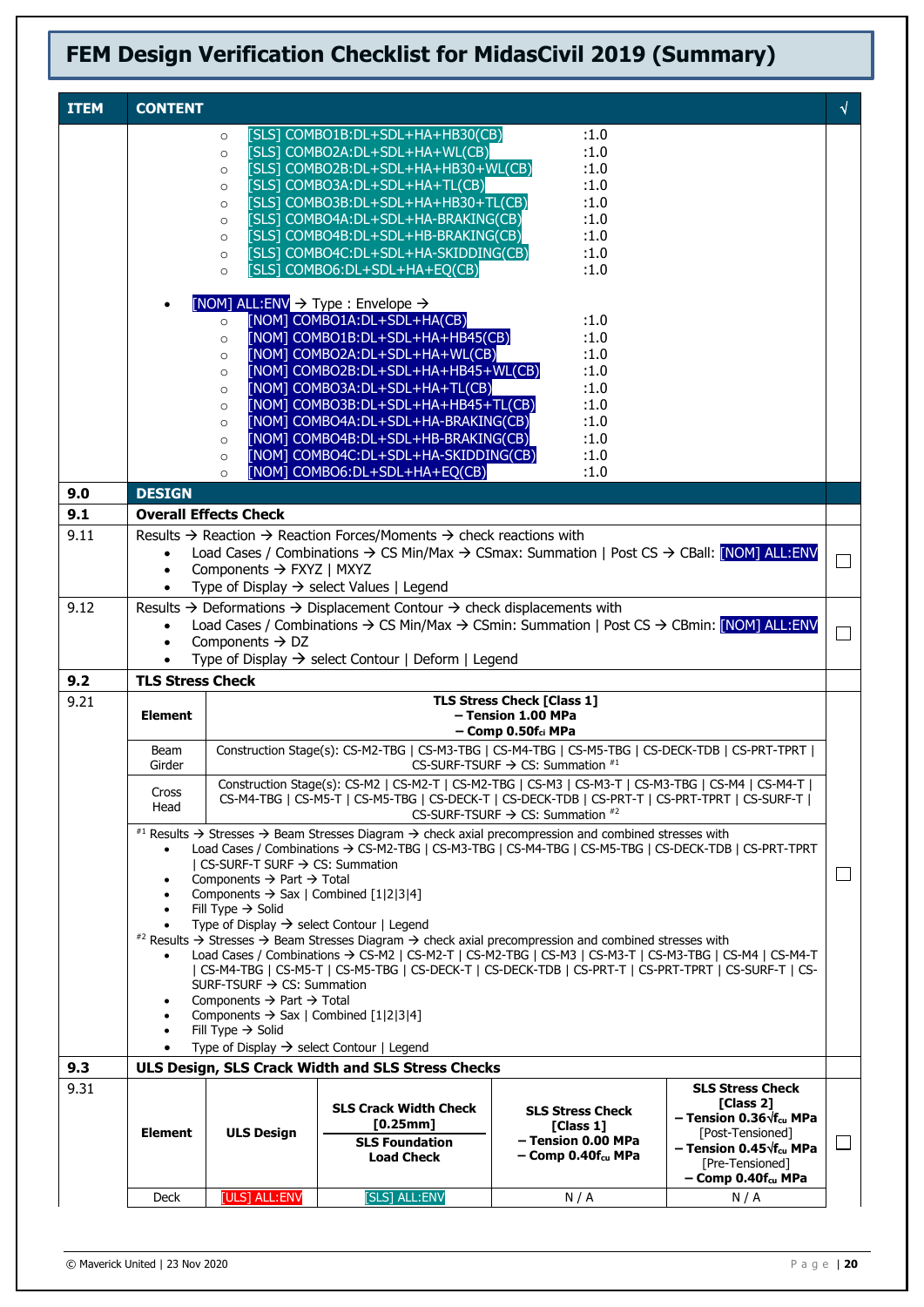| <b>ITEM</b> | <b>CONTENT</b>         |                                                                              |                                                                         |                                                                                                                                          |                   | $\sqrt{2}$ |
|-------------|------------------------|------------------------------------------------------------------------------|-------------------------------------------------------------------------|------------------------------------------------------------------------------------------------------------------------------------------|-------------------|------------|
|             | <b>Beam</b><br>Girder  | [ULS] ALL:ENV                                                                | [SLS]<br>COMBO1A:DL+SDL+HA(CB)                                          | [SLS]<br>COMBO1A:DL+SDL+HA(CB)                                                                                                           | [SLS] ALL:ENV #4A |            |
|             | Cross<br>Head          | [ULS] ALL:ENV<br>#1A                                                         | <b>TSLS1</b><br>COMBO1A:DL+SDL+HA(CB)<br>#2A                            | <b>TSLS1</b><br>COMBO1A:DL+SDL+HA(CB)<br>#3A                                                                                             | [SLS] ALL:ENV #4A |            |
|             | Pier                   | [ULS] ALL:ENV                                                                | [SLS]<br>COMBO1A: DL+SDL+HA(CB)                                         | N/A                                                                                                                                      | N/A               |            |
|             | Pile Cap               | [ULS] ALL:ENV<br>#1A                                                         | <b>[SLS]</b><br>COMBO1A: DL+SDL+HA(CB)                                  | N/A                                                                                                                                      | N/A               |            |
|             | Pile                   | [ULS] ALL:ENV                                                                | [NOM] ALL:ENV #2B                                                       | N/A                                                                                                                                      | N/A               |            |
|             |                        |                                                                              |                                                                         | #14 Results $\rightarrow$ Forces $\rightarrow$ Beam Diagrams $\rightarrow$ check vertical bending moments and vertical shear forces with |                   |            |
|             | $\bullet$              |                                                                              | Load Cases / Combinations → CBall: [ULS] ALL:ENV                        |                                                                                                                                          |                   |            |
|             | $\bullet$              | Components $\rightarrow$ Part $\rightarrow$ Total                            |                                                                         |                                                                                                                                          |                   |            |
|             | $\bullet$<br>$\bullet$ | Components $\rightarrow$ My   Fz<br>Type of Display $\rightarrow$ Solid Fill |                                                                         |                                                                                                                                          |                   |            |
|             | $\bullet$              |                                                                              | Type of Display $\rightarrow$ select Contour   Legend                   |                                                                                                                                          |                   |            |
|             |                        |                                                                              |                                                                         | #2A Results $\rightarrow$ Forces $\rightarrow$ Beam Diagrams $\rightarrow$ check vertical bending moments and vertical shear forces with |                   |            |
|             | $\bullet$              |                                                                              | Load Cases / Combinations → CBall: [SLS] COMBO1A:DL+SDL+HA(CB)          |                                                                                                                                          |                   |            |
|             | $\bullet$              | Components $\rightarrow$ Part $\rightarrow$ Total                            |                                                                         |                                                                                                                                          |                   |            |
|             | $\bullet$              | Components $\rightarrow$ My                                                  |                                                                         |                                                                                                                                          |                   |            |
|             | $\bullet$<br>$\bullet$ | Type of Display $\rightarrow$ Solid Fill                                     | Type of Display $\rightarrow$ select Contour   Legend                   |                                                                                                                                          |                   |            |
|             |                        |                                                                              | #2B Results → Reaction → Reaction Forces/Moments → check reactions with |                                                                                                                                          |                   |            |
|             | $\bullet$              |                                                                              | Load Cases / Combinations → CBall: [NOM] ALL:ENV                        |                                                                                                                                          |                   |            |
|             | $\bullet$              | Components $\rightarrow$ FXYZ   MXYZ                                         |                                                                         |                                                                                                                                          |                   |            |
|             |                        | Type of Display $\rightarrow$ select Values   Legend                         |                                                                         |                                                                                                                                          |                   |            |
|             |                        |                                                                              |                                                                         | #3A Results → Stresses → Beam Stresses Diagram → check axial precompression and combined stresses with                                   |                   |            |
|             | $\bullet$<br>$\bullet$ | Components $\rightarrow$ Part $\rightarrow$ Total                            | Load Cases / Combinations → CBall: [SLS] COMBO1A:DL+SDL+HA(CB)          |                                                                                                                                          |                   |            |
|             | $\bullet$              | Components $\rightarrow$ Sax   Combined [1 2 3 4]                            |                                                                         |                                                                                                                                          |                   |            |
|             | $\bullet$              | Fill Type $\rightarrow$ Solid                                                |                                                                         |                                                                                                                                          |                   |            |
|             |                        |                                                                              | Type of Display $\rightarrow$ select Contour   Legend                   |                                                                                                                                          |                   |            |
|             |                        |                                                                              |                                                                         | #4A Results → Stresses → Beam Stresses Diagram → check axial precompression and combined stresses with                                   |                   |            |
|             | $\bullet$              |                                                                              | Load Cases / Combinations → CBall: [SLS] ALL:ENV                        |                                                                                                                                          |                   |            |
|             | $\bullet$              | Components $\rightarrow$ Part $\rightarrow$ Total                            |                                                                         |                                                                                                                                          |                   |            |
|             | ٠                      | Components $\rightarrow$ Sax   Combined [1 2 3 4]                            |                                                                         |                                                                                                                                          |                   |            |
|             | $\bullet$<br>$\bullet$ | Fill Type $\rightarrow$ Solid                                                |                                                                         |                                                                                                                                          |                   |            |
|             |                        |                                                                              | Type of Display $\rightarrow$ select Contour   Legend                   |                                                                                                                                          |                   |            |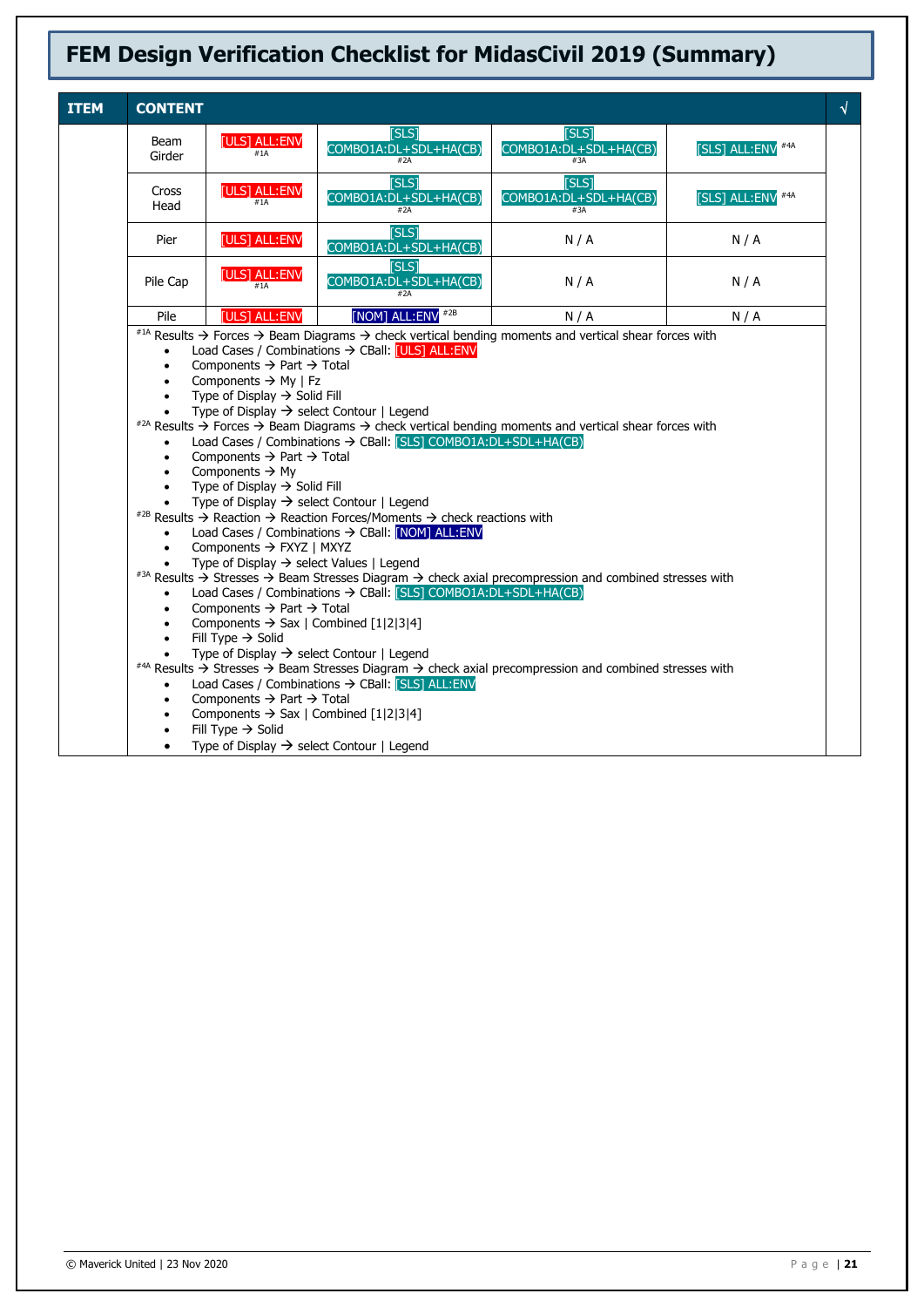| <b>ITEM</b> | <b>CONTENT</b>                                                                                                                                                                                                                                                                                                                                                                                                                                                                                                                                                                                                                                                                                                                                                                                       | $\sqrt{ }$ |
|-------------|------------------------------------------------------------------------------------------------------------------------------------------------------------------------------------------------------------------------------------------------------------------------------------------------------------------------------------------------------------------------------------------------------------------------------------------------------------------------------------------------------------------------------------------------------------------------------------------------------------------------------------------------------------------------------------------------------------------------------------------------------------------------------------------------------|------------|
| 10.0        | <b>AUTOMATED DESIGN OF ELEVATED HIGHWAY WITH MULTIPLE PIERS</b>                                                                                                                                                                                                                                                                                                                                                                                                                                                                                                                                                                                                                                                                                                                                      |            |
| 10.1        | General                                                                                                                                                                                                                                                                                                                                                                                                                                                                                                                                                                                                                                                                                                                                                                                              |            |
| 10.11       | Company template file                                                                                                                                                                                                                                                                                                                                                                                                                                                                                                                                                                                                                                                                                                                                                                                |            |
| 10.2        | <b>Model Units</b>                                                                                                                                                                                                                                                                                                                                                                                                                                                                                                                                                                                                                                                                                                                                                                                   |            |
| 10.21       | Set model units to kN and m                                                                                                                                                                                                                                                                                                                                                                                                                                                                                                                                                                                                                                                                                                                                                                          |            |
| 10.31       | <b>Geometry Modelling in AutoCAD and Import in MidasCivil</b>                                                                                                                                                                                                                                                                                                                                                                                                                                                                                                                                                                                                                                                                                                                                        |            |
| 10.31       | File $\rightarrow$ Import $\rightarrow$ AutoCAD dxf $\rightarrow$ select dxf file $\rightarrow$ select relevant layers $\rightarrow$ OK to generate nodes and elements<br>MIDAS-BG-M2   MIDAS-BG-M3   MIDAS-BG-M4   MIDAS-BG-M5<br>$\bullet$<br>MIDAS-LINK-SLAB-200x2400<br>$\bullet$<br><b>MIDAS-PARAPET</b><br>MIDAS-CH-M1   MIDAS-CH-M2   MIDAS-CH-M3   MIDAS-CH-M4   MIDAS-CH-M5<br>MIDAS-PIER-1600x3600<br>$\bullet$<br>MIDAS-DECK-200x2400<br>$\bullet$<br>MIDAS-DIAPHRAGM-800x1800<br>Note the following in the beam girder naming convention above<br>$U12$   section shape<br>$\bullet$<br>$1/2$   $3/2$   refers to general applicable span ranges<br>$\bullet$<br>A   B   C   refers to varying beam lengths and/or prestress strand designs within the general applicable<br>span ranges |            |
| 10.32       | Structure $\rightarrow$ Check/Duplicate Elements to delete overlapping duplicate elements                                                                                                                                                                                                                                                                                                                                                                                                                                                                                                                                                                                                                                                                                                            | $\Box$     |
| 10.33       | TM $\rightarrow$ Group $\rightarrow$ select cross head and pier elements by groups MIDAS-CH-M1   MIDAS-CH-M2   MIDAS-CH-M3<br>  MIDAS-CH-M4   MIDAS-CH-M5   MIDAS-PIER-1600x3600<br>Node/Element $\rightarrow$ Translate Elements $\rightarrow$ offset cross head and pier elements with<br>Mode $\rightarrow$ Move<br>$\bullet$<br>Equal Distance $\rightarrow$ {dx, dy, dz} = {0, 0, -1.8 m say to clear the deck thickness and model offset to<br>$\bullet$<br>corbel bearing level}                                                                                                                                                                                                                                                                                                              | $\Box$     |
| 10.34       | Right-Click $\rightarrow$ Select $\rightarrow$ Window $\rightarrow$ select top of pier nodes at cross head<br>Node/Element $\rightarrow$ Extrude Elements $\rightarrow$ extrude pier elements with<br>Extrude Type $\rightarrow$ Node to Line Element<br>$\bullet$<br>Element Type $\rightarrow$ Beam<br>$\bullet$<br>Material $\rightarrow$ MAT-C50<br>$\bullet$<br>Section → SECT-PIER-1600x3600<br>$\bullet$<br>Generation Type $\rightarrow$ Translate<br>$\bullet$<br>Translation $\rightarrow$ Equal Distance $\rightarrow$ {dx, dy, dz} = {0, 0, -4.2 m cross head depth + 1.5 m cross head<br>$\bullet$<br>user vertical offset + pier free standing height say}                                                                                                                             |            |
| 10.4        | <b>Section Assignment</b>                                                                                                                                                                                                                                                                                                                                                                                                                                                                                                                                                                                                                                                                                                                                                                            |            |
| 10.41       | $TM \rightarrow$ Group $\rightarrow$ select corresponding elements by group<br>TM $\rightarrow$ Works $\rightarrow$ Properties $\rightarrow$ D&D section to assign onto elements: -<br>C-SECT-BG-U12-200x2400 onto MIDAS-BG-M2   MIDAS-BG-M3<br>MIDAS-BG-M4 MIDAS-BG-M5<br>SECT-LINK-SLAB-200x2400 onto MIDAS-LINK-SLAB-200x2400<br>SECT-NULL-SLAB onto MIDAS-PARAPET<br>SECT-CH-M1   SECT-CH-M2   SECT-CH-M3   SECT-CH-M4   SECT-CH-M5 onto MIDAS-CH-M1   MIDAS-<br>CH-M2   MIDAS-CH-M3   MIDAS-CH-M4   MIDAS-CH-M5<br>SECT-PIER-1600x3600 onto MIDAS-PIER-1600x3600<br>$\bullet$<br>SECT-DECK-200x2400 onto MIDAS-DECK-200x2400<br>SECT-DIAPHRAGM-800x1800 onto MIDAS-DIAPHRAGM-800x1800                                                                                                           | ⊔          |
| 10.5        | <b>Group Definition and Assignment</b>                                                                                                                                                                                                                                                                                                                                                                                                                                                                                                                                                                                                                                                                                                                                                               |            |
| 10.51       | $TM \rightarrow$ Group $\rightarrow$ select corresponding elements by group<br>TM $\rightarrow$ Group $\rightarrow$ D&D group to assign onto elements: -<br>GROUP-BG-M2   GROUP-BG-M3   GROUP-BG-M4   GROUP-BG-M5 onto MIDAS-BG-M2   MIDAS-BG-M3<br>MIDAS-BG-M4   MIDAS-BG-M5<br>GROUP-LINK-SLAB onto MIDAS-LINK-SLAB-200x2400<br>GROUP-CH-M1 GROUP-CH-M2 GROUP-CH-M3 GROUP-CH-M4 GROUP-CH-M5 onto MIDAS-CH-<br>M1 MIDAS-CH-M2 MIDAS-CH-M3 MIDAS-CH-M4 MIDAS-CH-M5<br>GROUP-SUBSTR onto MIDAS-PIER-1600x3600<br>GROUP-DECK onto MIDAS-PARAPET   MIDAS-DECK-200x2400<br>GROUP-DIAPHRAGM onto MIDAS-DIAPHRAGM-800x1800                                                                                                                                                                                 | $\Box$     |
| 10.52       | Right-Click $\rightarrow$ Select $\rightarrow$ Window $\rightarrow$ select corresponding nodes<br>TM $\rightarrow$ Group $\rightarrow$ D&D group to assign onto nodes: -<br>GROUP-NODES-ABUTMENT onto abutment bearing nodes<br>$\bullet$<br>GROUP-NODES-BEARING onto cross head bearing nodes<br>$\bullet$                                                                                                                                                                                                                                                                                                                                                                                                                                                                                          | $\Box$     |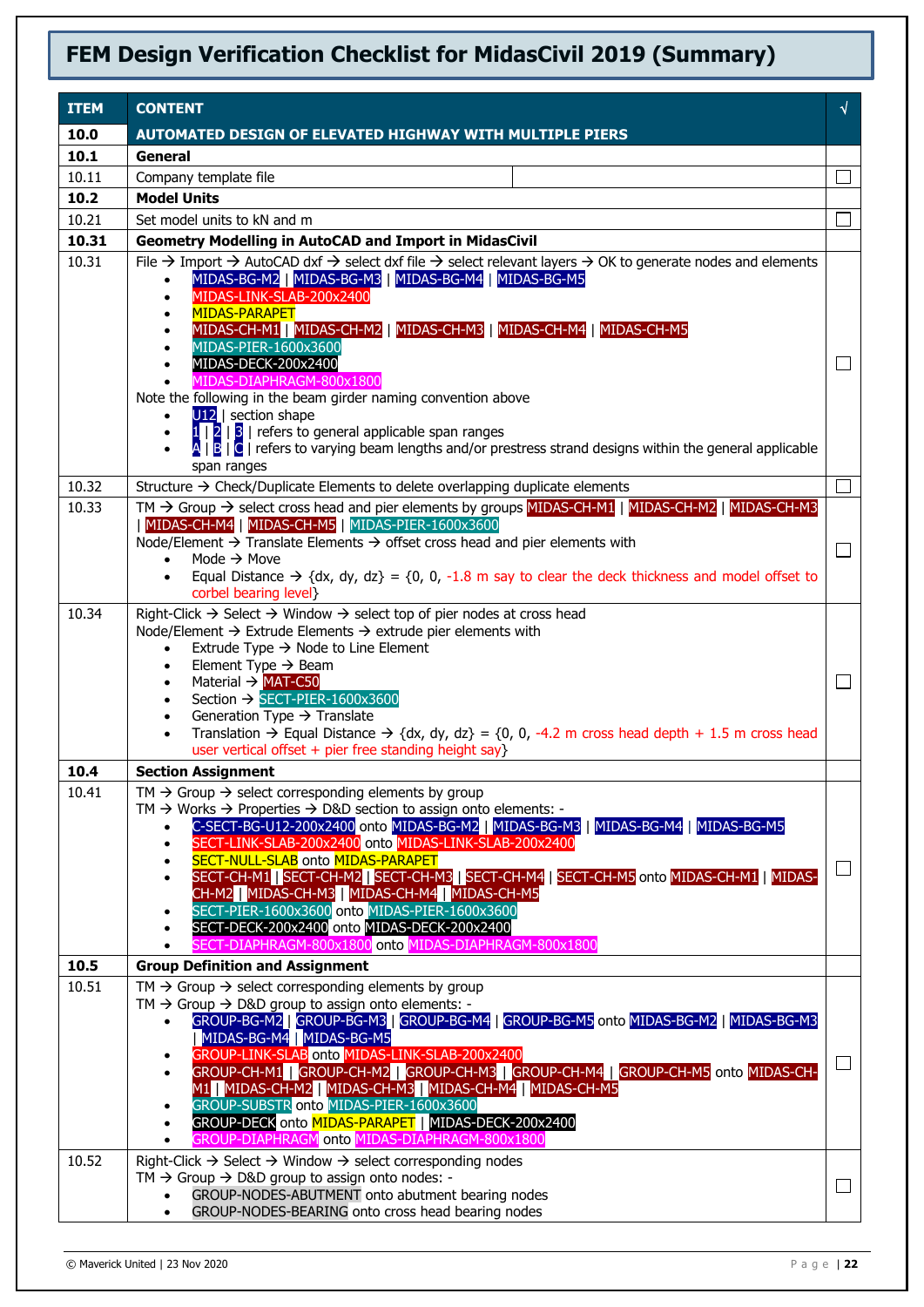| <b>ITEM</b>    | <b>CONTENT</b>                                                                                                                                                                                                                                                                                                                                                                                                                                                                                                                                                                                                                                                                                                                                                                                                                                                                                                                                                             | $\sqrt{ }$    |
|----------------|----------------------------------------------------------------------------------------------------------------------------------------------------------------------------------------------------------------------------------------------------------------------------------------------------------------------------------------------------------------------------------------------------------------------------------------------------------------------------------------------------------------------------------------------------------------------------------------------------------------------------------------------------------------------------------------------------------------------------------------------------------------------------------------------------------------------------------------------------------------------------------------------------------------------------------------------------------------------------|---------------|
| 10.53          | TM $\rightarrow$ Works $\rightarrow$ Properties $\rightarrow$ Section $\rightarrow$ select corresponding elements by section                                                                                                                                                                                                                                                                                                                                                                                                                                                                                                                                                                                                                                                                                                                                                                                                                                               |               |
|                | TM $\rightarrow$ Group $\rightarrow$ D&D group to assign onto elements: -<br>GROUP-TRANSVERSE-ELEMENTS onto SECT-DECK-200x2400 and SECT-DIAPHRAGM-800x1800<br>$\bullet$                                                                                                                                                                                                                                                                                                                                                                                                                                                                                                                                                                                                                                                                                                                                                                                                    | ΙI            |
| 10.6           | <b>Material Assignment</b>                                                                                                                                                                                                                                                                                                                                                                                                                                                                                                                                                                                                                                                                                                                                                                                                                                                                                                                                                 |               |
| 10.61          | TM $\rightarrow$ Group $\rightarrow$ select corresponding elements by group<br>TM $\rightarrow$ Works $\rightarrow$ Properties $\rightarrow$ Material $\rightarrow$ D&D materials to assign onto elements: -<br>MAT-C60 onto GROUP-BG-M2   GROUP-BG-M3   GROUP-BG-M4   GROUP-BG-M5<br>MAT-C50 onto GROUP-CH-M1   GROUP-CH-M2   GROUP-CH-M3   GROUP-CH-M4   GROUP-CH-M5<br>$\bullet$<br>MAT-C40 onto GROUP-LINK-SLAB   GROUP-SUBSTR   GROUP-DIAPHRAGM<br>MAT-C40-PSEUDO onto GROUP-DECK                                                                                                                                                                                                                                                                                                                                                                                                                                                                                     | $\mathcal{L}$ |
| 10.7           | <b>Boundary Conditions</b>                                                                                                                                                                                                                                                                                                                                                                                                                                                                                                                                                                                                                                                                                                                                                                                                                                                                                                                                                 |               |
| 10.71          | Right-Click $\rightarrow$ Select $\rightarrow$ Window $\rightarrow$ select girder to cross head bearing nodes<br>Boundary $\rightarrow$ Elastic Link $\rightarrow$ define girder to cross head bearing nodes elastic link   GROUP-SUPPORT-BEARING<br>  Type → General   SDx = 5,000 kN/m say   SDy = 5,000 kN/m say   SDz = 2,000,000 kN/m say   SRx = 10<br>$kNm/[rad]$   SRy = 0 kNm/[rad]   SRz = 10 kNm/[rad]                                                                                                                                                                                                                                                                                                                                                                                                                                                                                                                                                          |               |
| 10.72          | Right-Click $\rightarrow$ Select $\rightarrow$ Window $\rightarrow$ select cross head bearing nodes to cross head<br>Boundary $\rightarrow$ Elastic Link $\rightarrow$ define cross head bearing nodes to cross head elastic links   GROUP-SUPPORT-<br>BEARING   Type $\rightarrow$ Rigid                                                                                                                                                                                                                                                                                                                                                                                                                                                                                                                                                                                                                                                                                  | ΙI            |
| 10.73          | $TM \rightarrow$ Group $\rightarrow$ select abutment bearing nodes by group GROUP-NODES-ABUTMENT<br>Boundary $\rightarrow$ Point Spring $\rightarrow$ define abutment spring supports   GROUP-SUPPORT-ABUTMENT   SDx = 5,000<br>kN/m say   SDy = 5,000 kN/m say   SDz = 2,000,000 kN/m say                                                                                                                                                                                                                                                                                                                                                                                                                                                                                                                                                                                                                                                                                 | $\mathsf{L}$  |
| 10.8           | <b>Loading Definitions</b>                                                                                                                                                                                                                                                                                                                                                                                                                                                                                                                                                                                                                                                                                                                                                                                                                                                                                                                                                 |               |
| 10.81          | Load → Static Loads → Self Weight → define self-weight load   LC-SELF-WEIGHT   GROUP-LOAD-SELF-WEIGHT<br>$ X = 0   Y = 0   Z = -1$                                                                                                                                                                                                                                                                                                                                                                                                                                                                                                                                                                                                                                                                                                                                                                                                                                         | П             |
| 10.82          | TM $\rightarrow$ Group $\rightarrow$ select beam girder and link slab elements by groups GROUP-BG-M2   GROUP-BG-M3   GROUP-<br>BG-M4   GROUP-BG-M5<br>Load → Static Loads → Element → define wet concrete load   LC-WET-CONCRETE   GROUP-LOAD-WET-<br><b>CONCRETE</b>   w = width x 200mm x 25kN/m <sup>3</sup> say = width x 5.0kN/m <sup>2</sup> say = -12.0 kN/m say                                                                                                                                                                                                                                                                                                                                                                                                                                                                                                                                                                                                    |               |
| 10.83          | TM $\rightarrow$ Group $\rightarrow$ select beam girder and link slab elements by groups GROUP-BG-M2   GROUP-BG-M3   GROUP-<br>BG-M4   GROUP-BG-M5 and GROUP-LINK-SLAB<br>Load $\rightarrow$ Static Loads $\rightarrow$ Element $\rightarrow$ define surfacing load   LC-SURFACING   GROUP-LOAD-SURFACING   w =<br>width x 75mm x 22kN/m <sup>3</sup> say = width x 1.65kN/m <sup>2</sup> say = -4.0 kN/m say                                                                                                                                                                                                                                                                                                                                                                                                                                                                                                                                                              | ΙI            |
| 10.84          | TM $\rightarrow$ Works $\rightarrow$ Properties $\rightarrow$ Section $\rightarrow$ select parapet elements by section <b>SECT-NULL-SLAB</b><br>Load → Static Loads → Element → define parapet load   LC-PARAPET   GROUP-LOAD-PARAPET   w = -10 kN/m<br>say                                                                                                                                                                                                                                                                                                                                                                                                                                                                                                                                                                                                                                                                                                                | $\mathsf{L}$  |
| 10.85          | Load → Temp./Prestress → Tendon Profile → Add → define tendon profile   Tendon Name = C1-ZL   C1-ZR  <br>C2-ZL   C2-ZR   C3-ZL   C3-ZR   C4-ZL   C4-ZR   C5-ZL   C5-ZR   Tendon Property $\rightarrow$ TENDON-12S15.2  <br>TENDON-19S15.2 TENDON-27S15.2<br>Load $\rightarrow$ Temp/Prestress $\rightarrow$ Tendon Prestress $\rightarrow$ define tendon prestress load   LC-TENDON   Load Group Name<br>→ GROUP-LOAD-TENDON-CH-M2   GROUP-LOAD-TENDON-CH-M3   GROUP-LOAD-TENDON-CH-M4   GROUP-<br>LOAD-TENDON-CH-M5   GROUP-LOAD-TENDON-CH-STAGE3   Select Tendon for Loading = C1-ZL   C1-ZR  <br>C2-ZL   C2-ZR   C3-ZL   C3-ZR   C4-ZL   C4-ZR   C5-ZL   C5-ZR   Stress Value $\rightarrow$ select Force $\rightarrow$ Begin = 75%<br>x 12   19   27 strands x 260.7 kN say<br>Tables $\rightarrow$ Structure Tables $\rightarrow$ Static Loads $\rightarrow$ Tendon Prestress Loads $\rightarrow$ check definition of PT loads                                         | $\Box$        |
| 10.86          | TM $\rightarrow$ Works $\rightarrow$ Properties $\rightarrow$ Section $\rightarrow$ select beam girder, link slab, cross head, pier and diaphragm beam<br>elements by sections C-SECT-BG-U12-200x2400, SECT-LINK-SLAB-200x2400, SECT-CH-M1   SECT-CH-M2<br>SECT-CH-M3   SECT-CH-M4   SECT-CH-M5, SECT-PIER-1600x3600 and SECT-DIAPHRAGM-800x1800<br>Load $\rightarrow$ Temp./Prestress $\rightarrow$ Element Temp $\rightarrow$ define temperature load   LC-TEMP(+)   Temperature $\rightarrow$ Initial<br>= 70 °F [21 °C]   Temperature $\rightarrow$ Final = 100 °F [38 °C]<br>Load $\rightarrow$ Temp./Prestress $\rightarrow$ Element Temp $\rightarrow$ define temperature load   LC-TEMP(-)   Temperature $\rightarrow$ Initial =<br>100 °F [38 °C]   Temperature $\rightarrow$ Final = 70 °F [21 °C]                                                                                                                                                               | $\perp$       |
| 10.87<br>10.88 | TM $\rightarrow$ Group $\rightarrow$ select cross head elements by groups GROUP-CH-M1   GROUP-CH-M2  <br>GROUP-CH-M3<br>GROUP-CH-M4 GROUP-CH-M5<br>Load $\rightarrow$ Static Loads $\rightarrow$ Element $\rightarrow$ define HA braking load   LC-HA-BRAKING   Load Type $\rightarrow$ Uniform Loads  <br>Direction $\rightarrow$ Global X   w = 750 kN / bridge width say = 25 kN/m say<br>Load → Static Loads → Element → define HB braking load   LC-HB-BRAKING   Load Type → Uniform Loads  <br>Direction $\rightarrow$ Global X   w = 450 kN / bridge width say = 15 kN/m say<br>Load $\rightarrow$ Static Loads $\rightarrow$ Element $\rightarrow$ define HA skidding load   LC-HA-SKIDDING   Load Type $\rightarrow$ Uniform Loads<br>  Direction $\rightarrow$ Global X   w = 300 kN / bridge width say = 10 kN/m say<br>TM $\rightarrow$ Works $\rightarrow$ Properties $\rightarrow$ Section $\rightarrow$ select pier elements by section SECT-PIER-1600x3600 | $\perp$       |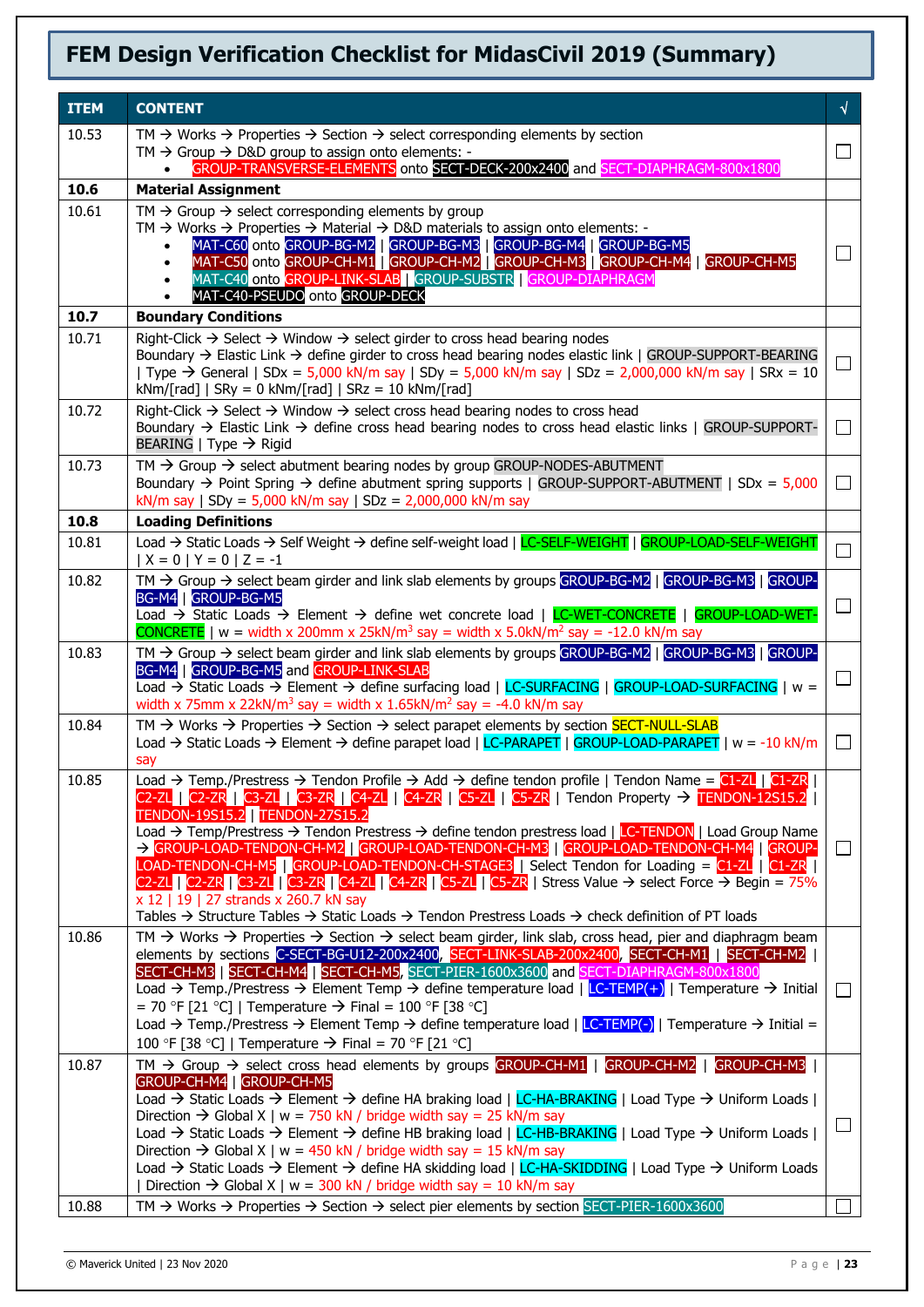| <b>ITEM</b> | <b>CONTENT</b>                                                                                                                                                                                                                                                                                                                                                                                                                                                                                                                                                                                                                                                                                                                                                                                                                                                                                                                                                                                                                                                                                                                                                                 |        |
|-------------|--------------------------------------------------------------------------------------------------------------------------------------------------------------------------------------------------------------------------------------------------------------------------------------------------------------------------------------------------------------------------------------------------------------------------------------------------------------------------------------------------------------------------------------------------------------------------------------------------------------------------------------------------------------------------------------------------------------------------------------------------------------------------------------------------------------------------------------------------------------------------------------------------------------------------------------------------------------------------------------------------------------------------------------------------------------------------------------------------------------------------------------------------------------------------------|--------|
|             | Load $\rightarrow$ Static Loads $\rightarrow$ Element $\rightarrow$ define collision load   LC-COLLISION   Load Type $\rightarrow$ Concentrated Forces  <br>Direction $\rightarrow$ Global X   Value $\rightarrow$ Absolute   x1 = 1.5 m   P1 = 1000 kN   x1 = 3.0 m   P1 = 500 kN<br>Load $\rightarrow$ Static Loads $\rightarrow$ Element $\rightarrow$ define collision load   LC-COLLISION   Load Type $\rightarrow$ Concentrated Forces  <br>Direction $\rightarrow$ Global Y   Value $\rightarrow$ Absolute   x1 = 1.5 m   P1 = 500 kN   x1 = 3.0 m   P1 = 250 kN                                                                                                                                                                                                                                                                                                                                                                                                                                                                                                                                                                                                        |        |
| 10.89       | TM $\rightarrow$ Group $\rightarrow$ select cross head elements by groups GROUP-CH-M1   GROUP-CH-M2   GROUP-CH-M3  <br>GROUP-CH-M4   GROUP-CH-M5<br>Load $\rightarrow$ Static Loads $\rightarrow$ Element $\rightarrow$ define transverse wind load   LC-WIND-TRANS   Load Type $\rightarrow$ Uniform<br>Loads   Direction $\rightarrow$ Global Y   w = bridge span x girder height / bridge width x 1.0 kPa say = 1.6 kN/m say<br>Load $\rightarrow$ Static Loads $\rightarrow$ Element $\rightarrow$ define longitudinal wind load   LC-WIND-LONG   Load Type $\rightarrow$ Uniform<br>Loads   Direction $\rightarrow$ Global X   w = girder height x 1.0 kPa say = 1.6 kN/m say<br>Load $\rightarrow$ Static Loads $\rightarrow$ Element $\rightarrow$ define upward wind load   LC-WIND-VERT(+)   Load Type $\rightarrow$ Uniform Loads<br>Direction $\rightarrow$ Global Z   w = bridge span x 1.0 kPa say = 30 kN/m say<br>Load $\rightarrow$ Static Loads $\rightarrow$ Element $\rightarrow$ define downward wind load   LC-WIND-VERT(-)   Load Type $\rightarrow$ Uniform<br>Loads   Direction $\rightarrow$ Global Z   w = bridge span x -1.0 kPa say = -30 kN/m say | $\Box$ |
| 10.810      | Load → Moving Load → Moving Load Code → BS → Traffic Line Lanes → Add → define Design Traffic Line<br>Lane with<br>Lane Name $\rightarrow$ NL1   NL2   NL3   NL4   NL5   NL6   NL7   NL8   NL9   NL10<br>$\bullet$<br>Lane Width = $Carriageway Width / No. of Notional Lines say$<br>$\bullet$<br>Note No. of Notional Lanes = ROUNDUP {Carriageway Width / 3.65m}<br>Eccentricity = $-$ < distance to centre of notional lane from edge of deck ><br>$\bullet$<br>Wheel Spacing $= 1.0$ m say<br>$\bullet$<br>Vehicular Load Distribution → Cross Beam<br>$\bullet$<br>Cross Beam Group → GROUP-TRANSVERSE-ELEMENTS<br>$\bullet$<br>Moving Direction $\rightarrow$ Both<br>$\bullet$<br>Selection by $\rightarrow$ 2 Points $\rightarrow$ < left-click edge of deck to define longitudinal extent of loading >                                                                                                                                                                                                                                                                                                                                                               | ΙI     |
| 10.811      | Load $\rightarrow$ Moving Load $\rightarrow$ Moving Load Cases $\rightarrow$ Add $\rightarrow$ define moving load cases with<br>Load Case Name = HA   HA+HB30-NL1   HA+HB30-NL2   HA+HB30-NL3   HA+HB30-NL4   HA+HB30-<br>$\bullet$<br>NL5   HA+HB30-NL6   HA+HB30-NL7   HA+HB30-NL8<br>Select Load Model $\rightarrow$ Standard Load (BD 37/01, BS 5400)<br>Auto Live Load Combination $\rightarrow$ deselect<br>$\bullet$<br>Sub-Load Cases $\rightarrow$ Loading Effects $\rightarrow$ select Combined $\rightarrow$ Add HA   HB30 loading to notional lanes<br>Load $\rightarrow$ Moving Load $\rightarrow$ Moving Load Cases $\rightarrow$ Add $\rightarrow$ define moving load cases with<br>Load Case Name = HA   HA+HB45-NL1   HA+HB45-NL2   HA+HB45-NL3   HA+HB45-NL4   HA+HB45-<br>NL5   HA+HB45-NL6   HA+HB45-NL7   HA+HB45-NL8<br>Select Load Model → Standard Load (BD 37/01, BS 5400)<br>Auto Live Load Combination $\rightarrow$ deselect<br>Sub-Load Cases $\rightarrow$ Loading Effects $\rightarrow$ select Combined $\rightarrow$ Add HA   HB45 loading to notional lanes<br>$\bullet$                                                                      | $\Box$ |
| 10.812      | Results → Load Combination → redefine additional NOM load envelopes with<br>[NOM] $HA:ENV \rightarrow Type: Envelope \rightarrow$<br>$\bullet$<br>LC-HA(MV)<br>:1.0<br>$\circ$<br>[NOM] HA+HB30:ENV $\rightarrow$ Type : Envelope $\rightarrow$<br>$\bullet$<br>LC-HA+HB30-NL1(MV)<br>:1.0<br>$\circ$<br>LC-HA+HB30-NL2(MV)<br>:1.0<br>$\circ$<br>:1.0<br>LC-HA+HB30-NL3(MV)<br>$\circ$<br>LC-HA+HB30-NL4(MV)<br>:1.0<br>$\circ$<br>LC-HA+HB30-NL5(MV)<br>:1.0<br>$\circ$<br>LC-HA+HB30-NL6(MV)<br>:1.0<br>$\circ$<br>LC-HA+HB30-NL7(MV)<br>:1.0<br>$\circ$<br>LC-HA+HB30-NL8(MV)<br>:1.0<br>$\circ$<br>[NOM] HA+HB45:ENV $\rightarrow$ Type : Envelope $\rightarrow$<br>LC-HA+HB45-NL1(MV)<br>:1.0<br>$\circ$<br>:1.0<br>LC-HA+HB45-NL2(MV)<br>$\circ$<br>:1.0<br>LC-HA+HB45-NL3(MV)<br>$\circ$<br>LC-HA+HB45-NL4(MV)<br>:1.0<br>$\circ$<br>:1.0<br>LC-HA+HB45-NL5(MV)<br>$\circ$<br>:1.0<br>LC-HA+HB45-NL6(MV)<br>$\circ$<br>LC-HA+HB45-NL7(MV)<br>:1.0<br>$\circ$<br>: 1.0<br>LC-HA+HB45-NL8(MV)<br>$\circ$                                                                                                                                                                 | ⊔      |
| 10.9        | <b>Additional Creep Material and Construction Stage Definitions</b>                                                                                                                                                                                                                                                                                                                                                                                                                                                                                                                                                                                                                                                                                                                                                                                                                                                                                                                                                                                                                                                                                                            |        |
| 10.91       | Properties $\rightarrow$ Change Property $\rightarrow$ select all elements $\rightarrow$ automatically calculate the notional size of all frame<br>members with<br>Element Dependent Material $\rightarrow$ Notional Size of Member<br>Code $\rightarrow$ CEB-FIP(1990)                                                                                                                                                                                                                                                                                                                                                                                                                                                                                                                                                                                                                                                                                                                                                                                                                                                                                                        |        |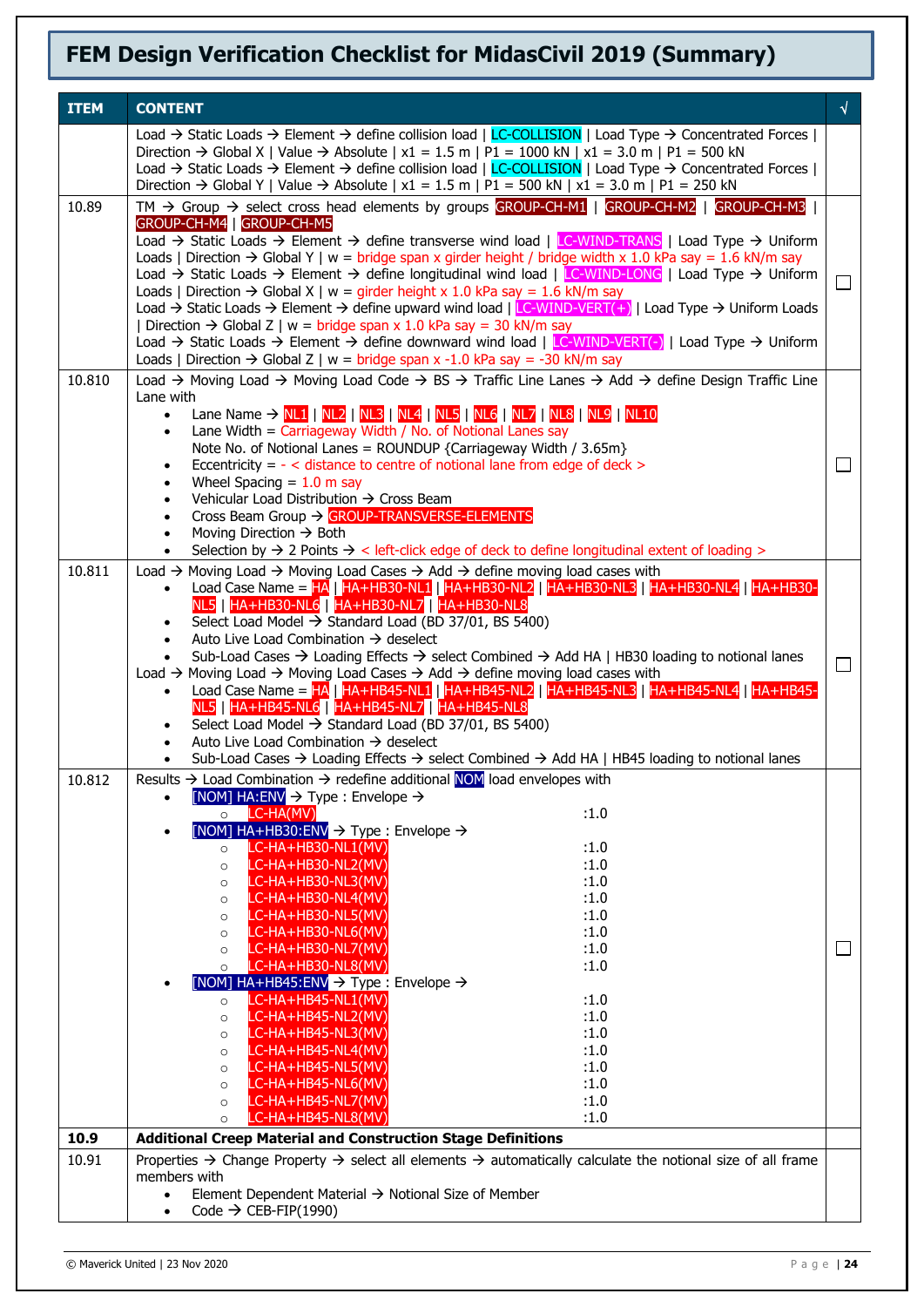| <b>ITEM</b>     | <b>CONTENT</b>                                                                                                                                                                                                                                                                                                                                         |                            |                                                                                                                                                    |                                                                                              | √              |  |
|-----------------|--------------------------------------------------------------------------------------------------------------------------------------------------------------------------------------------------------------------------------------------------------------------------------------------------------------------------------------------------------|----------------------------|----------------------------------------------------------------------------------------------------------------------------------------------------|----------------------------------------------------------------------------------------------|----------------|--|
| 10.92           | Load $\rightarrow$ Construction Stage $\rightarrow$ Composite Section for C.S. $\rightarrow$ Add $\rightarrow$ define Composite Section for Construction                                                                                                                                                                                               |                            |                                                                                                                                                    |                                                                                              |                |  |
|                 | Stage with<br>Active Stage → CS-M2-TBG   CS-M3-TBG   CS-M4-TBG   CS-M5-TBG<br>$\bullet$                                                                                                                                                                                                                                                                |                            |                                                                                                                                                    |                                                                                              |                |  |
|                 | Section → C-SECT-BG-U12-200x2400<br>$\bullet$                                                                                                                                                                                                                                                                                                          |                            |                                                                                                                                                    |                                                                                              |                |  |
|                 | Composite Type $\rightarrow$ Normal<br>$\bullet$<br>Define Construction Sequence with<br>Part $1 \rightarrow$ Material Type $\rightarrow$ Element   Comp. Stage : Active Stage   Age : 10<br>$\circ$<br>Part 2 $\rightarrow$ Material Type $\rightarrow$ Material   Material $\rightarrow$ MAT-C40   Comp. Stage : CS-DECK-TDB  <br>$\circ$<br>Age: 10 |                            |                                                                                                                                                    |                                                                                              |                |  |
|                 |                                                                                                                                                                                                                                                                                                                                                        |                            |                                                                                                                                                    |                                                                                              |                |  |
|                 |                                                                                                                                                                                                                                                                                                                                                        |                            |                                                                                                                                                    |                                                                                              |                |  |
|                 | Load → Construction Stage → Composite Section for C.S. → Update all H   Update Long Term                                                                                                                                                                                                                                                               |                            |                                                                                                                                                    |                                                                                              |                |  |
| 10.10<br>10.101 |                                                                                                                                                                                                                                                                                                                                                        |                            | <b>Beam Girder Effects Validity Checks</b>                                                                                                         | <b>Validation</b>                                                                            |                |  |
|                 | No.                                                                                                                                                                                                                                                                                                                                                    | <b>Item</b>                | <b>MidasCivil</b>                                                                                                                                  | <b>Spreadsheet</b>                                                                           | <b>Value</b>   |  |
|                 |                                                                                                                                                                                                                                                                                                                                                        | Construction Stage(s)      | Construction Stage (s):<br>CS-M2-TBG<br>CS-M3-TBG                                                                                                  | Construction Stage(s):<br>CS-M2-TBG<br>CS-M3-TBG                                             |                |  |
|                 |                                                                                                                                                                                                                                                                                                                                                        | Stage                      | CS-M4-TBG<br>CS-M5-TBG<br><b>CS-DECK-TDB</b><br><b>CS-PRT-TPRT</b><br><b>CS-SURF-TSURF</b>                                                         | CS-M4-TBG<br>CS-M5-TBG<br><b>CS-DECK-TDB</b><br><b>CS-PRT-TPRT</b><br><b>CS-SURF-TSURF</b>   | [kNm]<br>[MPa] |  |
|                 | 1                                                                                                                                                                                                                                                                                                                                                      | Load Case /<br>Combination | CS: Dead Load                                                                                                                                      | BG (each) E/E sagging moment, M[BG]                                                          |                |  |
|                 |                                                                                                                                                                                                                                                                                                                                                        | <b>Effects</b><br>Check    | Results $\rightarrow$ Forces $\rightarrow$ Beam Diagrams $\rightarrow$<br>Components $\rightarrow$ My $\rightarrow$ Apply                          | BG (each) $E/E$ sagging moment, $M_{[BG]}$                                                   |                |  |
|                 | 2                                                                                                                                                                                                                                                                                                                                                      | Load Case /<br>Combination | CS: Tendon Primary                                                                                                                                 | BG (each) PT sagging moment -<br>$\Sigma P_{BG,ST}.e_{s,[BG]}$                               |                |  |
|                 |                                                                                                                                                                                                                                                                                                                                                        | <b>Effects</b><br>Check    | Results $\rightarrow$ Forces $\rightarrow$ Beam Diagrams $\rightarrow$<br>Components $\rightarrow$ My $\rightarrow$ Apply                          | BG (each) PT sagging moment -<br>$\Sigma P_{BG,ST}$ . $e_{s,[BG]}$                           |                |  |
|                 | 3                                                                                                                                                                                                                                                                                                                                                      | Load Case /<br>Combination | CS: Summation                                                                                                                                      | BG (each) PT precomp. $\sigma_a = -\Sigma P_{BG,ST}/A_{BG}$                                  |                |  |
|                 |                                                                                                                                                                                                                                                                                                                                                        | <b>Effects</b><br>Check    | Results $\rightarrow$ Stresses $\rightarrow$ Beam Stresses<br>Diagram $\rightarrow$ Components $\rightarrow$ Sax $\rightarrow$ Apply               | BG (each) PT precomp. $\sigma_a = -\Sigma P_{BG,ST}/A_{BG}$                                  |                |  |
|                 | 4                                                                                                                                                                                                                                                                                                                                                      | Load Case /<br>Combination | CS: Summation                                                                                                                                      | BG (each) E/E + PT top combined $\sigma_{c,t}$ =<br>$\sigma_t + \sigma_a$                    |                |  |
|                 |                                                                                                                                                                                                                                                                                                                                                        | Effects<br>Check           | Results $\rightarrow$ Stresses $\rightarrow$ Beam Stresses<br>Diagram $\rightarrow$ Components $\rightarrow$ Combined [1 2]<br>$\rightarrow$ Apply | BG (each) E/E + PT top combined $\sigma_{c,t}$ =<br>$\sigma_t + \sigma_a$                    |                |  |
|                 | 5                                                                                                                                                                                                                                                                                                                                                      | Load Case /<br>Combination | CS: Summation                                                                                                                                      | BG (each) E/E + PT bot. combined $\sigma_{c,b}$ =<br>$\sigma_b + \sigma_a$                   |                |  |
|                 |                                                                                                                                                                                                                                                                                                                                                        | Effects<br>Check           | Results $\rightarrow$ Stresses $\rightarrow$ Beam Stresses<br>Diagram $\rightarrow$ Components $\rightarrow$ Combined [3]4]<br>$\rightarrow$ Apply | BG (each) E/E + PT bot. combined $\sigma_{c,b}$ =<br>$\sigma_b + \sigma_a$                   |                |  |
| 10.102          | No.                                                                                                                                                                                                                                                                                                                                                    | Item                       | <b>MidasCivil</b>                                                                                                                                  | <b>Validation</b><br><b>Spreadsheet</b>                                                      | <b>Value</b>   |  |
|                 |                                                                                                                                                                                                                                                                                                                                                        | In-Service Stage(s)        |                                                                                                                                                    |                                                                                              |                |  |
|                 |                                                                                                                                                                                                                                                                                                                                                        | Stage                      | In-Service Stage(s):<br>[SLS] COMBO1A:DL+SDL+HA(CB)<br>[SLS] COMBO1B:DL+SDL+HA+HB30(CB)                                                            | In-Service Stage(s):<br>$[SLS]$ DL + SDL + HA<br>$[SLS]$ DL + SDL + HA + HB30                | [kNm]<br>[MPa] |  |
|                 | 1                                                                                                                                                                                                                                                                                                                                                      | Load Case /<br>Combination | CBall:<br>[SLS] COMBO1A:DL+SDL+HA(CB)<br>[SLS] COMBO1B:DL+SDL+HA+HB30(CB)                                                                          | BG (each) $E/E + PT$ sagging moment,<br>$M_{[BG]}$ - $\Sigma P_{BG,LT}$ .e <sub>s,[BG]</sub> |                |  |
|                 |                                                                                                                                                                                                                                                                                                                                                        | <b>Effects</b><br>Check    | Results $\rightarrow$ Forces $\rightarrow$ Beam Diagrams $\rightarrow$<br>Components $\rightarrow$ My $\rightarrow$ Apply                          | BG (each) $E/E + PT$ sagging moment,<br>$M_{[BG]}$ - $\Sigma P_{BG,LT}$ .e <sub>s,[BG]</sub> |                |  |
|                 | $\overline{2}$                                                                                                                                                                                                                                                                                                                                         | Load Case /<br>Combination | CBall:<br>[SLS] COMBO1A:DL+SDL+HA(CB)<br>[SLS] COMBO1B:DL+SDL+HA+HB30(CB)                                                                          | BG (each) PT precomp. $\sigma_a = -\Sigma P_{BG,LT}/A_{BG}$                                  |                |  |
|                 |                                                                                                                                                                                                                                                                                                                                                        | <b>Effects</b><br>Check    | Results $\rightarrow$ Stresses $\rightarrow$ Beam Stresses<br>Diagram $\rightarrow$ Components $\rightarrow$ Sax $\rightarrow$ Apply               | BG (each) PT precomp. $\sigma_a = -\Sigma P_{BG,LT}/A_{BG}$                                  |                |  |
|                 | 3                                                                                                                                                                                                                                                                                                                                                      | Load Case /<br>Combination | CBall:<br>[SLS] COMBO1A:DL+SDL+HA(CB)                                                                                                              | BG (each) E/E + PT top combined $\sigma_{c,t}$ =<br>$\sigma_t + \sigma_a$                    |                |  |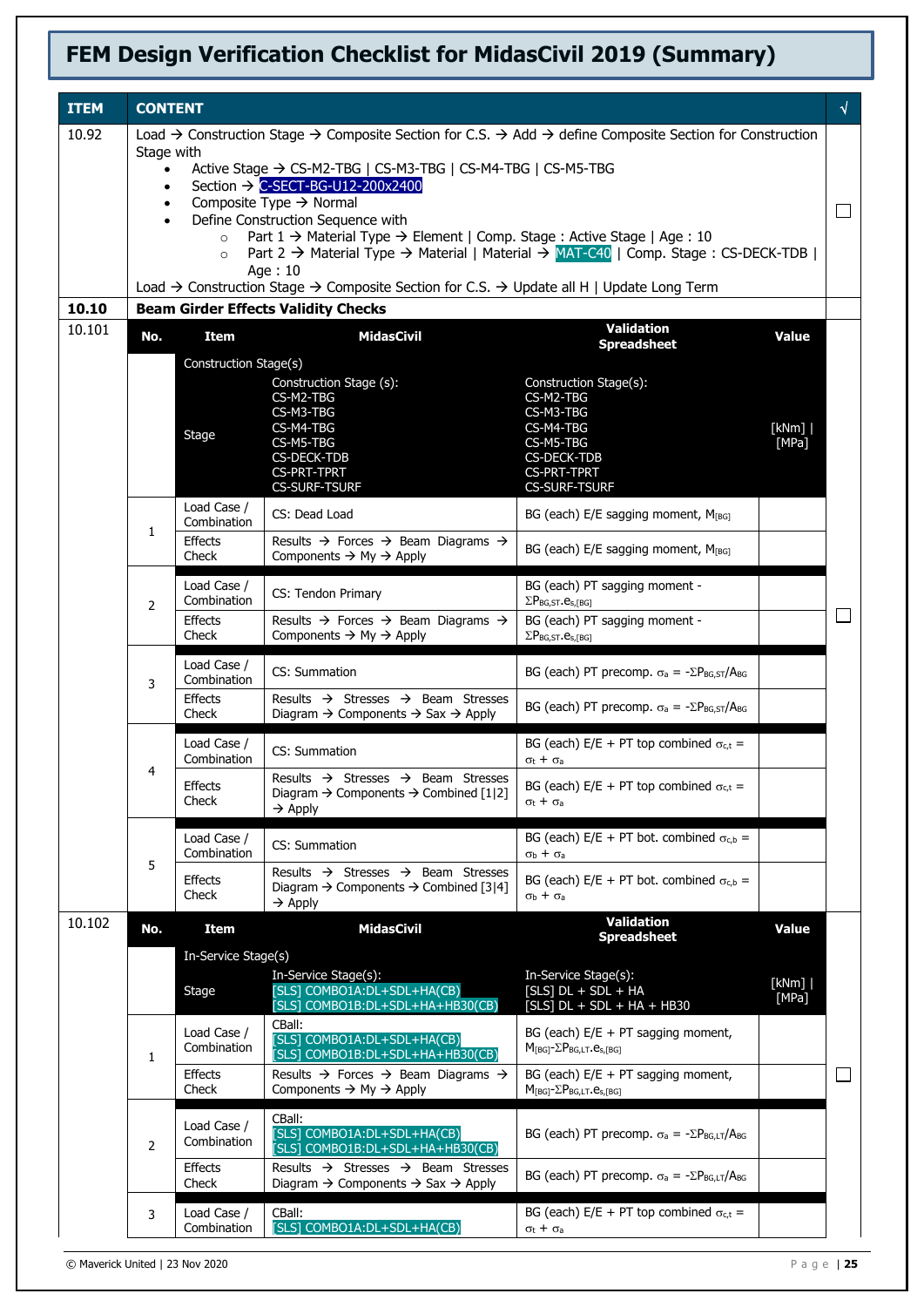| <b>ITEM</b> | <b>CONTENT</b> |                            |                                                                                                                                                                                      |                                                                                                                                                                                      |                | √      |
|-------------|----------------|----------------------------|--------------------------------------------------------------------------------------------------------------------------------------------------------------------------------------|--------------------------------------------------------------------------------------------------------------------------------------------------------------------------------------|----------------|--------|
|             |                |                            | [SLS] COMBO1B:DL+SDL+HA+HB30(CB)                                                                                                                                                     |                                                                                                                                                                                      |                |        |
|             |                | Effects<br>Check           | Results $\rightarrow$ Stresses $\rightarrow$ Beam Stresses<br>Diagram $\rightarrow$ Components $\rightarrow$ Combined [1 2]<br>$\rightarrow$ Apply                                   | BG (each) E/E + PT top combined $\sigma_{c,t}$ =<br>$\sigma_t + \sigma_a$                                                                                                            |                |        |
|             | 4              | Load Case /<br>Combination | CBall:<br>[SLS] COMBO1A:DL+SDL+HA(CB)<br>[SLS] COMBO1B:DL+SDL+HA+HB30(CB)                                                                                                            | BG (each) E/E + PT bot. combined $\sigma_{c,b}$ =<br>$\sigma_b + \sigma_a$                                                                                                           |                |        |
|             |                | Effects<br>Check           | Results $\rightarrow$ Stresses $\rightarrow$ Beam Stresses<br>Diagram $\rightarrow$ Components $\rightarrow$ Combined [3]4]<br>$\rightarrow$ Apply                                   | BG (each) E/E + PT bot. combined $\sigma_{c,b}$ =<br>$\sigma_b + \sigma_a$                                                                                                           |                |        |
| 10.11       |                |                            | <b>Cross Head Effects Validity Checks</b>                                                                                                                                            |                                                                                                                                                                                      |                |        |
| 10.111      | No.            | Item                       | <b>MidasCivil</b>                                                                                                                                                                    | <b>Validation</b><br><b>Spreadsheet</b>                                                                                                                                              | <b>Value</b>   |        |
|             |                | Construction Stage(s)      |                                                                                                                                                                                      |                                                                                                                                                                                      |                |        |
|             |                | Stage                      | Construction Stage(s):<br>CS-M2   CS-M2-TBG<br>CS-M3   CS-M3-TBG<br>CS-M4   CS-M4-TBG<br>CS-M5-TBG<br>CS-DECK-T   CS-DECK-TDB<br>CS-PRT-T   CS-PRT-TPRT<br>CS-SURF-T   CS-SURF-TSURF | Construction Stage(s):<br>CS-M2   CS-M2-TBG<br>CS-M3   CS-M3-TBG<br>CS-M4   CS-M4-TBG<br>CS-M5-TBG<br>CS-DECK-T   CS-DECK-TDB<br>CS-PRT-T   CS-PRT-TPRT<br>CS-SURF-T   CS-SURF-TSURF | [kNm]<br>[MPa] |        |
|             |                | Load Case /<br>Combination | CS: Dead Load                                                                                                                                                                        | Cross head E/E hogging moment, -M <sub>ICH1</sub>                                                                                                                                    |                |        |
|             | 1              | Effects<br>Check           | Results $\rightarrow$ Forces $\rightarrow$ Beam Diagrams $\rightarrow$<br>Components $\rightarrow$ My $\rightarrow$ Apply                                                            | Cross head E/E hogging moment, -M <sub>ICHI</sub>                                                                                                                                    |                |        |
|             | $\overline{2}$ | Load Case /<br>Combination | CS: Tendon Primary                                                                                                                                                                   | Cross head PT hogging moment<br>$\Sigma P$ CH, ST. $er$ , [CH]                                                                                                                       |                |        |
|             |                | Effects<br>Check           | Results $\rightarrow$ Forces $\rightarrow$ Beam Diagrams $\rightarrow$<br>Components $\rightarrow$ My $\rightarrow$ Apply                                                            | Cross head PT hogging moment<br>$\Sigma P_{CH,ST}.e_{T,[CH]}$                                                                                                                        |                |        |
|             | 3              | Load Case /<br>Combination | CS: Summation                                                                                                                                                                        | Cross head PT precomp. $\sigma_a = -$<br>$\Sigma P$ CH, ST/ACH                                                                                                                       |                |        |
|             |                | <b>Effects</b><br>Check    | Results $\rightarrow$ Stresses $\rightarrow$ Beam Stresses<br>Diagram $\rightarrow$ Components $\rightarrow$ Sax $\rightarrow$ Apply                                                 | Cross head PT precomp. $\sigma_a$ = -<br>$\Sigma P_{CH,ST}/A_{CH}$                                                                                                                   |                |        |
|             | 4              | Load Case /<br>Combination | CS: Summation                                                                                                                                                                        | Cross head E/E + PT top combined $\sigma_{c,t}$ =<br>$\sigma_t + \sigma_a$                                                                                                           |                |        |
|             |                | <b>Effects</b><br>Check    | Results $\rightarrow$ Stresses $\rightarrow$ Beam Stresses<br>Diagram $\rightarrow$ Components $\rightarrow$ Combined [1 2]<br>$\rightarrow$ Apply                                   | Cross head E/E + PT top combined $\sigma_{c,t}$ =<br>$\sigma_t + \sigma_a$                                                                                                           |                |        |
|             | 5              | Load Case /<br>Combination | CS: Summation                                                                                                                                                                        | Cross head $E/E + PT$ bot. combined $\sigma_{c,b}$<br>$=$ $\sigma_b$ + $\sigma_a$                                                                                                    |                |        |
|             |                | Effects<br>Check           | Results $\rightarrow$ Stresses $\rightarrow$ Beam Stresses<br>Diagram $\rightarrow$ Components $\rightarrow$ Combined [3]4]<br>$\rightarrow$ Apply                                   | Cross head E/E + PT bot. combined $\sigma_{cb}$<br>$=$ $\sigma_b$ + $\sigma_a$                                                                                                       |                |        |
| 10.112      | No.            | <b>Item</b>                | <b>MidasCivil</b>                                                                                                                                                                    | <b>Validation</b><br><b>Spreadsheet</b>                                                                                                                                              | <b>Value</b>   |        |
|             |                | In-Service Stage(s)        |                                                                                                                                                                                      |                                                                                                                                                                                      |                |        |
|             |                | Stage                      | In-Service Stage(s):<br>[SLS] COMBO1A:DL+SDL+HA(CB)<br>[SLS] COMBO1B:DL+SDL+HA+HB30(CB)                                                                                              | In-Service Stage(s):<br>$[SLS]$ DL + SDL + HA<br>$[SLS]$ DL + SDL + HA + HB30                                                                                                        | [kNm]<br>[MPa] |        |
|             | 1              | Load Case /<br>Combination | CBall:<br>[SLS] COMBO1A:DL+SDL+HA(CB)<br>[SLS] COMBO1B:DL+SDL+HA+HB30(CB)                                                                                                            | Cross head E/E + PT hogging moment, -<br>$M_{\text{[CH]}+ \Sigma P_{\text{CH,LT}} \cdot \mathbf{e}_{\text{T,[CH]}}$                                                                  |                | $\sim$ |
|             |                | <b>Effects</b><br>Check    | Results $\rightarrow$ Forces $\rightarrow$ Beam Diagrams $\rightarrow$<br>Components $\rightarrow$ My $\rightarrow$ Apply                                                            | Cross head E/E + PT hogging moment, -<br>$M_{\text{[CH]}+ \Sigma} P_{\text{CH,LT}}. e_{T,\text{[CH]}}$                                                                               |                |        |
|             | 2              | Load Case /<br>Combination | CBall:<br>[SLS] COMBO1A: DL+SDL+HA(CB)<br>[SLS] COMBO1B:DL+SDL+HA+HB30(CB)                                                                                                           | Cross head PT precomp. $\sigma_a = -$<br>$\Sigma P$ CH,LT/ACH                                                                                                                        |                |        |
|             |                | <b>Effects</b><br>Check    | Results $\rightarrow$ Stresses $\rightarrow$ Beam Stresses<br>Diagram $\rightarrow$ Components $\rightarrow$ Sax $\rightarrow$ Apply                                                 | Cross head PT precomp. $\sigma_a = -$<br>$\Sigma P$ CH,LT/ACH                                                                                                                        |                |        |